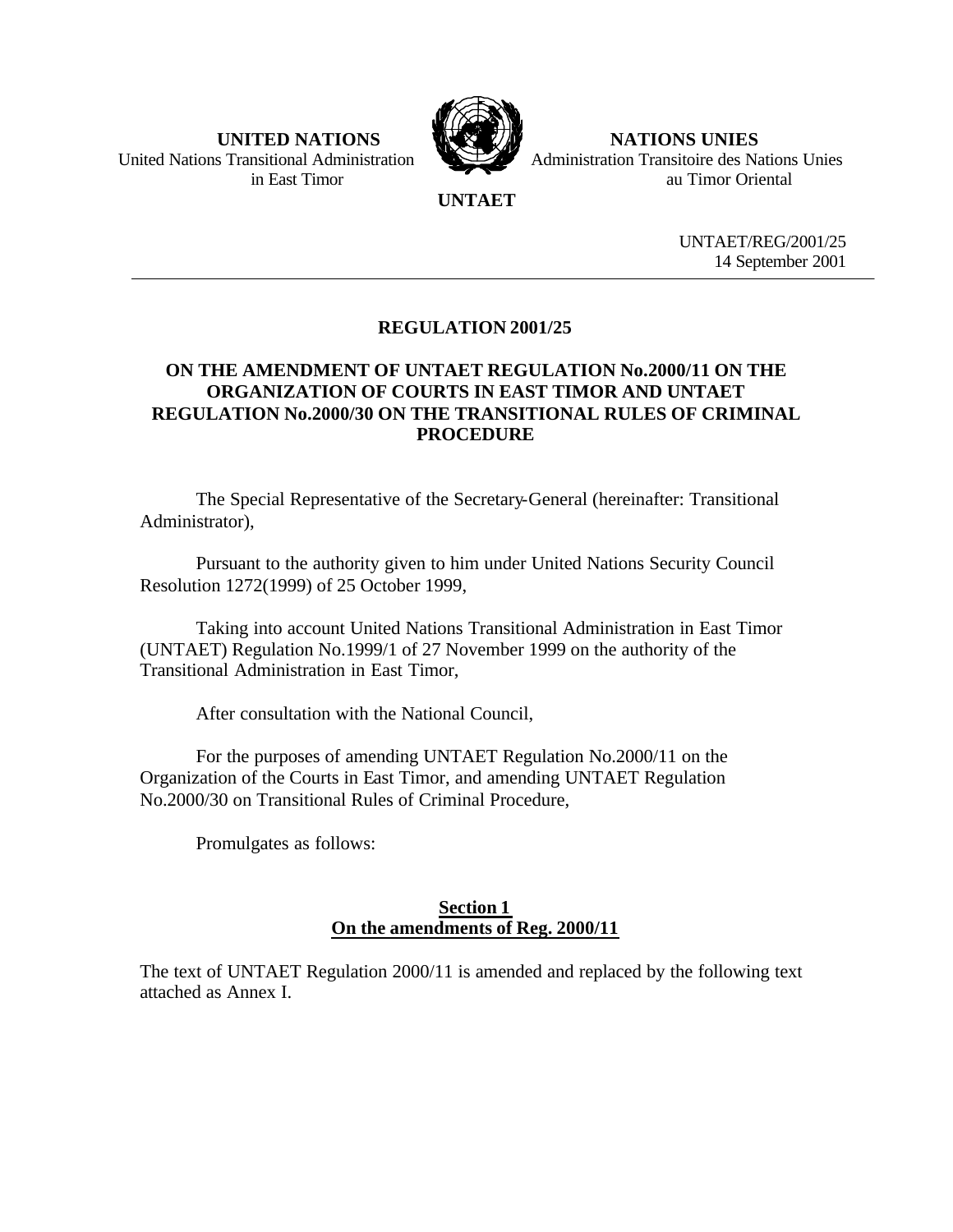### **Section 2 On the amendments of Reg. 2000/30**

The text of UNTAET Regulation 2000/30 is amended and replaced by the following text attached as Annex II.

# **Section 3 Publication of Updated Engrossment**

Annex I and II, as referred to under Section 1 and 2 respectively, shall be published as an updated engrossment of UNTAET Regulations 2000/11'On the Organization of Courts in East Timor', and UNTAET Regulation 2000/30 'On the Transitional Rules of Criminal Procedure'.

# **Section 4 Entry Into Force**

The present Regulation shall enter into force upon signature.

Sergio Vieira de Mello Transitional Administrator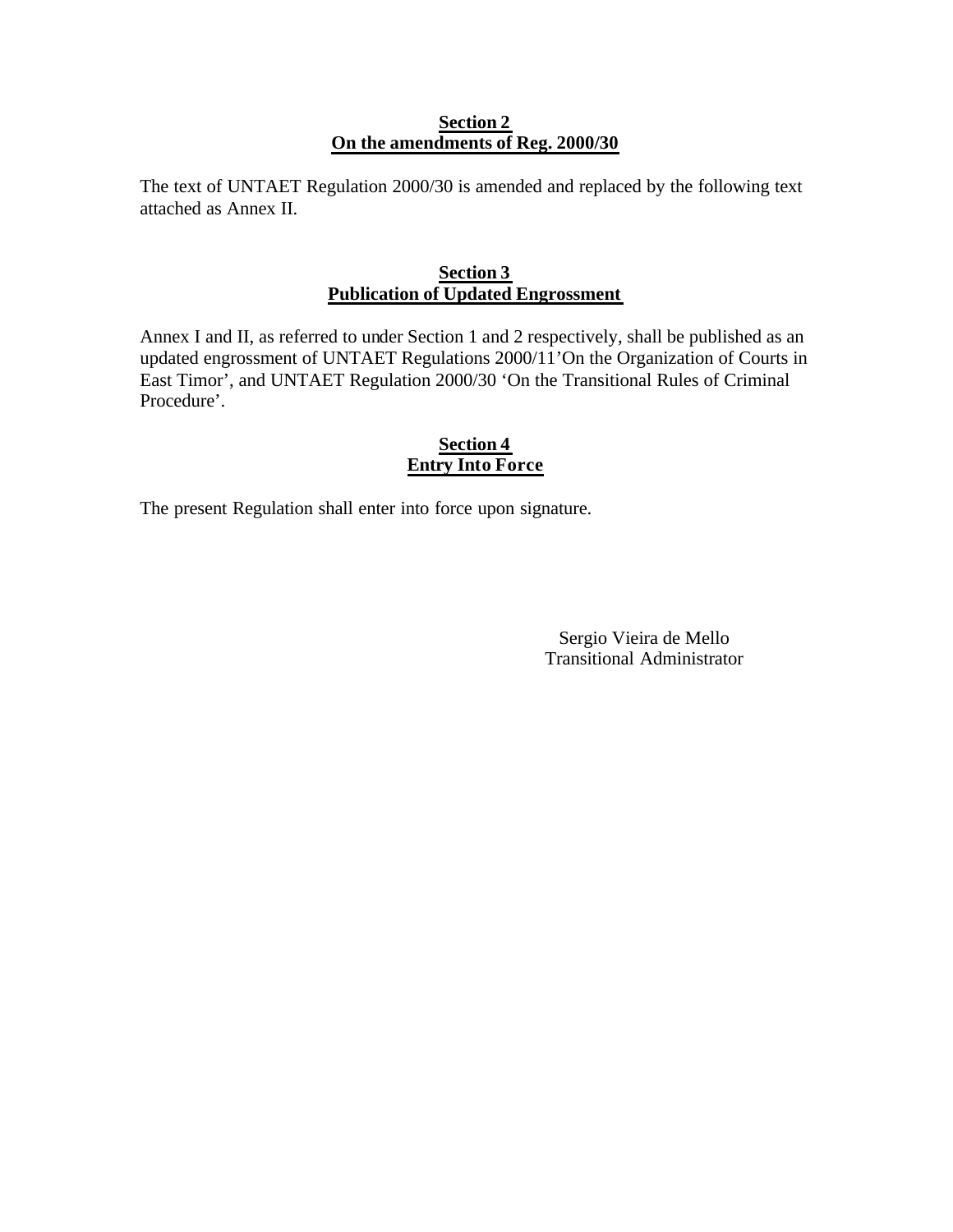### ANNEX I TO UNTAET/REG/2001/25

UNTAET/REG/2000/11; 6 March 2000 As Amended by UNTAET/REG/2000/14, UNTAET/REG/2001/18; 21 July 2001 and UNTAET/REG/2001/25; 14 September 2001

# **ON THE ORGANIZATION OF COURTS IN EAST TIMOR**

The Special Representative of the Secretary-General (hereinafter: Transitional Administrator),

Pursuant to the authority given to him under United Nations Security Council resolution 1272 (1999) of 25 October 1999,

Taking into account United Nations Transitional Administration in East Timor (UNTAET) Regulation 1999/1 of 27 November 1999 on the Authority of the Transitional Administration in East Timor,

After consultation in the National Consultative Council,

For the purpose of regulating the functioning and organization of the courts during the period of the transitional administration in East Timor,

Promulgates the following:

# **I. General Provisions**

# **Section 1 Judicial Authority**

Judicial authority in East Timor shall be exclusively vested in courts that are established by law and composed of both East Timorese and international judges who are appointed to these courts in accordance with UNTAET Regulation Nº 1999/3.

### **Section 2 Independence of the Judiciary**

2.1 Judges shall perform their duties independently and impartially, and in accordance with applicable laws in East Timor and the oath or solemn declaration given by them to the Transitional Administrator pursuant to UNTAET Regulation No. 1999/3.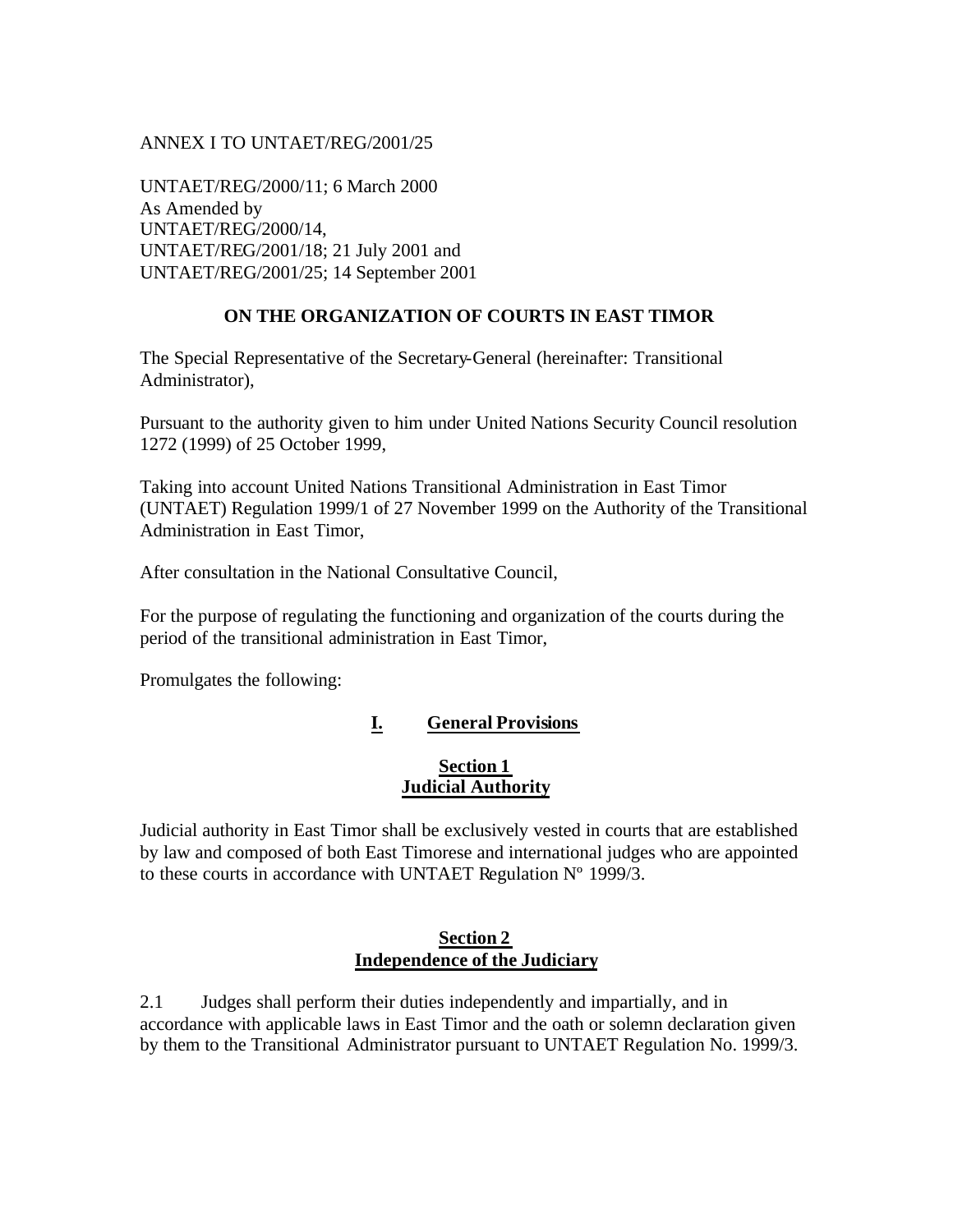2.2 Judges shall decide matters before them without prejudice and in accordance with their impartial assessment of the facts and their understanding of the law, without improper influence, direct or indirect, from any source.

2.3 Judges, notwithstanding their rank or grade within the hierarchy of courts have to respect all decisions made by the Court of Appeal. Such decisions are binding and the independence of the individual judge is not affected.

# **Section 2A Reassignment of Judges**

2A.1 Notwithstanding the appointment of judges to particular District Courts, the President of the Court of Appeal may, as appropriate, reassign any judge to another District Court.

2A.2 The Transitional Administrator, upon recommendation of the Transitional Judicial Service Commission and at the request of the judge concerned, may authorize a judge to take up another assignment where, in the opinion of the Transitional Judicial Service Commission, the other assignment is in accordance with the criteria provided in Section 2A.3.

2A.3 In deciding whether to recommend to the Transitional Administrator that a judge be authorized to take up another assignment, the Transitional Judicial Service Commission must be satisfied of all of the following:

- (a) that the other assignment will not undermine, or be reasonably perceived to undermine, the judicial independence or impartiality of the judge concerned;
- (b) that the judge concerned will not engage in work as a legal practitioner or as an employee of or consultant to a legal practice;
- (c) that the judge concerned will not accept a directorship for any organization whose primary purpose is profit-related, whether or not profit is actually realized;
- (d) that the judge concerned will not take part in any political activity or accept public office; and
- (e) that the judge concerned will not accept any financial gain or reward, other than royalties earned as an author.

2A.4 During any period of reassignment pursuant to Section 2A.2, the judicial authority of the judge concerned shall be suspended; however, he or she shall continue to receive judicial compensation as though the reassignment had not occurred.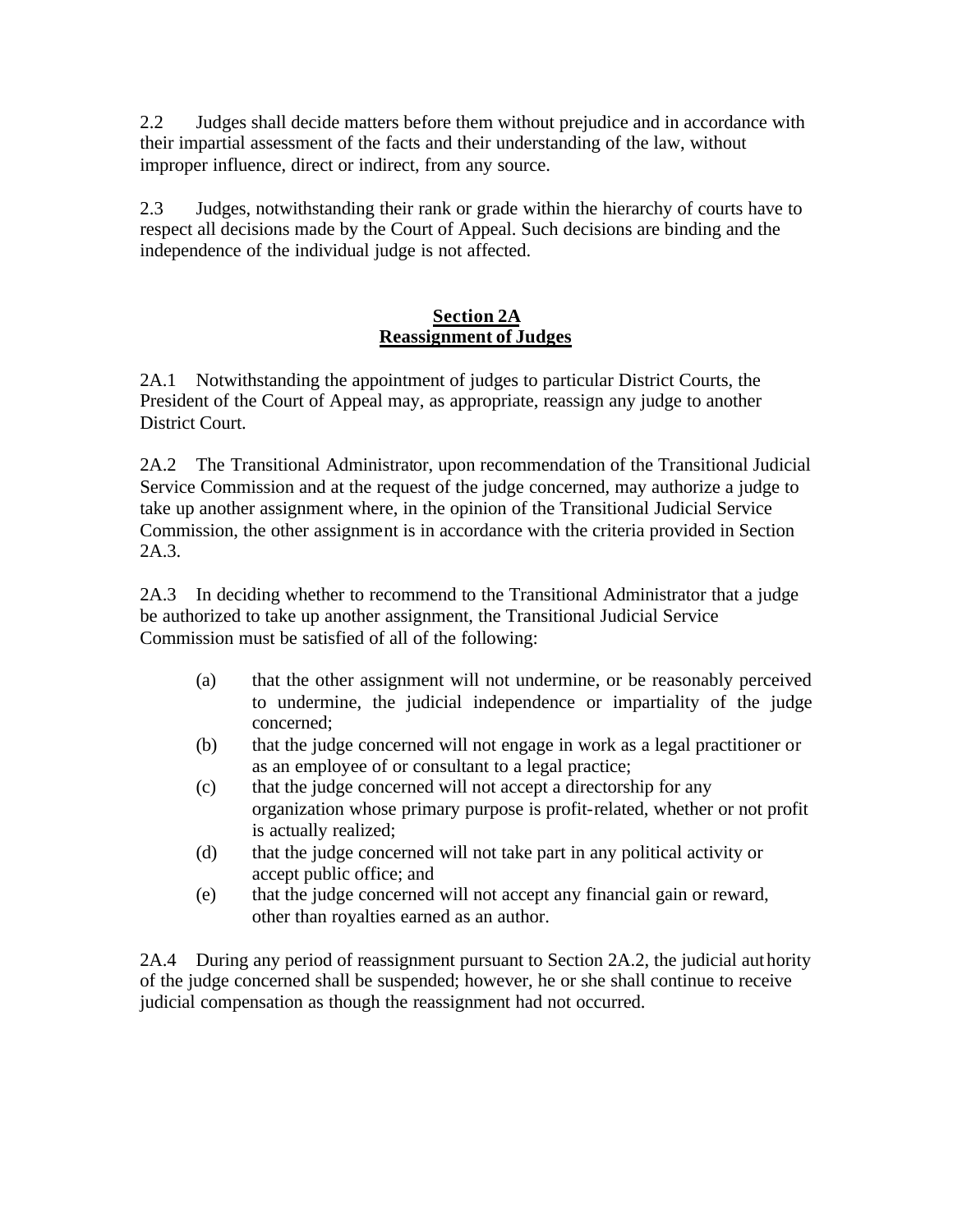# **Section 2 B Incompatibility**

2 B.1 The position of a judge is incompatible with any other professional activity, paid or unpaid, except the publication of articles and books.

2 B.2 The position of a judge is incompatible with the membership in the directorate of any governmental or non-governmental organization or company.

2 B.3 The position of a judge is incompatible with any political activity such as an office in a political party or in a public office.

# **Section 2 C Leave**

The Transitional Administrator may grant at the request of a judge and upon recommendation of the Transitional Judicial Service Commission a paid leave for a limited period of time up to six months. Any eventual professional activity during such a leave needs a formal explicit permission by the Transitional Administrator in accordance with Section 2A.2 of the present Regulation.

# **Section 3 Refusal of Justice**

No judge may refuse to hear, try or decide a case that is brought before the court in accordance with the relevant procedural provisions.

# **Section 4 Courts in East Timor**

The judiciary in East Timor shall be composed of District Courts, as determined by the present regulation, and one Court of Appeal.

# **Section 5 Applicable Law**

5.1 In exercising their jurisdiction, the courts in East Timor shall apply the law of East Timor as promulgated by Section 3 of UNTAET Regulation No. 1999/1.

5.2 Courts shall have jurisdiction in respect of crimes committed in East Timor prior to 25 October 1999 only insofar as the law on which the offence is based is consistent with Section 3.1 of UNTAET Regulation No. 1999/1 or any other UNTAET regulation.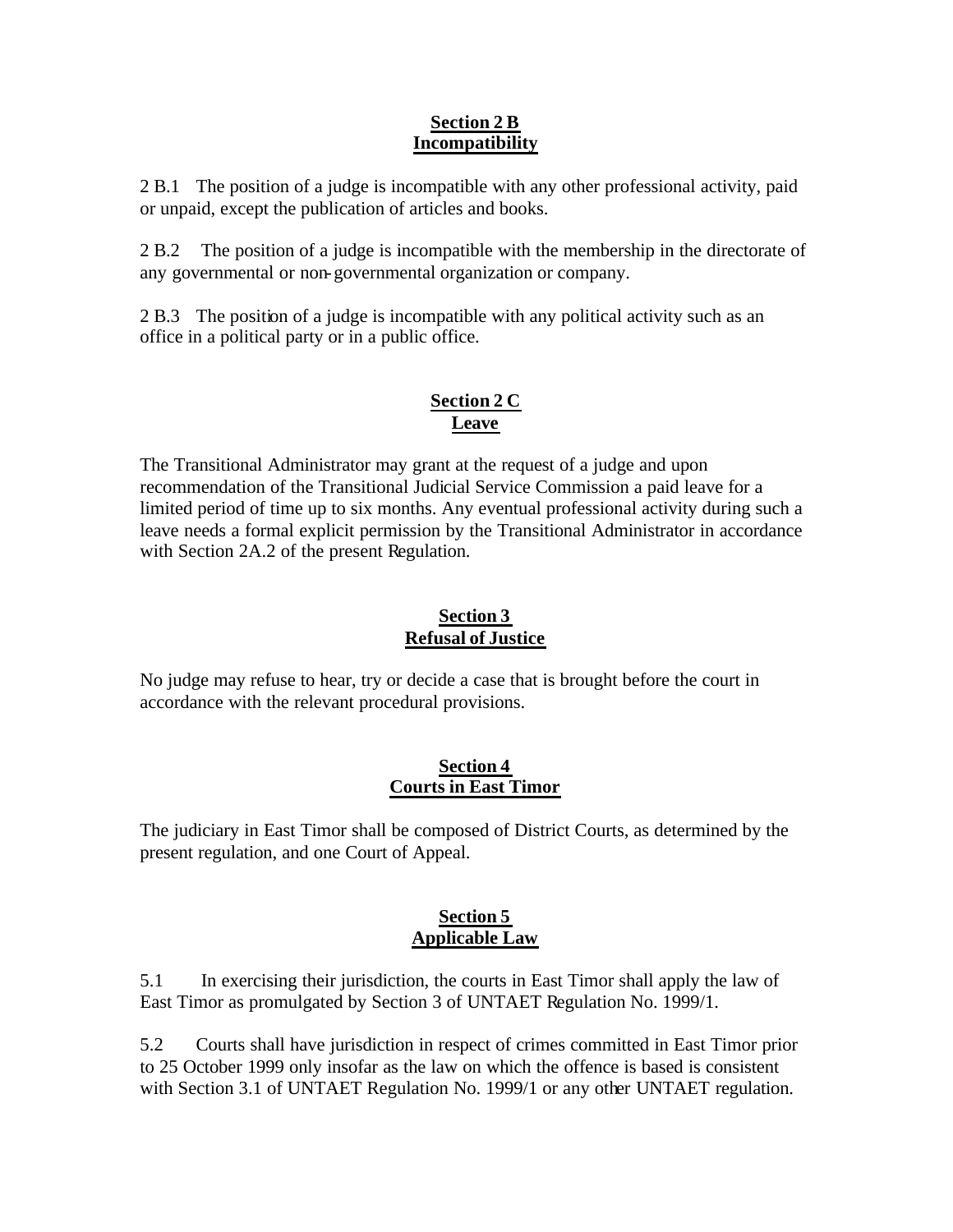5.3 Courts shall have jurisdiction in respect of civil claims, which arose in East Timor prior to 25 October 1999 only insofar as the law on which the claim is based is consistent with Section 3.1 of UNTAET Regulation No. 1999/1 or any other UNTAET regulation.

# **I. District Courts**

### **Section 6 Composition of the District Courts**

6.1 Each District Court shall be composed of both international and East Timorese judges who are appointed to the respective court by the Transitional Administrator in accordance with Regulation No. 1999/3.

6.2 The judges may sit individually or in panels of three judges in accordance with the provisions of the present Regulation.

6.3 The number of judges at each District Court shall be determined by the President of the Court of Appeal based on the caseload of each court.

# **Section 6 A Judge Administrator**

6A.1 There shall be a Judge in each District Court who is appointed Judge Administrators by the President of the Court of Appeal to serve for a renewable period of one year.

6A.2 The Judge Administrator for each District Court shall be responsible to the President of the Court of Appeal for all administrative matters of that court and shall submit periodic reports to the President of the Court of Appeal.

6A.3 In carrying out his or her functions each Judge Administrator shall report to the President of the Court of Appeal and shall be subject to his or her direction and control.

# **Section 7 Territorial Jurisdictions of the District Courts**

7.1 Until such time as additional District Courts are established in East Timor, District Courts shall be established in the following locations:

a) Baucau, with jurisdiction for the districts of Baucau, Lautem, Viqueque and Manatuto;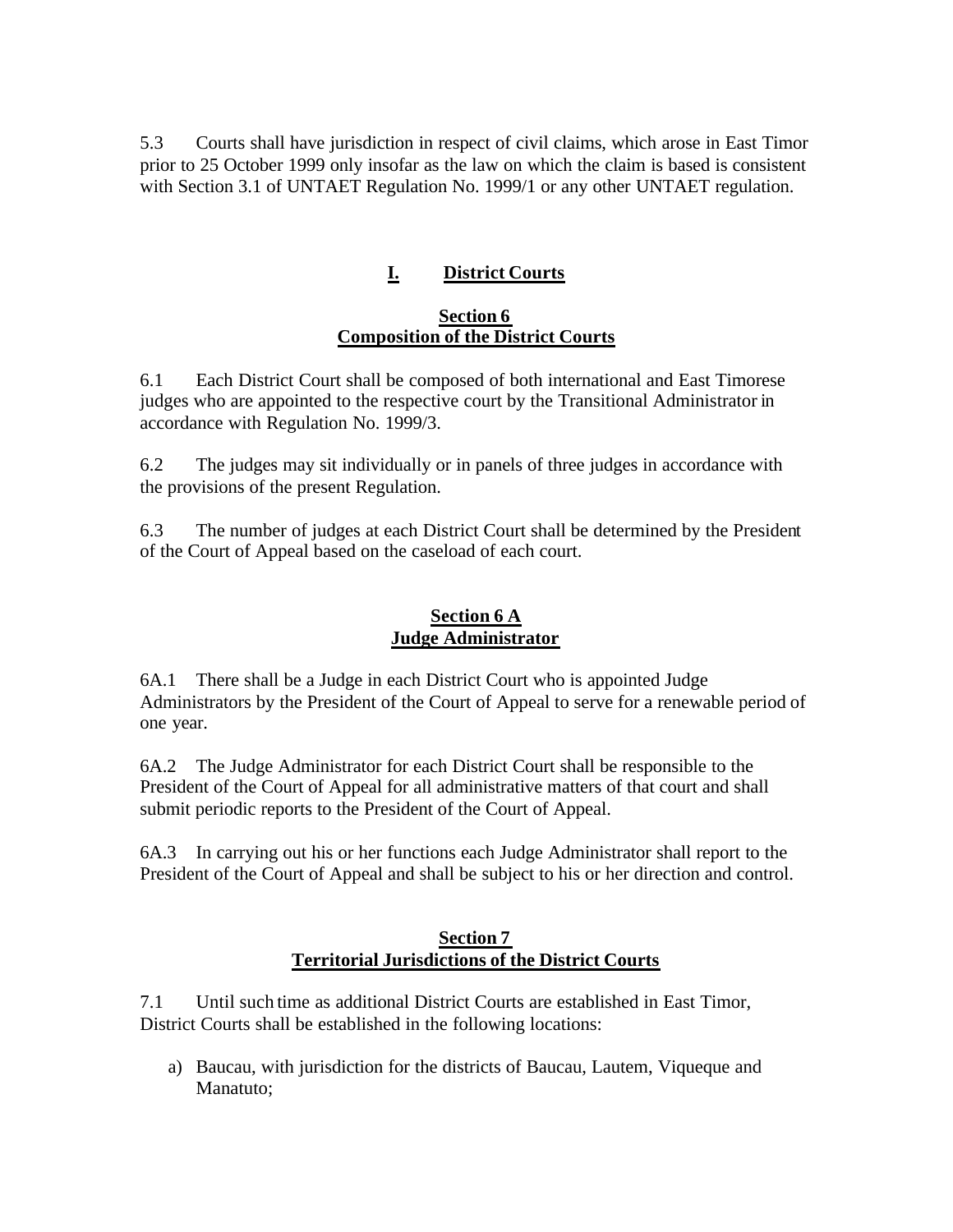- b) Suai, with jurisdiction for Suai, Cova Lima, Bobonaro, Ainaro and Manufahi;
- c) Oecussi, with jurisdiction for Oecussi;
- d) Dili, with jurisdiction for the districts of Dili, Liquica, Ermera and Aileu.

Until such time as conditions are met for the establishment of additional District Courts, the territorial jurisdiction of existing District Courts may be re-defined by UNTAET directive.

7.2 Each District Court shall exercise its functions and powers, as provided by law, on the territory of its area of jurisdiction. In the event that a District Court lacks jurisdiction over a case, which comes before it, that District Court shall refer the case to the competent District Court of jurisdiction. The Court of Appeal shall settle any dispute between two or more courts regarding the jurisdiction over a case.

7.3 For a transitional period and until otherwise determined by the Transitional Administrator, the judges appointed to the District Court in Dili shall have jurisdiction throughout the entire territory of East Timor.

# **Section 8 Subject Matter Jurisdiction of the District Courts**

8.1 District Courts shall have jurisdiction in all matters as courts of first instance, subject to Section 9 of the present regulation.

8.2 The Transitional Administrator may decide to vest jurisdiction on matters of particular concern, including matters related to public administration, taxation, labor relations, land and property disputes, or serious criminal offences, exclusively into individual District Courts, where the interests and efficacy of justice so requires.

# **Section 9 Exclusive Jurisdiction for Serious Crimes**

 9.1 The District Court in Dili shall have exclusive jurisdiction over the following serious criminal offences:

> (a) Genocide (b) War crimes (c) Crimes against humanity (d) Murder (e) Sexual offences (f) Torture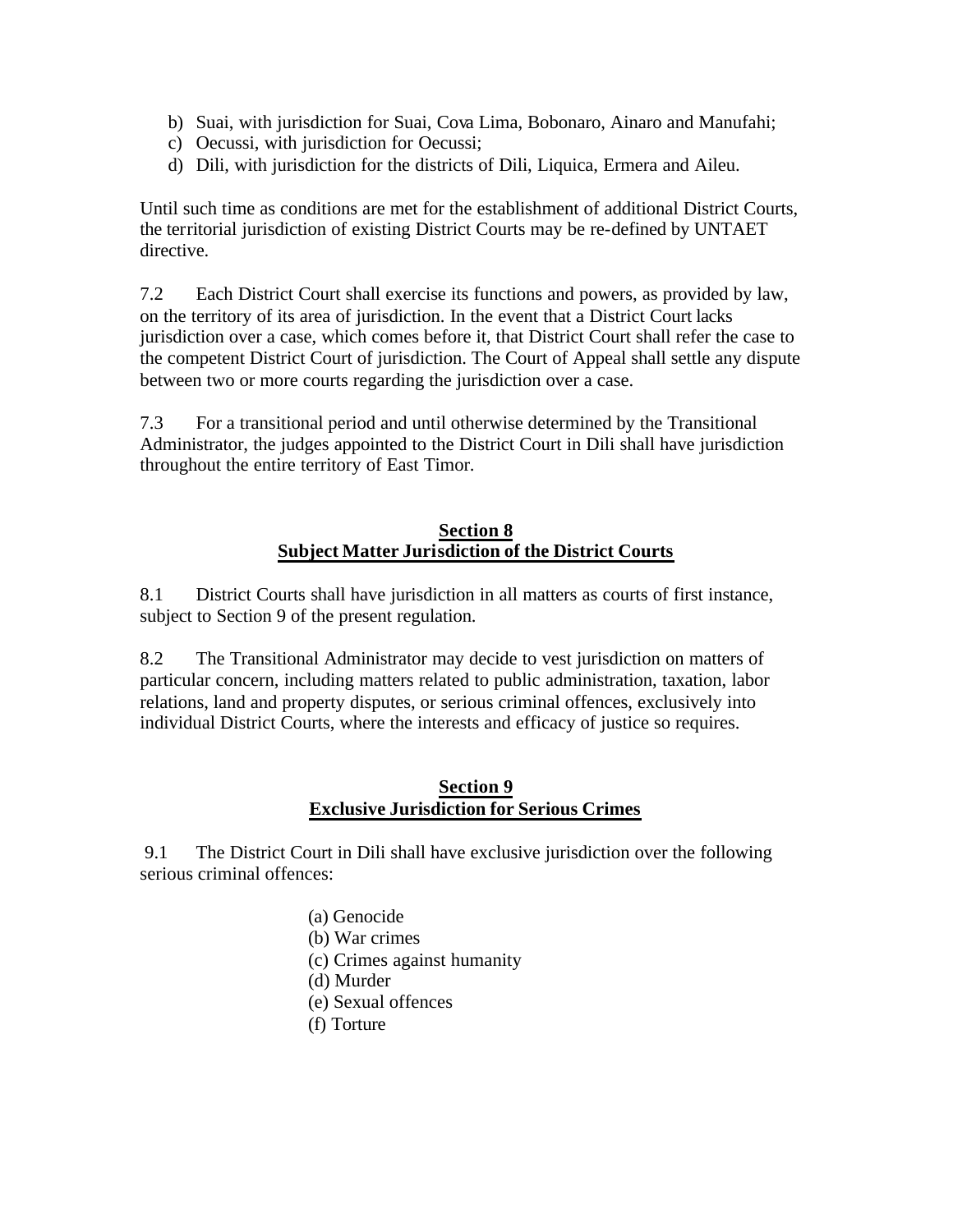9.2 With regard to the criminal offences listed in Section 9.1 (d) – (f) of the present regulation, the District Court in Dili shall have exclusive jurisdiction only insofar as the offence was committed in the period between 1 January 1999 and 25 October 1999.

9.3 The Transitional Administrator, after consultation with the President of the Court of Appeal, may decide to establish panels with the expertise to exercise exclusive jurisdiction vested in the court by Section 9.1 of the present regulation. Such panels shall be composed of both East Timorese and international judges, appointed to the Court in accordance with UNTAET Regulation No. 1999/3.

9.4 The establishment of panels with exclusive jurisdiction over serious criminal offences shall not preclude the jurisdiction of an international tribunal for East Timor over these offences, once such a tribunal is established.

# **Section 10 Legal Cooperation**

10.1 Any District Court in East Timor shall cooperate with the request of another District Court to

- a) interrogate witnesses who are registered or permanently accommodated in the area of the requested court's jurisdiction;
- b) carry out at-the-scene examinations or re-enactment of crimes in the area of the requested court's jurisdiction;
- c) serve summonses of the requesting court on witnesses in the requested court's jurisdiction;
- d) serve decisions of the requesting court on individuals in the requested court's jurisdiction;
- e) execute the decisions of the requesting court if the subject of dispute is located in the requested court's jurisdiction;
- f) access files of the requested court for information purposes or decision.

10.2 The request may not be rejected except in the case of lack of jurisdiction of the requested court.

# **Section 11 Single Judges**

Unless otherwise expressly provided in this or in another UNTAET Regulation, a single judge shall hear and conduct the trial of any criminal or civil case.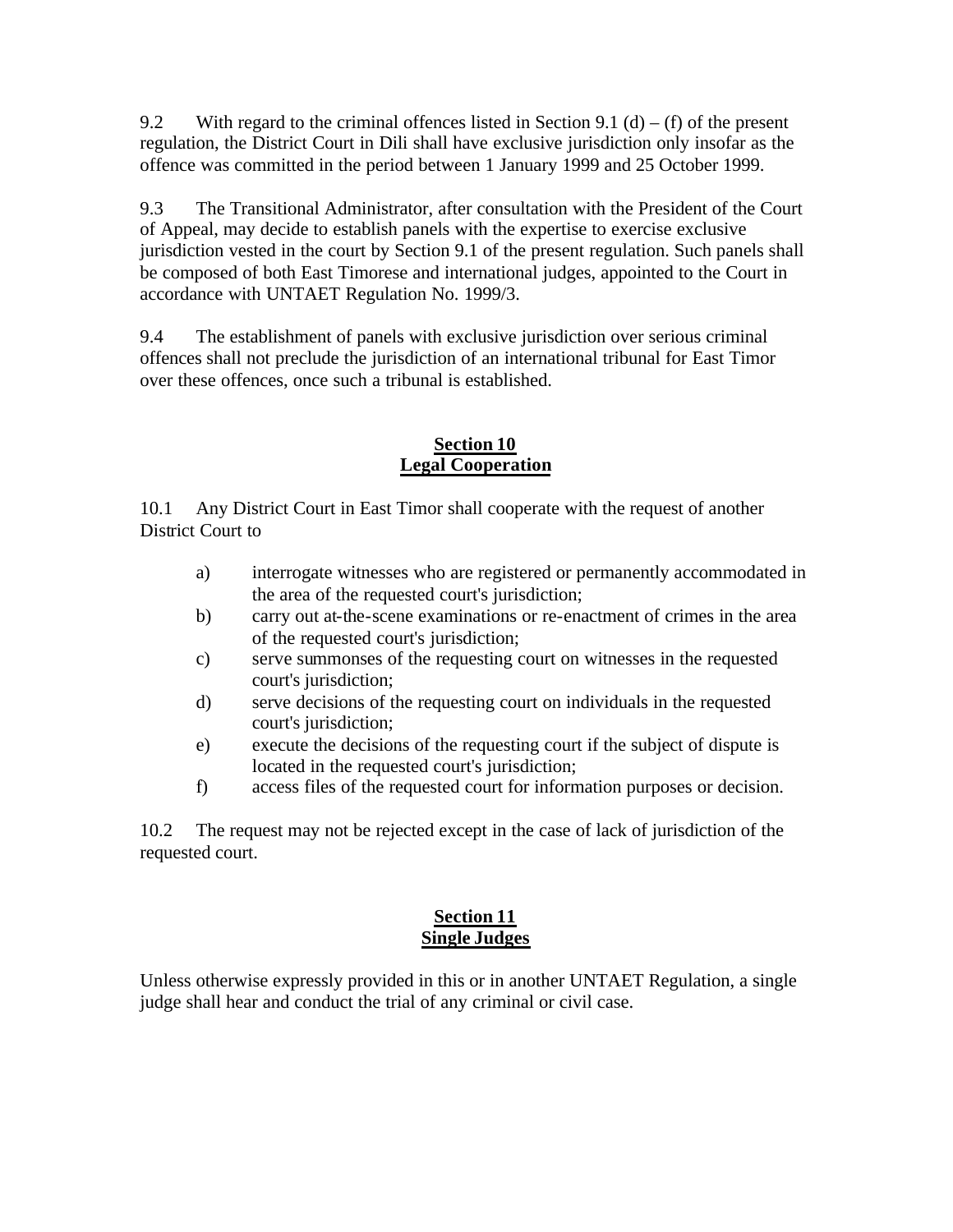# **Section 12 Panel of judges**

12.1 Any criminal matter that carries a penalty of imprisonment exceeding five years shall be heard by a panel of three judges if the public prosecutor in the indictment or the accused person or his or her legal representative in the response, makes a request for trial by a panel.

12.2 In any civil matter in which the claim exceeds \$US 1000, either party may at any stage prior to the commencement of the trial request by application to the Court for the matter to be heard by a panel of three judges.

12.3 The trials of all serious crimes named in Section 9 of the present Regulation shall be conducted by a panel of judges.

12.4 Relatives up to second degree as well as spouses and partners shall not sit as judges *i*n the same panel.

# **Section 13 Investigating Judge**

In criminal matters, there shall be at least one judge assigned as investigating judge at every District Court in East Timor.

# **II. Court of Appeal**

# **Section 14 Jurisdiction of the Court of Appeal**

14.1 There shall be established a Court of Appeal for East Timor. The Court shall have its seat in Dili.

14.2 The Court of Appeal shall have jurisdiction to hear appeals of final judgements rendered by any District Court in East Timor, and such other matters as are provided for in the present or any other UNTAET regulation.

# **Section 15 Composition of the Court of Appeal**

15.1 The Court of Appeal shall be composed of judges appointed by the Transitional Administrator to the Court of Appeal in accordance with UNTAET Regulation No. 1999/3.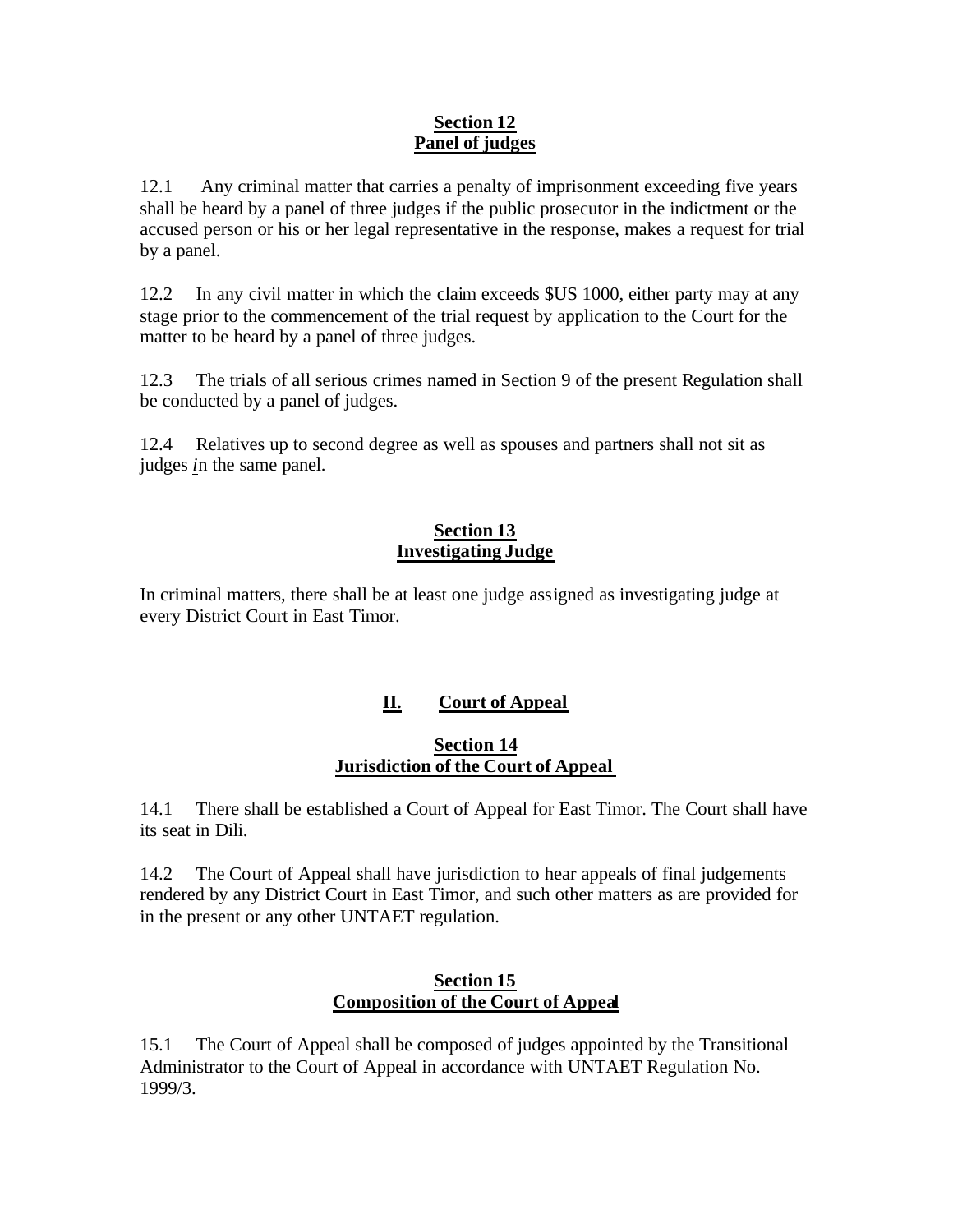15.2 The judges shall sit in panels of three judges. The panel shall take its decisions by majority vote. The vote of each judge shall have equal weight.

15.3 Relatives up to second degree as well as spouses or partners shall not sit as judges on the same panel.

15.4 In the event of an appeal on a matter provided in Section 9 of the present regulation, the Transitional Administrator, after consultation with the President of the Court of Appeal, shall establish a panel with the expertise to hear and decide such appeals. Such panels shall be composed of both East Timorese and international judges, appointed to the Court in accordance with UNTAET Regulation. 1999/3.

# **IV**. **Organs of the Courts and their Competencies**

# **Section 16 President of the Court of Appeal**

16.1 There shall be a President of the Court of Appeal.

16.2 The criteria and means of appointment of the President of the Court of Appeal will be set out in a Directive promulgated by the Transitional Administrator. Until the mentioned criteria and means of appointment shall have been so promulgated, the President shall continue to be appointed under the prior procedure and the mandate of the office shall include all the competencies given by the present Regulation.

16.3 Upon appointment of the President of the Court of Appeal, the Transitional Administrator shall designate one member of the Court of Appeal to carry out the functions of the President of the Court of Appeal in the event that the President of the Court of Appeal is unavailable or otherwise unable to exercise his or her functions.

### **Section 17 Competencies of the President of the Court of Appeal**

17.1 The President of the Court of Appeal shall be responsible for the overall administration of the courts in East Timor. In particular, he or she shall have the competency to supervise the work of District Courts, submit to the Transitional Administrator an annual report on its activities as well as on the activities of all the other courts in East Timor.

17.2 For the purpose mentioned in Section 17.1, the President of the Court of Appeal shall have the power to issue Administrative instructions to all the courts in East Timor.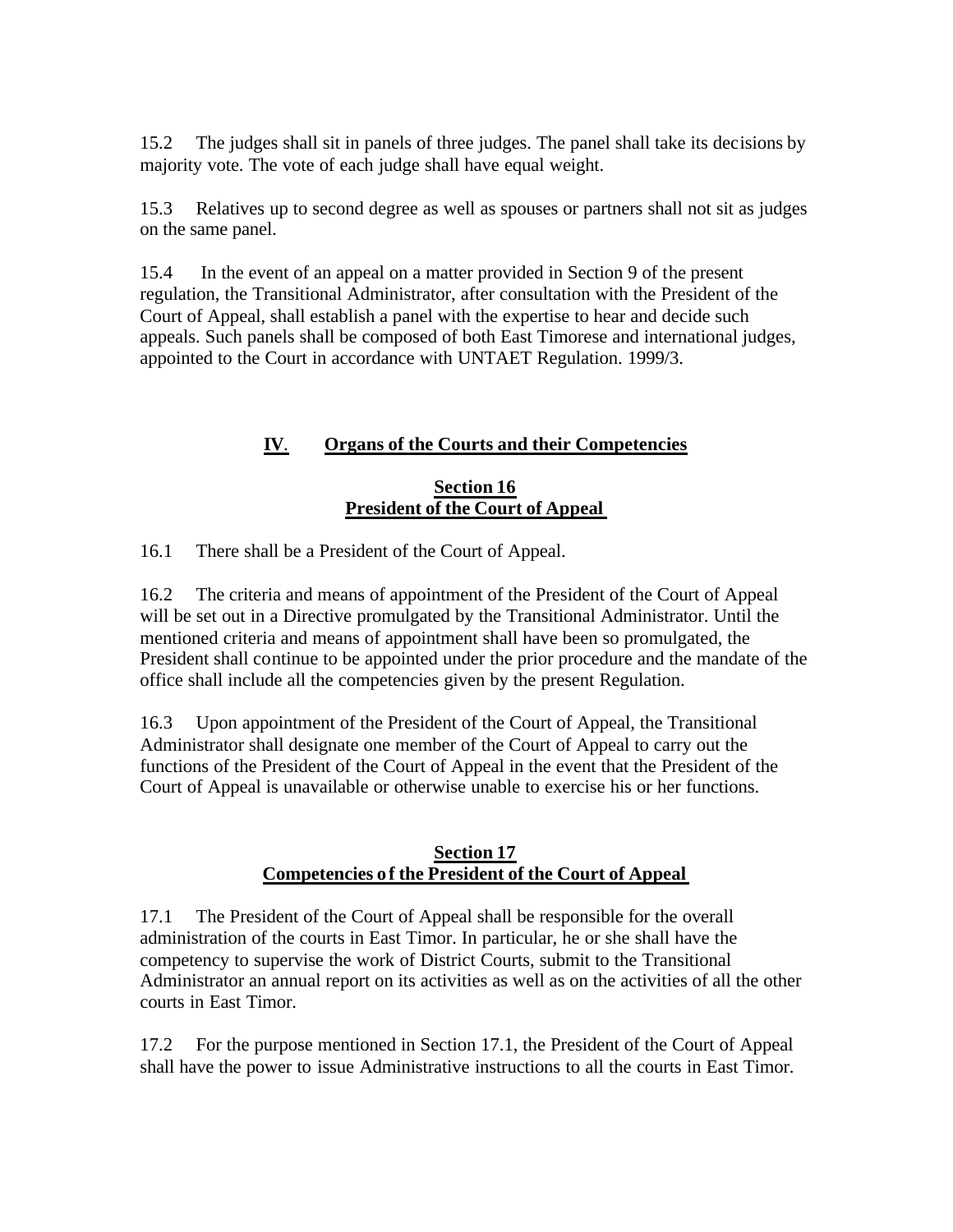17.3 In every new calendar year, the President of the Court of Appeal shall prepare a precise plan outlining the general system of distribution of incoming cases to the judges of the court and the District Courts for that year. The plan shall be published in the Official Gazette of East Timor.

17.4 Except where provided otherwise in the present regulation, the President of the Court of Appeal shall have the responsibility of ensuring law and order within the court building and its premises.

17.5 Where a matter of administrative practice arises that has not been regulated by the present Regulation, the matter shall be decided by the President of the Court of Appeal.

# **Section 18 Presiding Judges of District Court Panels**

18.1 There shall be a Presiding Judge on each panel who will be the judge to whom the case was initially distributed.

18.2 Each Presiding Judge shall conduct the proceedings of the panel.

18.3 The Presiding Judge shall not give directions to the other judges of the panel on substantive matters of law, their assessment of the evidence, or their findings in a case.

18.4 The Presiding Judge or, where applicable, the individual judge shall ensure order in the courtroom.

# **Section 19 Additional Judges for District Court Panels**

19.1 In cases of special importance or gravity, or of an expected duration of more than three consecutive trial days, the Judge Administrator may decide to assign an additional judge from a different panel of the same court to attend the trial sessions of a relevant panel.

19.2 The additional judge shall not have a vote and shall not participate in the proceedings, unless one of the three regular judges of the panel is unable to attend one or more of the trial sessions, due to illness, death or any other serious reason that prevents the regular judge from attending the trial sessions in this period.

19.3 Final decision shall be taken in accordance with Section 30.1 of UNTAET Regulation 2000/30. The same procedure shall apply also for non criminal cases.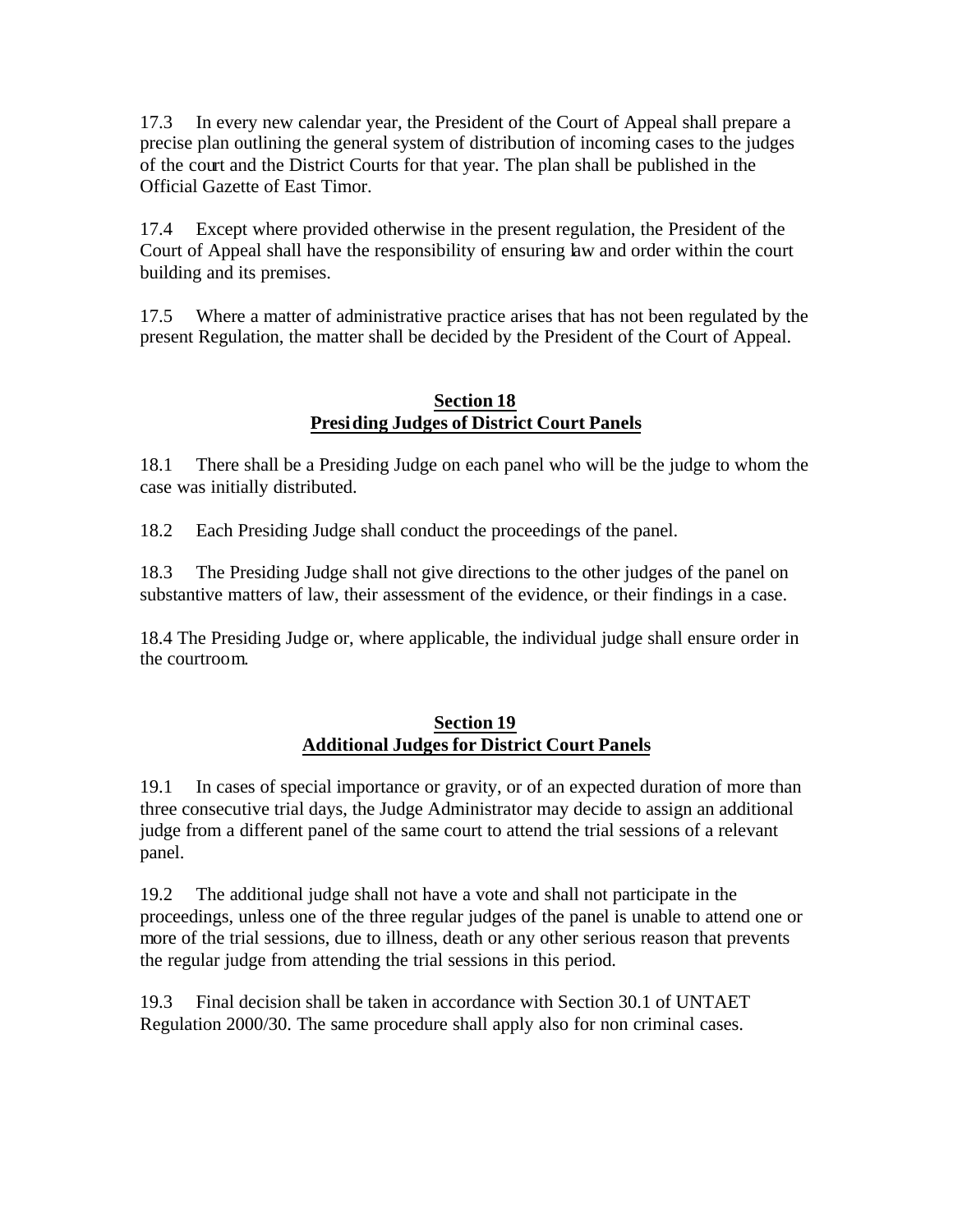## **Section 20 Disqualification of Judges**

20.1 The President of the Court of Appeal on the level of the Court of Appeal, or the Judge Administrator on the level of the District Court may, at the request of a judge of the respective court or a party to a proceeding, excuse that judge from the exercise of a function in any case in which impartiality of the judge might reasonably be doubted on any ground..

20.2. Except as provided in Section 10 of UNTAET Regulation 2000/30, a judge shall be disqualified from a case in accordance with the present section if that judge has previously been involved in any capacity in that case before the court.

20.3 A judge of the Court of Appeal shall be obliged to request the President of the Court of Appeal, and a judge of any District Court shall be obliged to request the Judge Administrator, to be excused from the exercise of any function in any case in which a party to the proceedings is a spouse, partner or a relative of second degree of that judge.

20.4 Any question as to the disqualification of a judge shall be decided on the level of the Court of Appeal by the President of the Court of Appeal, on the level of a District Court by the Judge Administrator of the respective District Court.

20.5. In case of any suggestion of disqualification of a Judge Administrator, matters shall be decided by the President of the Court of Appeal.

# **Section 21 Court Registry**

21.1 There shall be a Registry at every court in East Timor.

21.2 The Registry shall have responsibility for the receipt of documents to be filed in the court, for organizing court documents and ensuring security of court documents, and for such other functions as are permitted by an UNTAET regulation or directive. The staff of the registry shall exercise these responsibilities under the direction of the Judge Administrator or the President of the Court of Appeal.

21.3 The staff of the Registry shall have legal and administrative skills, and sha ll be appointed by the Public Service Commission, pursuant to UNTAET Regulation No. 2000/3.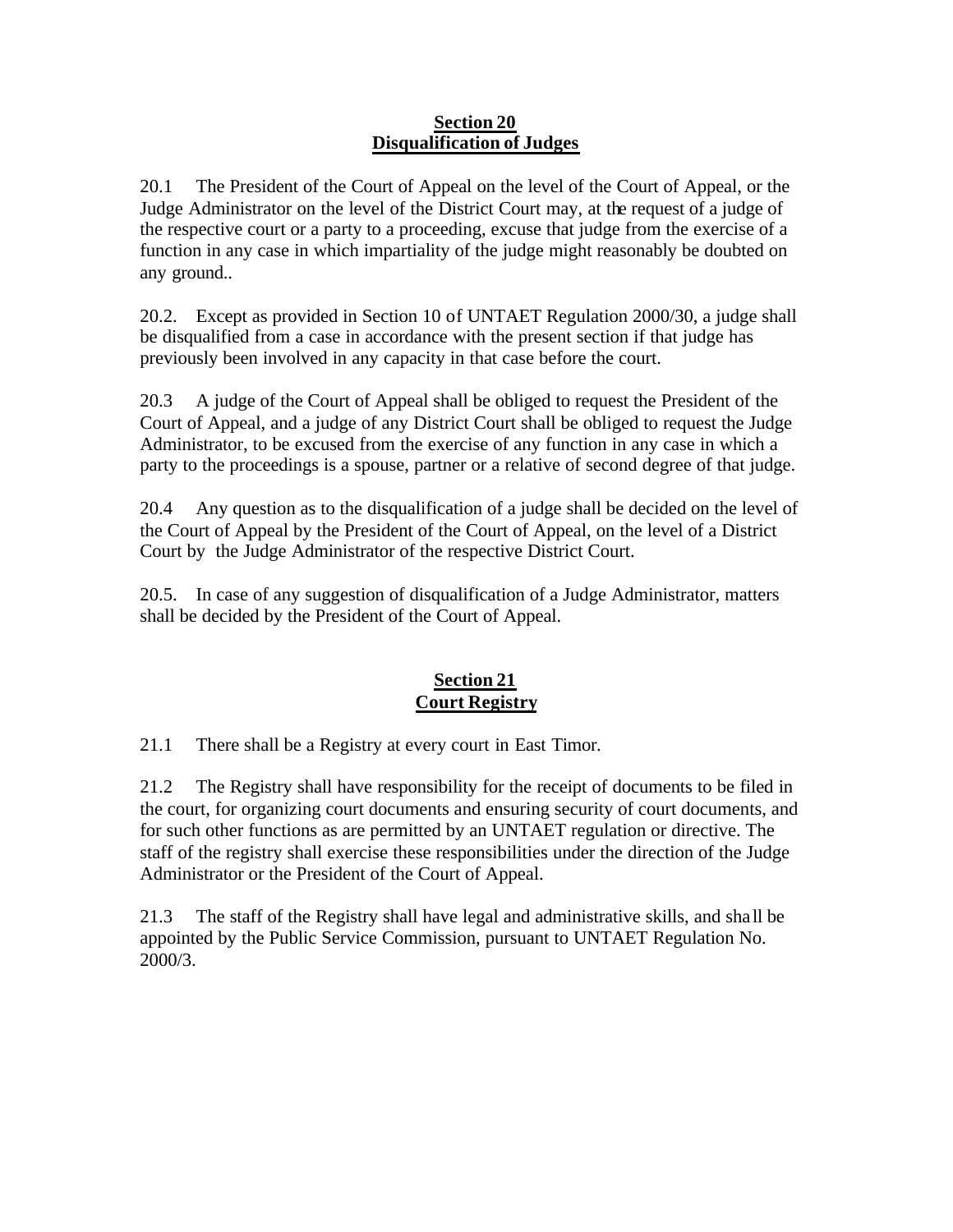# **Section 22 Court Staff**

22.1 Each court in East Timor shall have such qualified staff as may be required for the proper functioning of the court and the discharge of the responsibilities of its judges. The court staff shall exercise these responsibilities under the direction of the Judge Administrator or the President of the Court of Appeal.

22.2 Each individual judge or panel of judges shall be assisted during proceedings by such court staff as may be necessary.

22.3 The court staff shall be selected by the Public Service Commission, pursuant to UNTAET Regulation No. 2000/3.

22.4 The President of the Court of Appeal shall have the powers to assign and reassign court staff to any court or office as deemed necessary for an equitable distribution of human resources and for work expediency.

# **Section 23 Translation Service**

Courts shall provide translation and interpretation services in every case where a party to the proceedings, or a judge, or a witness, or expert witness does not sufficiently speak or understand the language spoken in that court.

# **Section 24 Prosecution Service**

A Prosecution Service shall be established within the jurisdiction of every District Court in East Timor in accordance with applicable law.

# **V. Hearings**

# **Section 25 Hearings**

25.1 Hearings of the court and deliberations, generally, shall take place at the seat of the court that has jurisdiction to hear the case, pursuant to Section 7.1 of the present regulation. The individual judge or, where applicable, panel of judges may decide to hold hearings of the court in places other than at the seat of the court if this in the interest of justice. In making the decision, the individual judge or panel of judges shall be guided by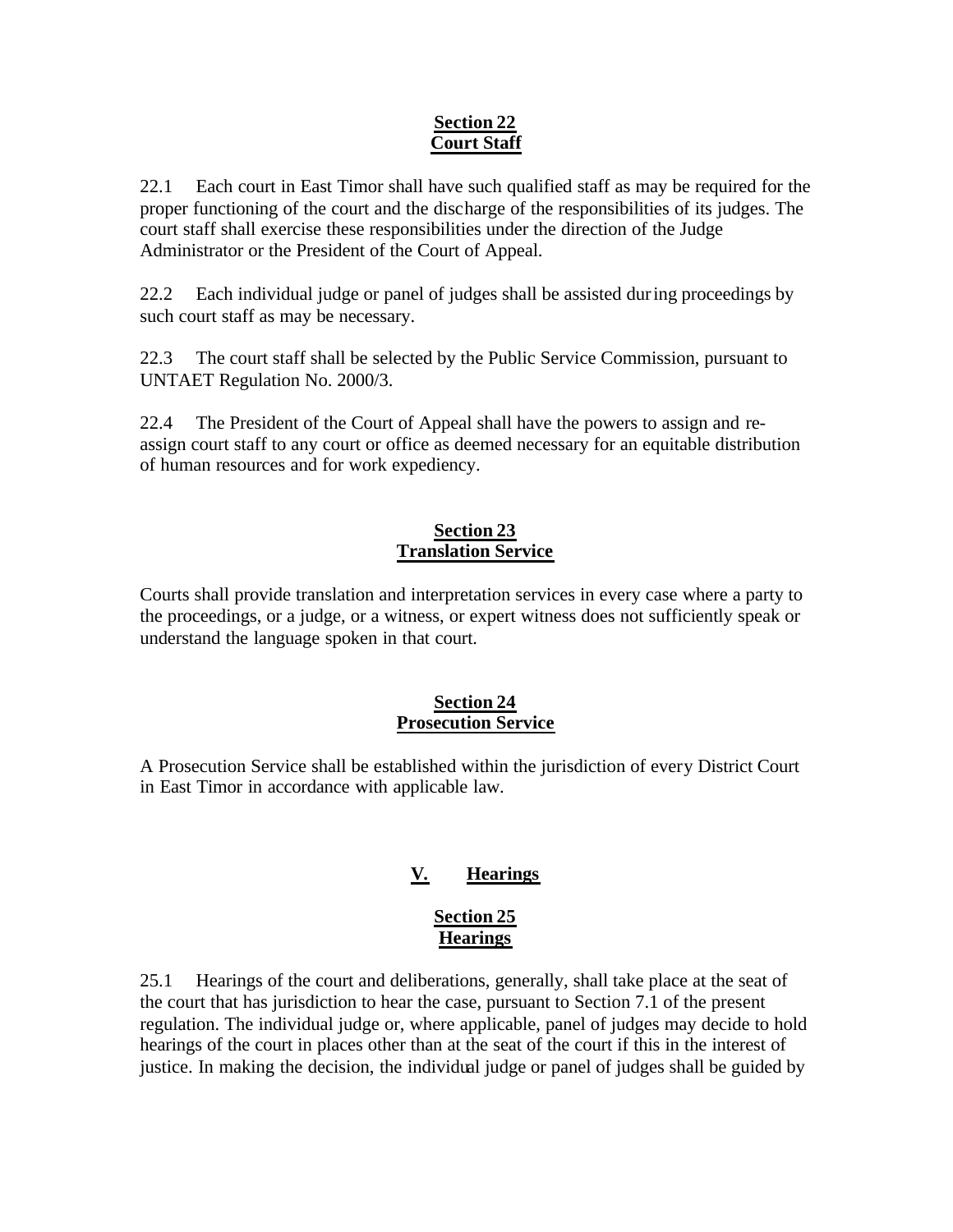the particular circumstances of the case and their responsibility to facilitate equal access to justice.

25.2 The hearings of the court, including the pronouncement of the decision, shall be public, unless otherwise determined by the present regulation or by law, insofar as the law is consistent with Section 3.1 of UNTAET Regulation No. 1999/1.

25.3 Radio and television broadcasting within the courtroom is prohibited, except for the broadcast of a final judgement in appropriate cases, as sanctioned by the presiding judge of the particular case.

25.4 The deliberations of the judge or panel of judges shall remain confidential.

# **Section 26 Record of Proceedings**

26.1 The court shall ensure that, in each hearing by a judge or panel of judges, written or recorded notes of the proceedings are taken and made available, on request, to all parties to the proceedings, including their legal counsel.

26.2 Upon request, the record shall be made available to the public, unless a determination has been made under Section 25.2 of the present regulation that the hearing shall not be public.

26.3 Additional requirements pertaining to records of proceedings in specific categories of cases may be established by other UNTAET Regulations.

# **Section 27 Legal Representation at Hearings**

27.1 A party to a proceeding before a court in East Timor has the right to a legal representative of its own choosing.

27.2 UNTAET shall ensure that efficient procedures and responsive mechanisms for effective and equal access to lawyers are provided for all persons within the territory of East Timor, in observance of UNTAET Regulation 2001/24, without any discrimination based on sex, race, color, language, religion, political or other opinion, nationa l, ethnic or social origin, association with a national minority, property, birth or any other status.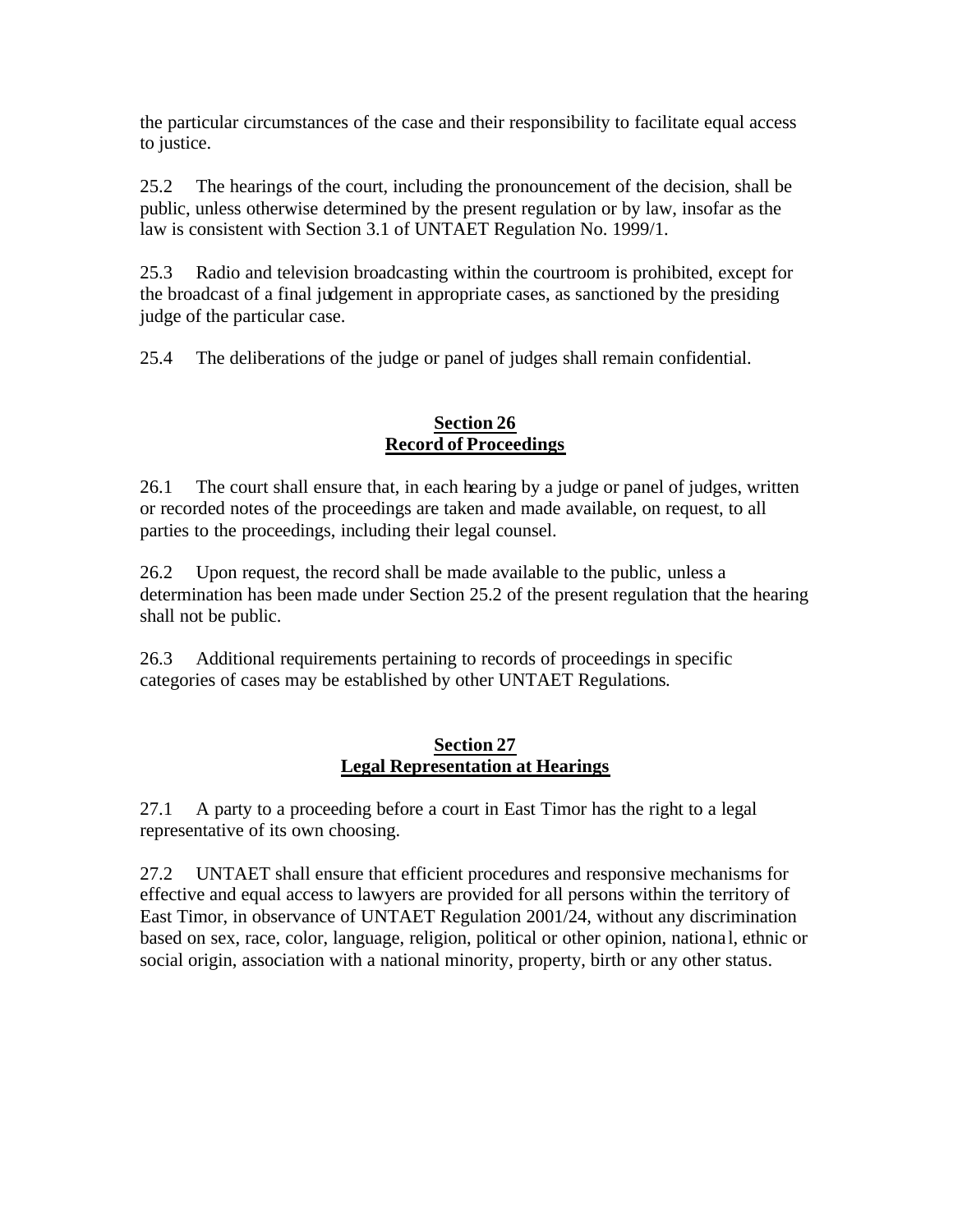# **VI. Rights and Duties of Judges**

# **Section 28 Tenure**

28.1 After an initial period of no less than two but no more than three years, judges shall be appointed for life.

28.2 During the initial period referred to in Subsection 28.1, the performance of duties of every judge shall be monitored by an experienced judge, as nominated by the President of the Court of Appeal, who shall have the duty to give guidance and supervise judges in their initial period. The experienced judge shall only monitor the professional conduct of the judge, including the judge's integrity and dedication, attendance, ability to cope with the workload, independence and impartiality shown in dealing with the cases, without interference, or influence upon, the substantive decisions of the judge. The experienced judge shall submit periodic reports to the Transitional Judicial Service Commission every six months in order to evalua te the performance of the judge on the aforementioned criteria. Prior to submission of a report to the Commission, the judge concerned must be accorded an opportunity to comment on the report.

28.3 At the end of the initial period, or at any given time before, the Transitional Judicial Service Commission, in accordance with UNTAET Regulation No. 1999/3, may recommend that the judge be appointed for life, unless the performance of the duties of that judge, as specified in Section 28.2 of the present regulation, was unsatisfactory, in which case the judge shall be dismissed from judicial service.

# **Section 29 Rights, Duties and Prohibitions**

29.1 Upon appointment for life, every judge shall enjoy the following guarantees:

(a) A judge shall be removed only in the cases provided for in Section 13.3 of UNTAET Regulation No. 1999/3 or Section 28.3 of the present regulation upon recommendation of the Transitional Judicial Service Commission; (b) A judge may be re-assigned or appointed to another court in East Timor, where the interests of justice so require, by the President of the Court of Appeal in accordance with Section 2A.1 of the present Regulation; (c) A judge shall be remunerated in accordance with the salary scheme determined by an UNTAET directive for the East Timor Administration; the remuneration shall not be subject to any reduction other than due to general taxes and levies imposed equally on all citizens; (d) A judge shall be appointed for life, with compulsory retirement at the age of 65; the conditions of service shall not be altered to their disadvantage during their term of office, except as part of a uniform public economic measure, after

consultations with representatives of members of the judiciary.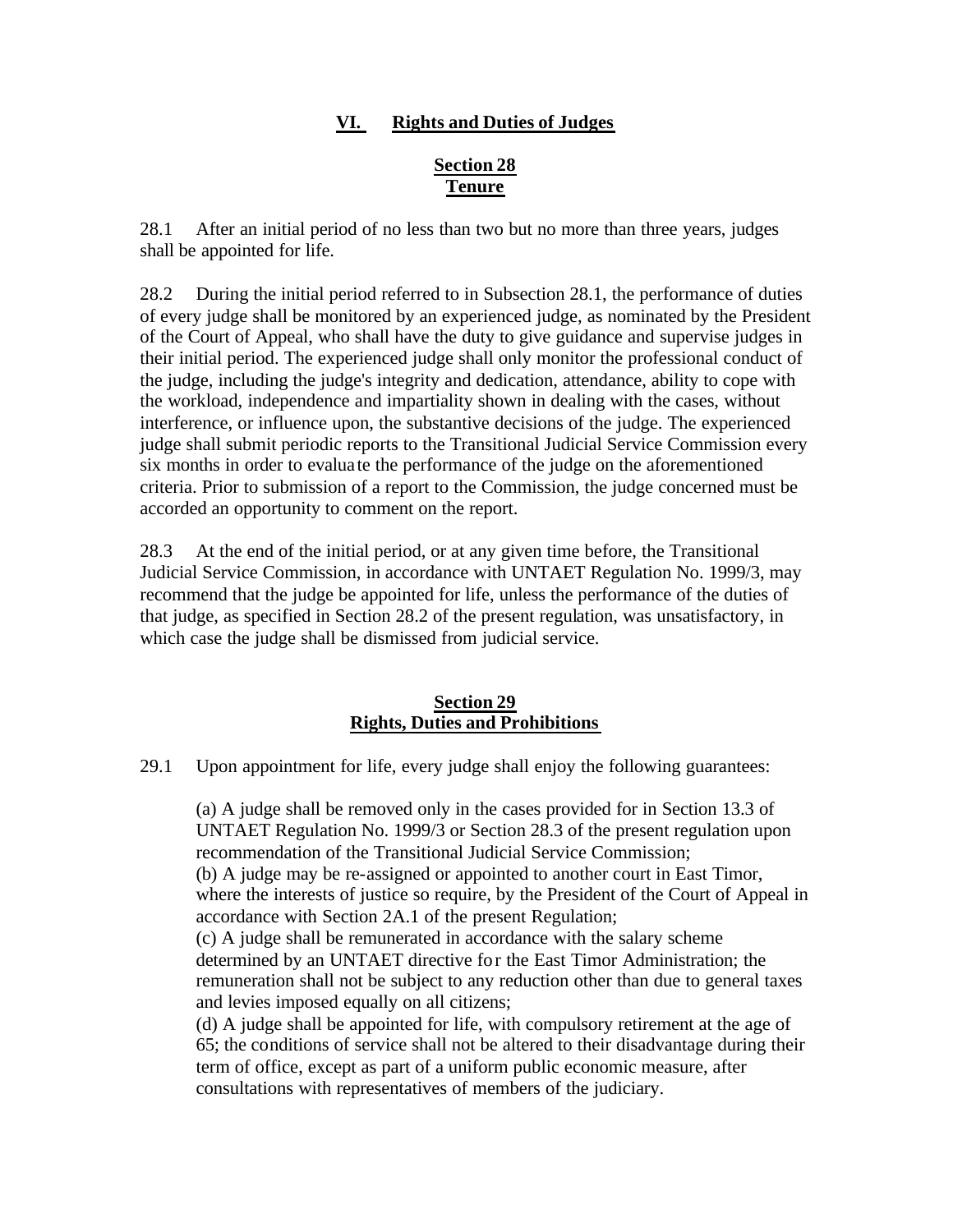29.2 All judges shall comply with the provisions of the Code of Ethics, as prepared by the Transitional Judicial Service Commission, pursuant to Section 15 of UNTAET Regulation No.1999/3.

## **Section 30 Disclosure of Information**

Judges shall not disclose any information or personal data related to or obtained in the discharge of their functions, except where authorized by the President of the Court of Appeal for public information or research purposes.

### **Section 31 Privileges and Immunities**

31.1 Judges shall enjoy such privileges and immunities as are provided by law.

31.2 In particular, judges shall not be liable or otherwise responsible for any adverse effects or any damage caused by any of their acts or omissions committed in the course of the discharge of their functions, except where such effects or damage are caused by intentional and wrongful conduct.

### **Section 32 Disciplinary Measures**

A Judge who has committed misconduct in office shall be subject to disciplinary measures, as defined in UNTAET Regulation No. 1999/3.

# **Section 33 Remuneration of Non-Judicial Staff**

Registrars and court clerks shall receive remuneration in accordance with the salary scheme determined by an UNTAET directive for the East Timor Administration.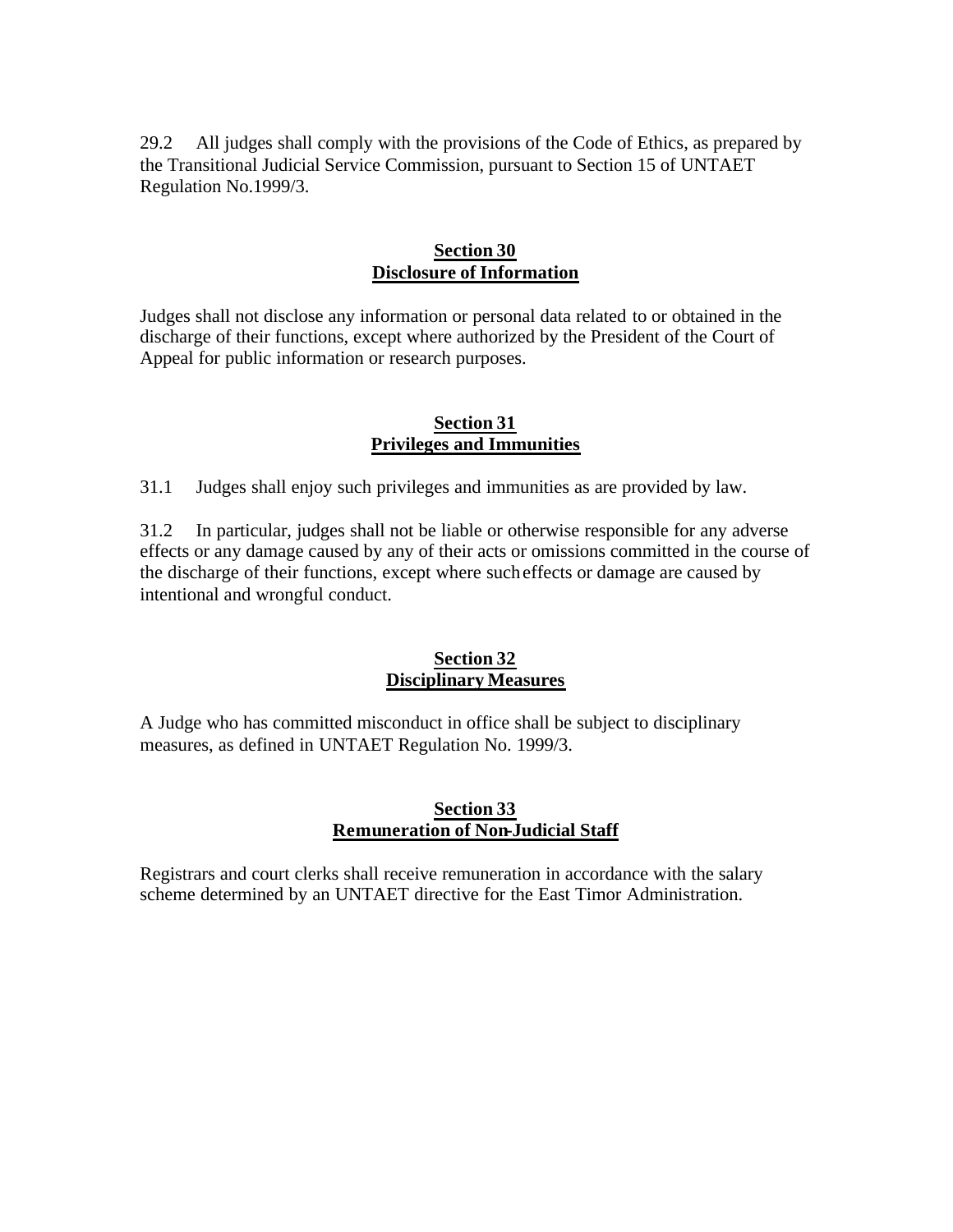# **VII. Administrative Matters**

### **Section 34 Financial and Technical Support**

During the transitional period, UNTAET shall provide the necessary financial and technical support to the courts in East Timor.

### **Section 35 Working Languages**

The working languages of the courts in East Timor, during the transitional period, shall be, as appropriate, Tetum, Portuguese, Bahasa Indonesia and English.

# **Section 36 Seal**

Each court shall have a seal, bearing the court's insignia, for sealing writs and other official documents of the respective court, as determined by an UNTAET Directive.

# **Section 37 Judicial Recess**

Every year there shall be a two-week judicial recess of the work of the courts. The dates of the recess will be determined by the Cabinet Member for Justice, on the recommendation of the President of the Court of Appeal.

# **Section 38 Official Insignia**

No court in East Timor shall bear any political insignia other than the insignia of the United Nations and UNTAET. Political manifestations within the court building are not permitted.

### **Section 39 Implementation**

The Transitional Administrator may promulgate such other UNTAET regulations and directives as are necessary for the implementation of the present regulation.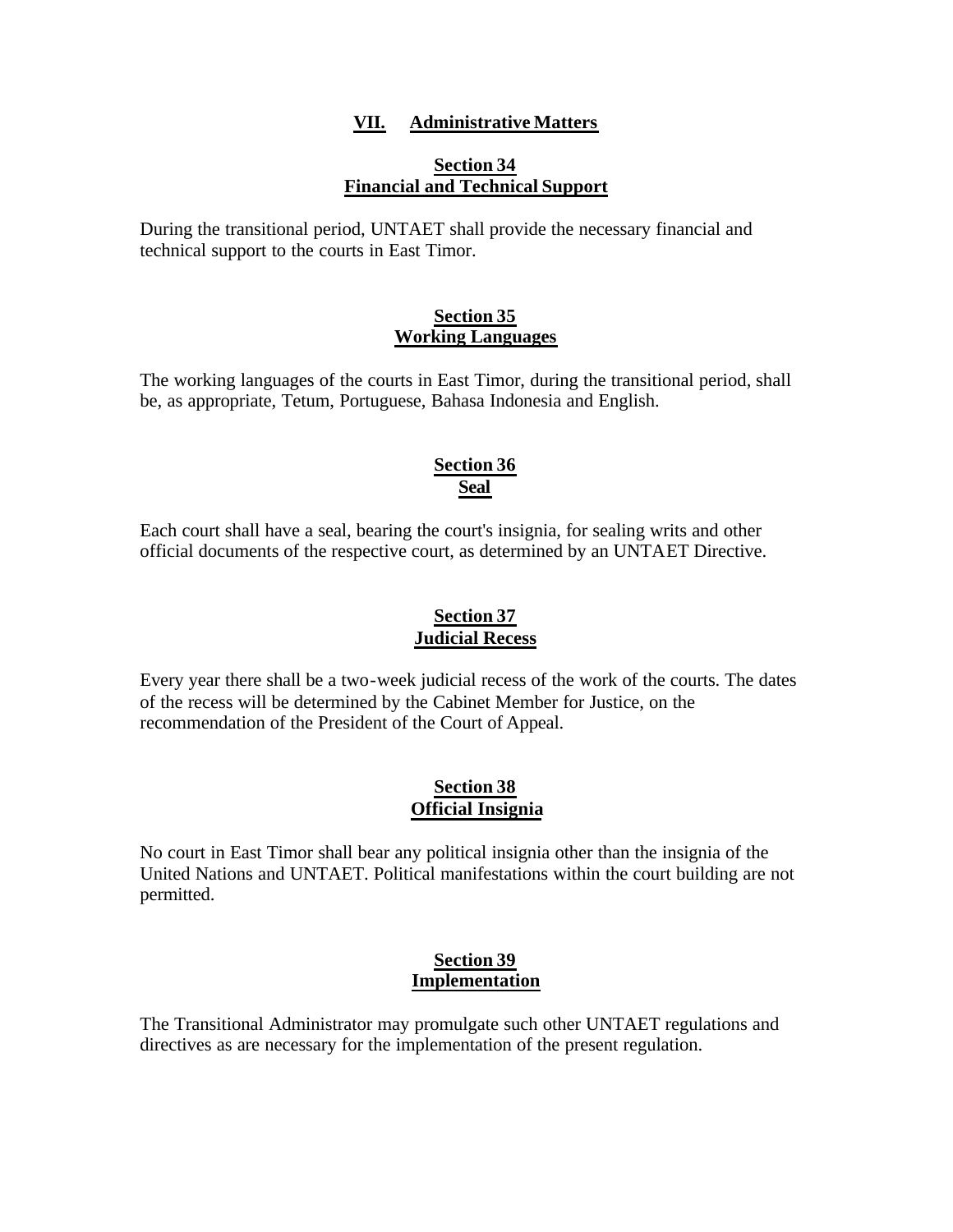# **Section 40 Entry into Force**

The present regulation shall enter into force on 6 March 2000.

 *(signed)* Sergio Vieira de Mello Transitional Administrator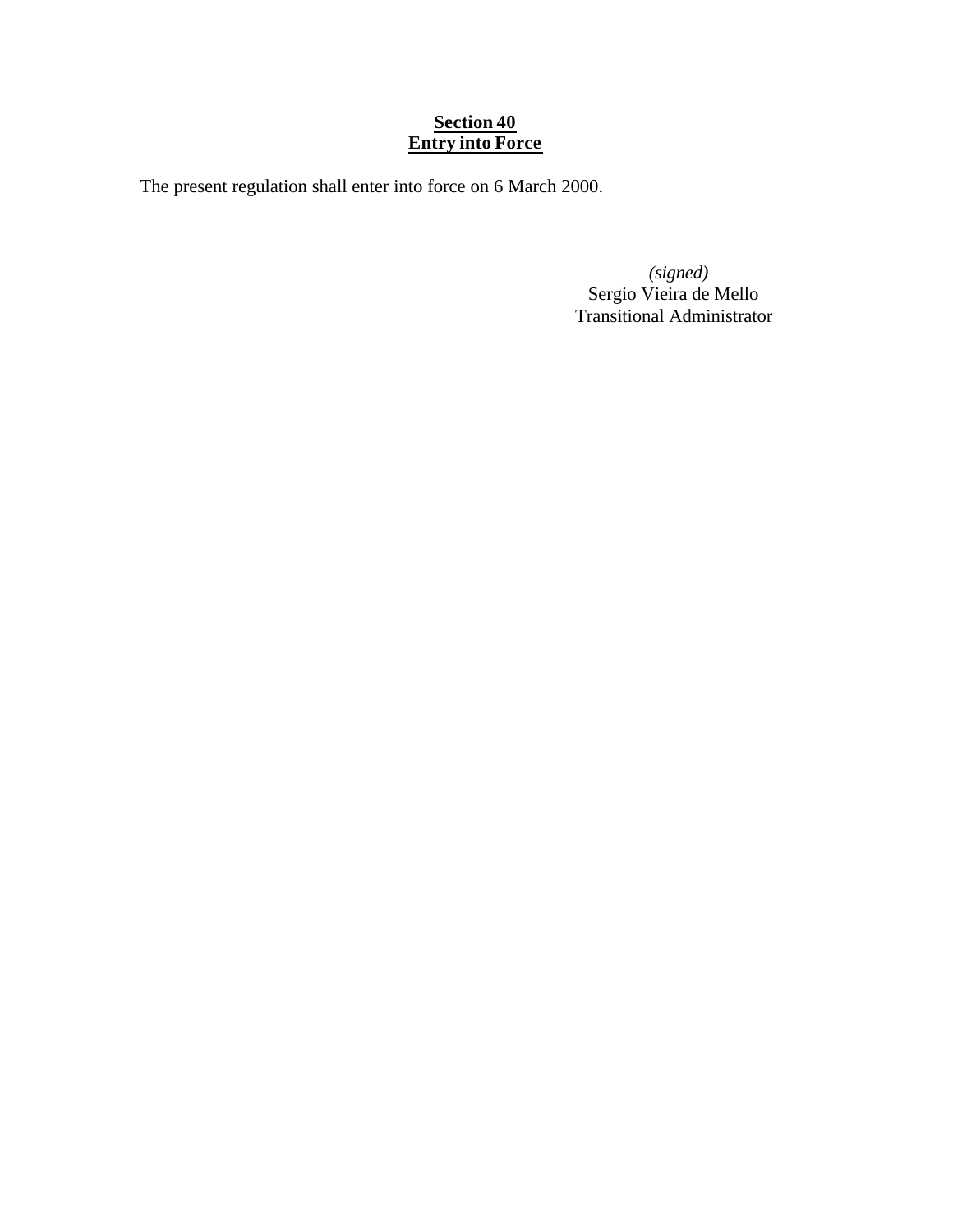## **On Transitional Rules of Criminal Procedure**

UNTAET/REG/2000/30; 25 September 2000 As amended by 2001/25; 14 September 2001

# **ON TRANSITIONAL RULES OF CRIMINAL PROCEDURE**

The Special Representative of the Secretary-General (hereinafter: Transitional Administrator),

Pursuant to the authority given to him under United Nations Security Council resolution 1272 (1999) of 25 October 1999,

Taking into account United Nations Transitional Administration in East Timor (UNTAET) Regulation 1999/1 of 27 November 1999 on the Authority of the Transitional Administration in East Timor,

After consultation in the National Consultative Council,

For the purpose of establishing provisional rules of criminal procedure in East Timor that provide for a fair and expeditious application of penal law,

Promulgates the following: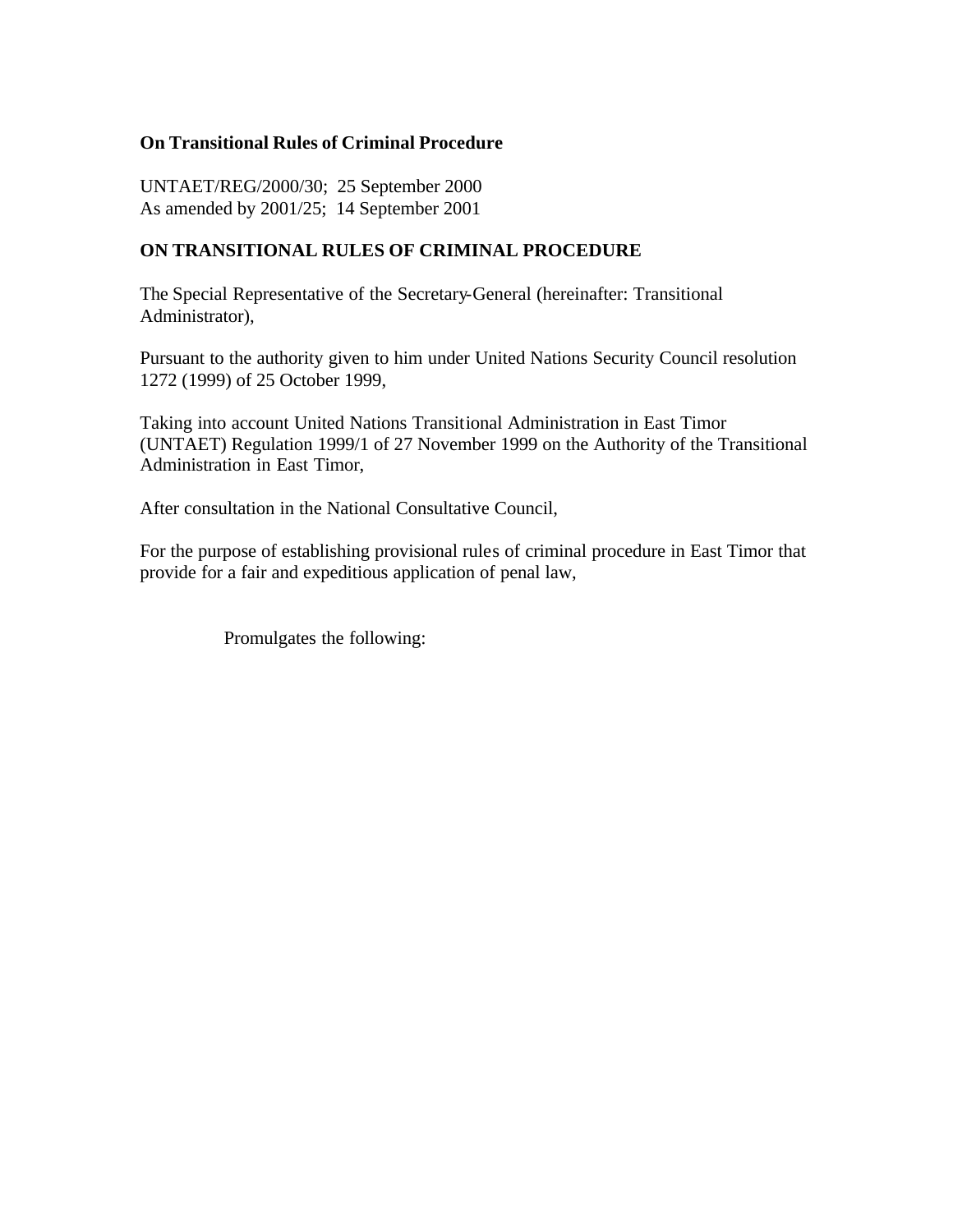#### **TRANSITIONAL RULES OF CRIMINAL PROCEDURE** \_\_\_\_\_\_\_\_\_\_\_\_\_\_\_\_\_\_\_\_\_\_\_\_\_\_\_\_\_\_\_\_\_\_\_\_\_\_\_\_\_\_\_\_\_\_\_\_\_\_\_\_\_\_\_\_\_\_\_\_\_\_\_\_\_\_\_\_\_\_\_\_

#### **TABLE OF CONTENTS**

#### **I. General Provisions**

- 1) Definitions
- 2) Fair Trial and Due Process
- 3) Applicable Law
- 4) Ne bis in Idem
- 5) Trial in the Presence of the Accused
- 6) Rights of the Suspect and the Accused

#### **II Criminal Jurisdiction**

7) Powers of the Public Prosecutor 8) Replacement of the Public Prosecutor 9) Powers of the Investigating Judge 10) Participation by Investigating Judge as Trial Judge 11) Choice of Venue in Criminal Cases 12) The Victim

#### **III Investigations**

- 13) Reporting of a Crime
- 14) General Rules fo r Collection of Evidence
- 15) Search of Premises and Seizure of Items
- 16) Search of Persons
- 17) Search of Mail
- 18) Forensic Examinations and Exhumations

#### **IV Arrest and Detention**

- 19) Crediting Re-Trial Detention
- 19A) Arrest Warrant
- 20) Review Hearing
- 21) Substitute Restrictive Measures
- 22) Release of the Suspect
- 23) Interlocutory Appeal

#### **V Indictment**

- 24) Presentation of Indictment
- 25) Proceedings by the Victim upon Dismissal

#### **VI Public Trial**

- 26) Receipt and Notification of the Indictment
- 27) Motions
- 28) Public Character of Trials
- 29) Preliminary Hearing
- 29A) Proceedings on an Admission of Guilt
- 30) Trial Proceedings
- 31) Record of Proceedings in Criminal Cases
- 32) Amendment of an Indictment
- 33) Presentation of Evidence
- 34) Rules of Evidence
- 35) Witnesses
- 36) Witness Testimony
- 37) Other Evidence
- 38) Final Statements
- 39) Decision

#### **VII Appeals**

- 40) Appeal from Final Decisions
- 41) Proceedings in the Court of Appeal

#### **VIII Execution of Orders and Decisions**

42) Court Orders and Sentences 43) Conditional Release After Trial

#### **IX Expedited Trial**

44) Procedure in Specified Cases

#### **X Juvenile Jurisdiction**

45) Minors 46) Investigative Procedure

#### **XI Habeas Corpus**

47) Procedure

#### **XII Final Provisions**

- 48) Supervision of the Execution of Prison Sentences
- 49) Control of Proceedings
- 50) Claim for Compensation by the Alleged Victim
- 51) Variation of Time Limits
- 52) Compensation for Miscarriage of Justice
- 53) Costs of Proceedings
- 54) Construction with Other Authorities
- 55) Nullity of Prior Acts
- 56) Entry into Force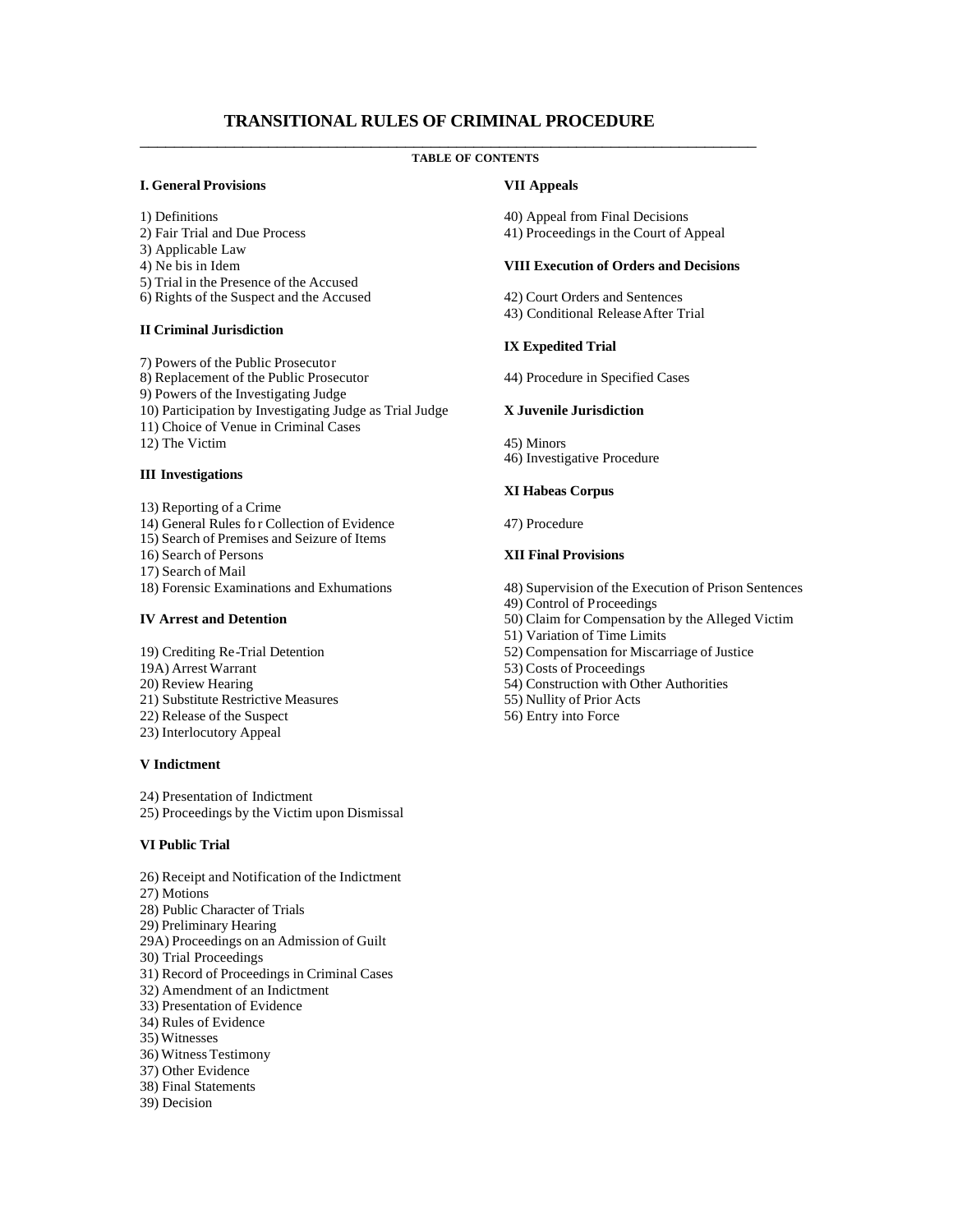#### **I. General Provisions**

#### **Section 1 Definitions**

In the present regulation the following terms shall have the following meanings:

(a) *Accused* means any person who has been indicted in court by the public prosecutor or the police in the specific circumstances defined in the present regulation.

(b) *Appropriate medical qualifications* means specialized training and experience in one or more fields of health care such as medicine, nursing or emergency aid, on the part of a person who holds a professional license or certification in such field or fields in East Timor or another State, such that the person is able properly to perform tasks relevant to such field or fields as specified in the present Regulation.

(c) *Arrest* means the act of taking a suspect or an accused into custody with or without a warrant of arrest from an Investigating Judge or under Section 19A.4 of the present regulation.

(d) *Competence* means power and due legal authority to deal with a matter.

(e) *Convict* means any person who has been tried by a court and found guilty in a final decision.

(f) *Court* means any court of East Timor with jurisdiction to hear and decide cases in East Timor pursuant to UNTAET regulations, whether acting as a plenum or through a panel or an individual judge.

(g) *Day* means a calendar day except when qualified as a working day

(h) *Defense* means the accused and/or the legal representative of the accused.

(i) *Detention* means the status of a suspect or accused who is in custody.

(j) *Doctor* means any person who has completed a degree in medicine at a university level and is qualified to practice medicine in any State.

(k) *Forensic pathologist* means a doctor duly certified to perform his or her forensic expertise in East Timor or any State.

(l) *Ground* means the foundation or basis on which a decision is or may be taken.

(m) *Interlocutory appeal* means the appeal, prior to final decision in the case, of a decision made by the Investigating Judge pursuant to Section 20.6, or of a decision made by a District Court pursuant to Section 20.11 or 20.12 of the present regulation.

(n) *Investigations* means all the activities conducted by the public prosecutor under the present regulation for the collection of information and evidence in a case whether before or after the indictment has been presented.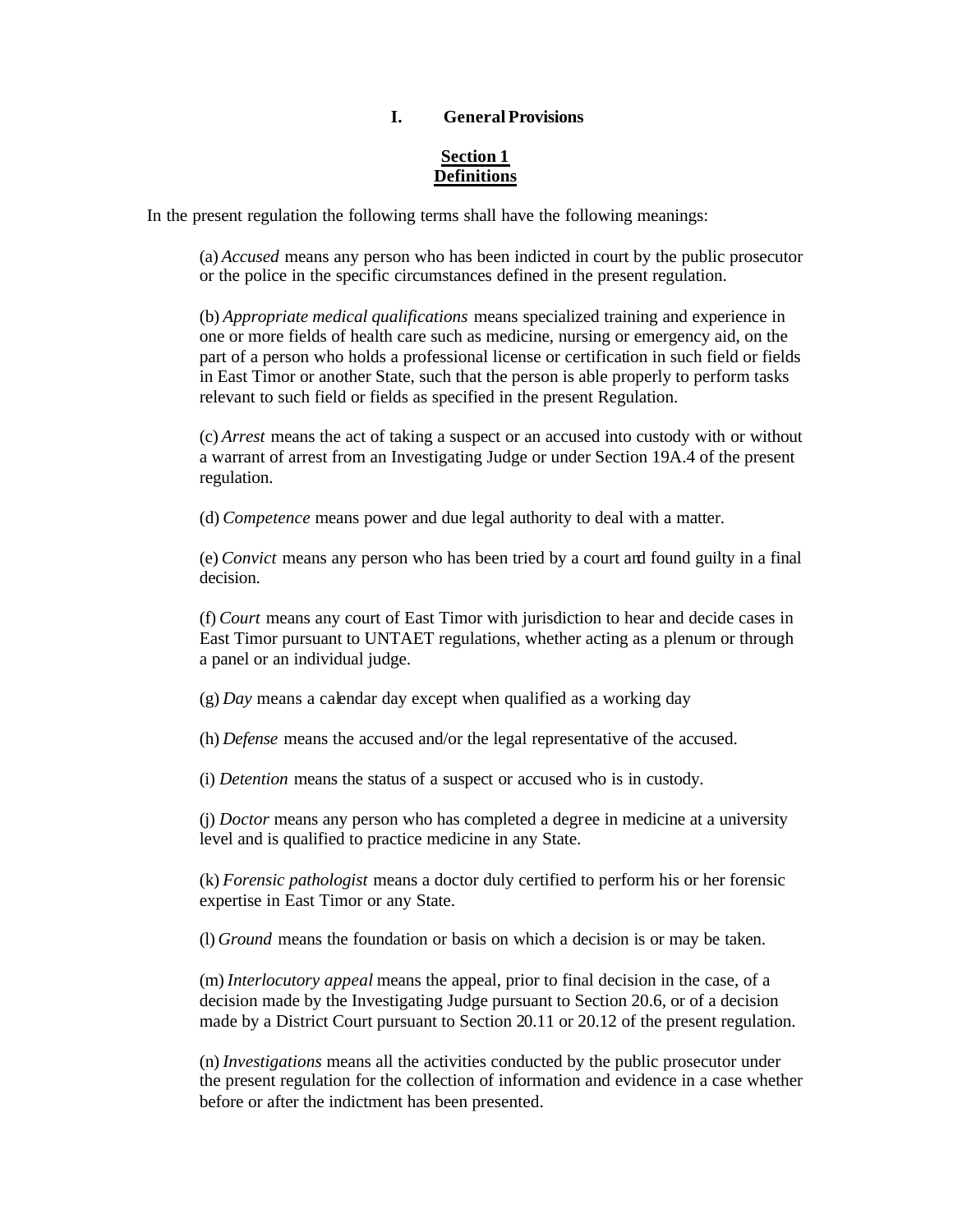(o) *Jurisdiction* means the power of a court to hear and determine a criminal proceeding or the geographic area in which a court has power.

(p) *Medical professional* means any person qualified to render medical care or assistance in any State.

(q) *Minor* means any person under 18 years of age.

(r) *Motion* means an application made to a court for purpose of obtaining an order in favor of the applicant.

(s) *Nurse* is anyone qualified as such medical professional in any State

(t) *Parties* means the prosecutor and the defense.

(u) *Preliminary motion* means a motion raised prior to the commencement of the trial.

(v) *Premises* means any land or building.

(w) *Suspect* means any person against whom there exists a reasonable suspicion of having committed a crime.

(x) *Victim* means a person who, individually or as a part of a collective, has suffered damage, including physical or mental injury, emotional suffering, economic loss or substantial impairment of his or her fundamental rights through acts or omissions in violation of criminal law. By way of illustration and not limitation, a victim may be the spouse, partner or immediate family member of a deceased person whose death was caused by criminal conduct; a shareholder of a corporation with respect to criminal fraud by the administrators or Officers of the corporation; or an organization or institution directly affected by a criminal act.

(y) *Warrant* means an order issued by the Investigating Judge upon a lawful request of the public prosecutor, which empowers law enforcement authorities to execute said order.

#### **Section 2 Fair Trial and Due Process**

2.1 All persons shall be equal before the courts of law. In the determination of any criminal charge against a person or of the rights and obligations of a person in a suit of law, that person shall be entitled to a fair and public hearing by a competent court established in accordance with UNTAET Regulations No 2000/11, No 2000/14 and No 2000/15.

2.2 Criminal justice shall be administered by the Courts according to the law. No person may be subjected to any kind of punishment except under the provisions prescribed by the law.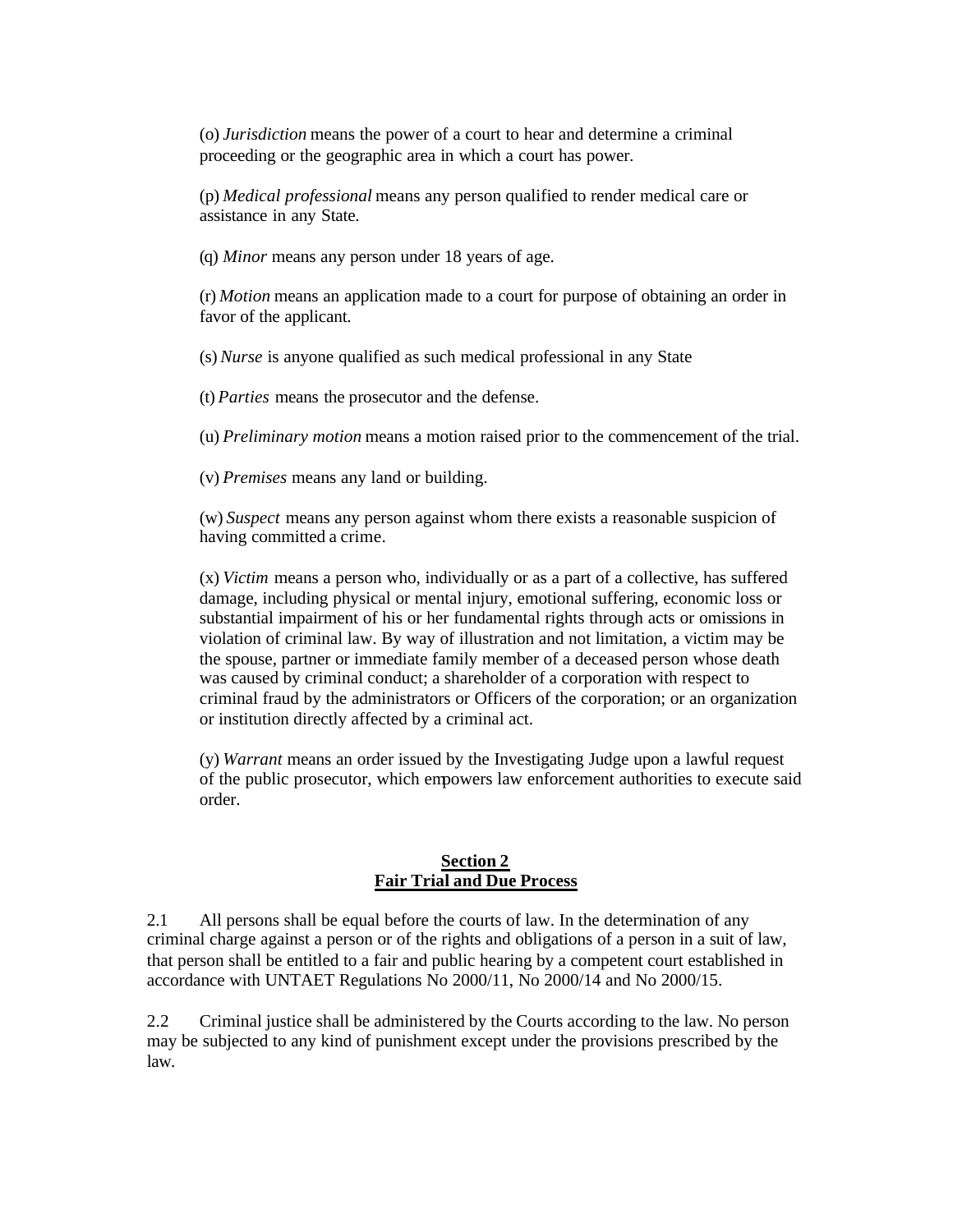2.3 No person shall be subjected to arbitrary arrest or detention. No person shall be deprived of his or her liberty except on such grounds and in accordance with such procedures as prescribed in the present regulation and other applicable UNTAET Regulations

2.4 Unless otherwise provided in the present regulation, service of documents, papers, notices or any other thing whose delivery is required under any provision of the present regulation shall be made in the following manner:

(a) Upon natural persons, if the recipient can be found in East Timor, by hand delivery to the recipient, in duplicate, by any person over 18 years of age who has no personal interest in the proceedings. The original shall be left with the recipient, who shall acknowledge service by signing the copy, which shall promptly be filed at the Court. If the recipient cannot read or write a thumb print shall suffice. If the recipient refuses to acknowledge service, service is nevertheless complete if the person making service certifies the refusal and the time, date and place of delivery. Such certification may be made on the copy which is filed at the Court.

(b) Upon natural persons, if the recipient cannot be found in East Timor, by affixing in a conspicuous manner to the premises of the last known address of the recipient in East Timor. Service under this subparagraph is complete if at least two persons, who are over 18 years of age and have no personal interest in the proceedings, witness the act and certify the time, date, place and manner of service. Such certification may be made on the copy which is filed at the Court.

(c) Upon a business or enterprise, by hand delivery in duplicate at any office or business location of the recipient, to any person over the age of 18 years who is employed by the recipient. Acknowledgment or certification shall be as provided for natural persons.

(d) Upon any other juridical person, by hand delivery in duplicate to any natural person associated with the recipient who is found at any office or other place of the recipient's activity, with acknowledgment or certification as provided for natural persons.

(e) By service upon the legal representative of any person, provided that the legal representative has entered an appearance at the Court on behalf of the recipient and has not thereafter been excused by the Court, according to the provisions for service upon natural or juridical persons, as may be appropriate. Acknowledgment or certification shall be as provided for natural persons.

### **Section 3 Applicable Law**

A court shall decide every case submitted for its consideration in accordance with the present regulation and the applicable law as stated in UNTAET Regulation No 1999/1.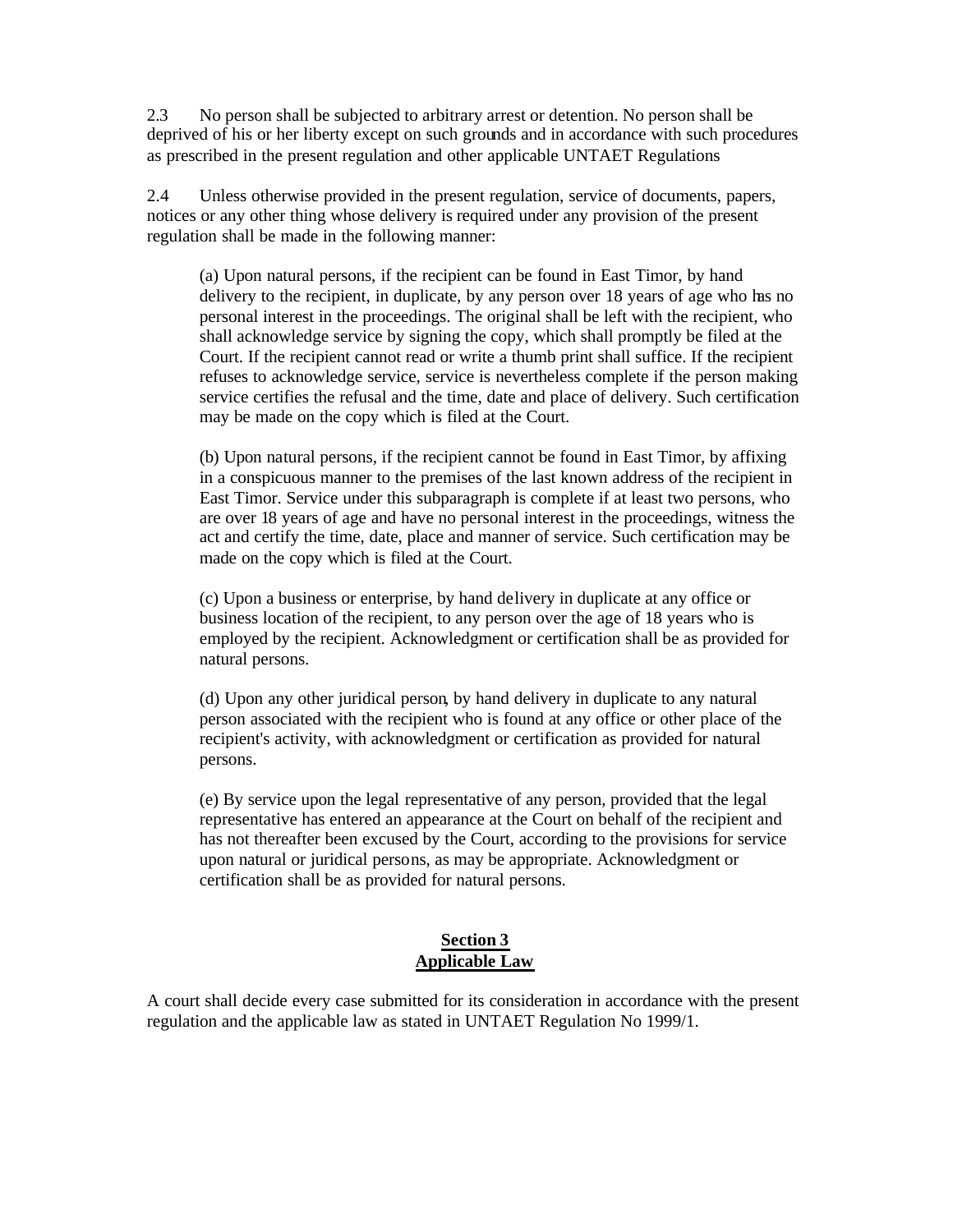#### **Section 4 Ne bis in Idem**

4.1 No person shall be liable to be tried or punished in a court of East Timor for an offence for which that person has already been finally convicted or acquitted in accordance with UNTAET regulations.

4.2 No person who has been tried by another court for conduct proscribed under Sections 4 to 9 of UNTAET Regulation No. 2000/15 shall be tried by a court of East Timor with respect to the same conduct unless the proceedings in the other court:

(a) Were for the purpose of shielding the person concerned from criminal responsibility for crimes within the jurisdiction of the court; or

(b) Otherwise were not conducted independently or impartially in accordance with the norms of due process recognized by international law and were conducted in a manner which, in the circumstances, was inconsistent with an intent to bring the person concerned to justice.

### **Section 5 Trial in the Presence of the Accused**

5.1 No trial of a person shall be held *in absentia*, except in the circumstances defined in the present regulation. The accused must be present at the hearing conducted pursuant to Section 29 of the present regulation, unless the accused is removed from the court under the provisions of Section 49.2 of the present regulation.

5.2 If at any stage following the hearing provided in Section 29 of the present regulation the accused flees or is otherwise voluntarily absent, the proceedings may continue until their conclusion.

5.3 If at any stage the accused is removed from the court under the provisions of Section 49.2 of the present regulation, the proceedings may continue until their conclusion unless the court finds for good cause shown that the provisions of Section 49.2 of the present regulation no longer apply.

### **Section 6 Rights of the Suspect and Accused**

6.1 All persons accused of a crime shall be presumed innocent until proven guilty in accordance with the law, the provisions of this and other UNTAET regulations.

6.2 Immediately upon arrest, the suspect shall be informed by the arresting police officers of the reasons for his or her arrest and any charges against him or her, and shall also be informed that he or she has the following rights:

(a) the right to remain silent and not to admit guilt, and that silence will not be interpreted as an admission;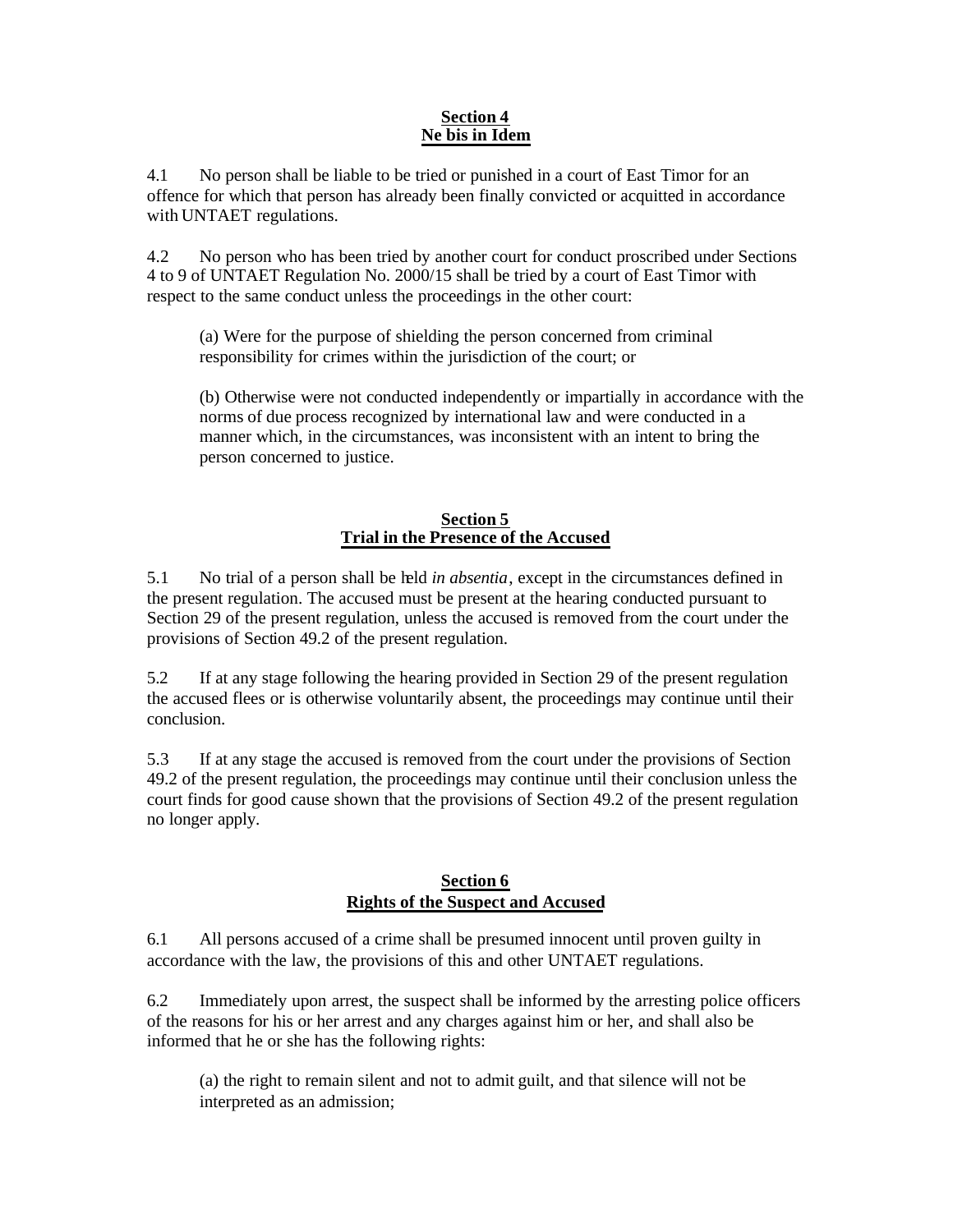(b) the right to contact a relative or close friend and be visited by such person; (c) the right to contact a legal representative and communicate with him or her confidentially;

(d) the right that a legal representative will be appointed if the suspect is unable to pay for a lawyer;

(e) the right to be brought before an Investigating Judge within 72 hours upon arrest; (f) the right to be questioned in the presence of a legal representative, unless the right is waived; and

(g) if the suspect is a foreign national, the right to contact diplomatic or consular officials of his or her country.

6.3 At every stage of the proceedings, the suspect and the accused shall be informed by the public prosecutor that he or she has the following rights:

(a) the right to be assisted by and to communicate freely and without supervision with a legal representative of his or her own choosing and to have such legal representation provided to him or her without cost where the suspect does not have sufficient means to pay for it;

(b) the right to be informed in detail, and in a language which he or she understands, of the nature and cause of the charges against him or her;

(c) the right to have the free assistance of an interpreter if he or she cannot understand or speak one of the official languages of the court;

(d) the right to have adequate time and facilities for the preparation of his or her defense;

(e) the right to request the Public Prosecutor or Investigating Judge to order or conduct specific investigations in order to establish his or her innocence; (f) the right to be tried without undue delay;

(g) the right to examine, or have examined, the witnesses against him or her and to obtain the attendance and examination of witnesses on his or her behalf under the same conditions as adverse witnesses;

(h) the right not to be compelled to testify against himself or herself or to admit guilt, and that if he or she chooses not to speak in the proceeding, such silence will not be held against him or her in the determination of innocence or guilt;

(i) the right to be free from any form of coercion, duress or threat, torture, or any other form of cruel, inhuman or degrading treatment or punishment;

(j) the right to be in contact with close relatives and be visited by such persons.

(k) the right, if under detention, to have, upon request, the grounds of his or her detention reviewed by a competent judge or panel of judges at regular intervals.

### **II. Criminal Jurisdiction**

#### **Section 7 Powers of the Public Prosecutor**

7.1 The exclusive competence to conduct criminal investigations is vested in the Public Prosecution Service as provided for in UNTAET Regulation No 2000/16. The competent Public Prosecutor is the only authority empowered to issue an indictment, except as provided in Section 44.2 of the present regulation.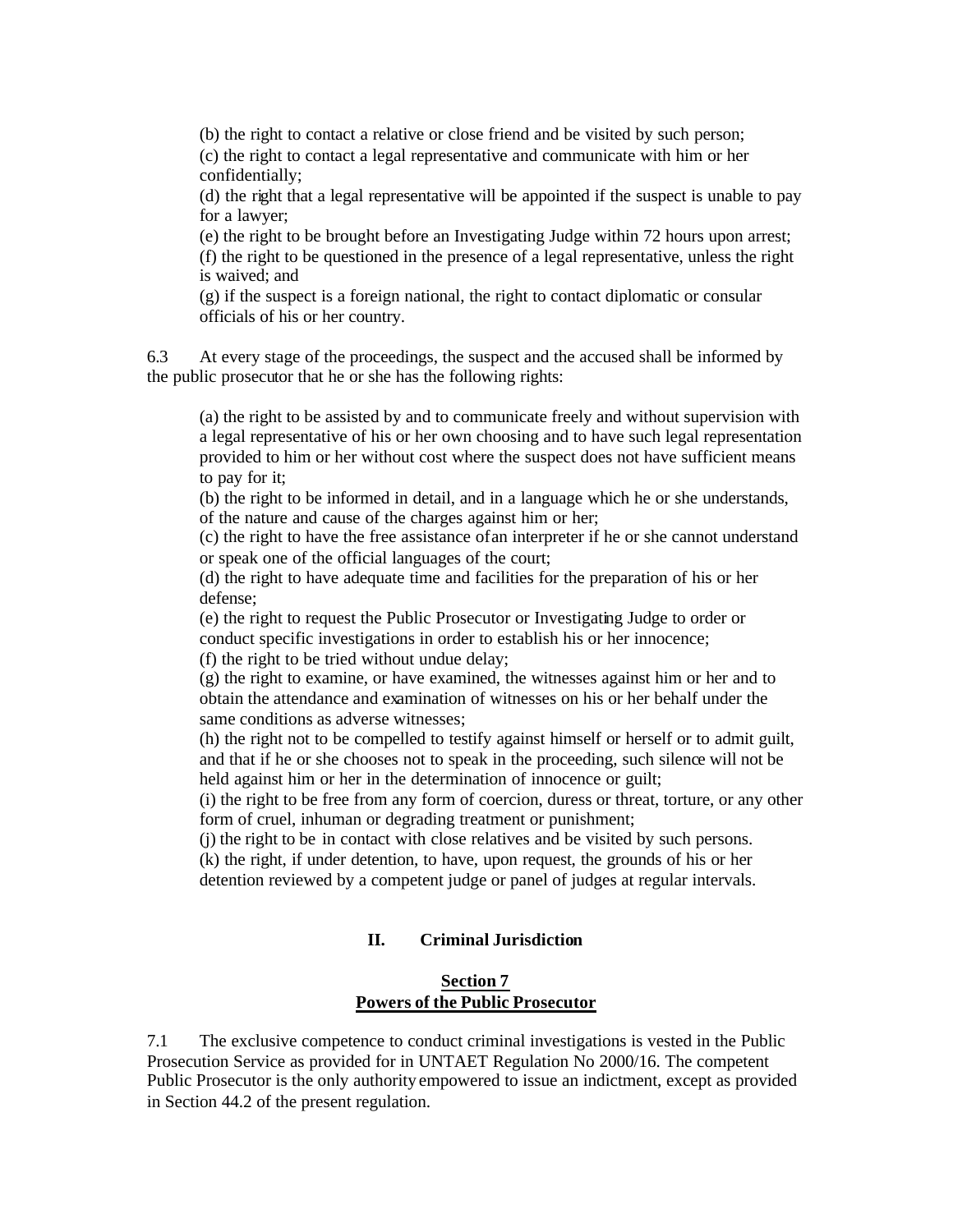7.2 The Public Prosecutor shall direct criminal investigations in order to establish the truth of the facts under investigation. In doing so, the public prosecutor shall investigate incriminating and exonerating circumstances equally.

7.3 The Public Prosecutor shall have all appropriate means to ensure the effective investigation and prosecution of crimes. In doing so, the public prosecutor shall respect the interests and personal circumstances of victims and witnesses.

7.4 In particular, the public prosecutor may:

(a) collect and examine evidence;

(b) request the presence of and question persons being investigated, victims and witnesses; and

(c) seek the cooperation of any authority in accordance with its respective competence.

7.5 In accordance with UNTAET Regulation No 2000/16, the police and any other competent body shall act under the direction and supervision of the public prosecutor.

7.6 The public prosecutor shall, at all times, fully respect the rights of persons as provided under the present and any other UNTAET regulation.

7.7 The public prosecutor shall be the authority empowered to keep the files of the case during the investigations.

#### **Section 8 Replacement of the Public Prosecutor**

8.1 A party to the proceedings may request the relevant District Prosecutor or Deputy General Prosecutor to replace the public prosecutor assigned to a case, where there are reasons to question the impartiality of the public prosecutor.

8.2 The public prosecutor assigned to a case shall request to the head of the respective public prosecutorial office to be replaced in any case where a party to a proceedings is a spouse, partner or relative up to the second degree of such prosecutor, or where such prosecutor has reasons to believe his or her impartiality may be doubted.

8.3 The replacement of a public prosecutor shall follow the procedure defined in Section 11.3 of UNTAET Regulation No 2000/16.

### **Section 9 Powers of the Investigating Judge**

9.1 In accordance with Section 13 of UNTAET Regulation No. 2000/11, there shall be at least one Investigating Judge at every District Court in East Timor empowered to ensure that the rights of every person subject to a criminal investigation and the rights of any alleged victims of the suspected crime under investigation are respected.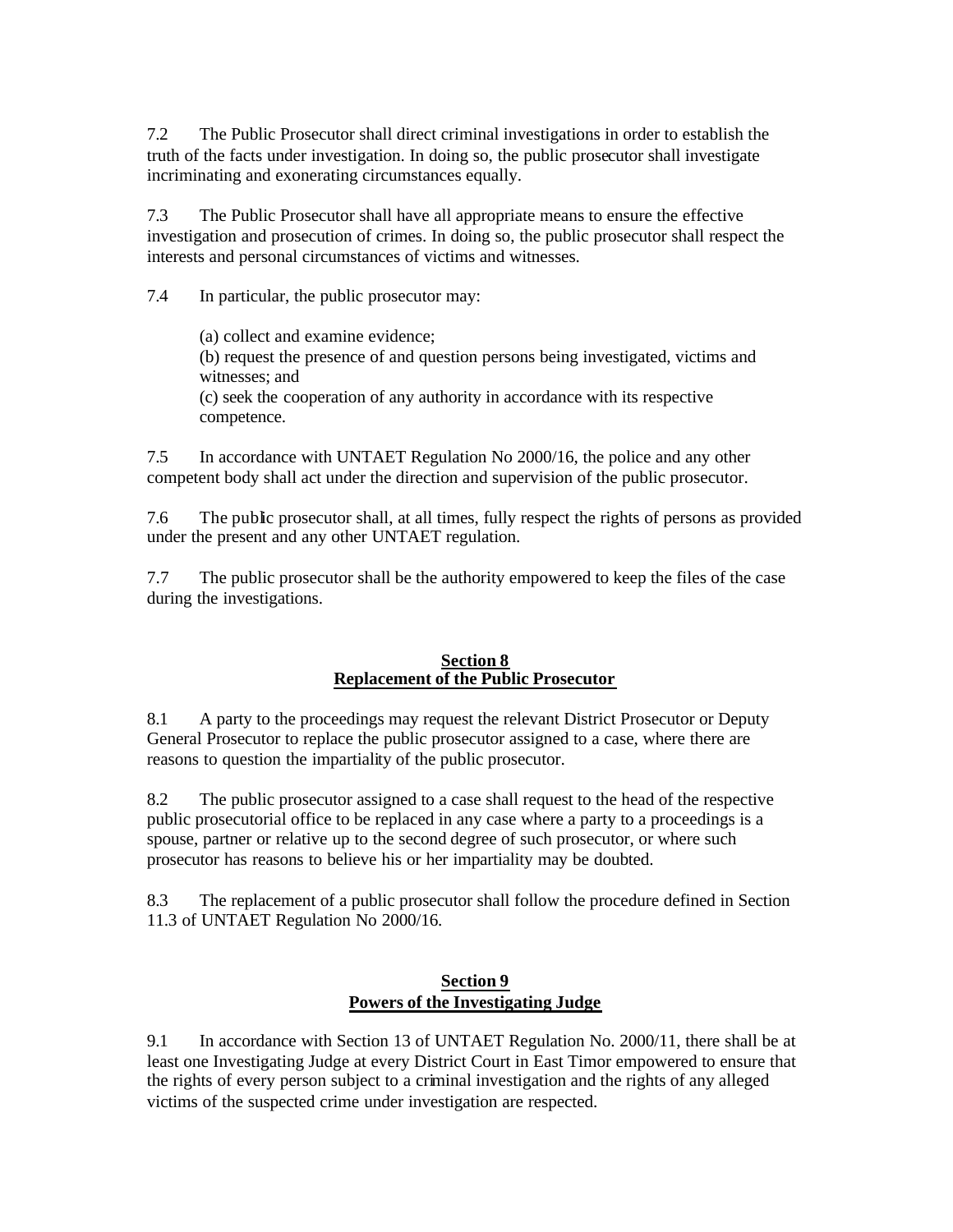9.2 As provided by law or UNTAET regulations, the Investigating Judge shall issue warrants or other orders lawfully requested by the public prosecutor whenever, in the course of a criminal investigation, there are reasonable grounds to do so as provided in the present regulation.

9.3 Except as otherwise provided in the present regulation, a warrant or order from an Investigating Judge shall be obtained for the following measures:

- (a) arrest of a suspect;
- (b) detention or continued detention of a suspect;
- (c) exhumation;
- (d) forensic examination;
- (e) search of locations and buildings;
- (f) seizure of goods or items, including seizure or opening of mail;
- (g) intrusive body search;
- (h) physical examination, including the taking and examination of blood, DNA, samples, and other bodily specimens;
- (i) interception of telecommunication and electronic data transfer;
- (j) other warrants involving measures of a coercive character in accordance with the applicable law.

9.4 All warrants shall be issued in duplicate. The original shall be kept by the prosecutor and added to the file of the case; a copy will be furnished to the suspect or person concerned, except when to do so would endanger the results of the investigations.

9.5 In order to safeguard the rights of a suspect, as listed in Section 6 of the present regulation, the Investigating Judge shall prohibit any actions of the investigating authorities that are in violation of the rights of the suspect.

9.6 The Investigating Judge shall not interfere with the responsibilities of the public prosecutor in directing the criminal investigations, as defined in Section 7 of the present regulation.

9.7 Notwithstanding any other provision of law, any warrant or measure ordered by the Investigating Judge at the seat of the public prosecutor assigned to the case is valid and may be executed anywhere in East Timor without any further formal request to other judicial authorities.

9.8 A warrant or order issued by the Investigating Judge pursuant to Section 9.2 of the present regulation shall identify by name or official capacity the persons who are authorized to execute the warrant or order. Unless otherwise specified in the warrant or order, the following provisions shall apply:

(a) A warrant or order for arrest of a suspect may be executed by any law enforcement officer anywhere in East Timor;

(b) A warrant or order for detention or continued detention of a suspect may be executed by the warden of any official detention facility in East Timor;

(c) A warrant for exhumation may be executed under the supervision and control of any official qualified as provided in Section 18.5 of the present regulation;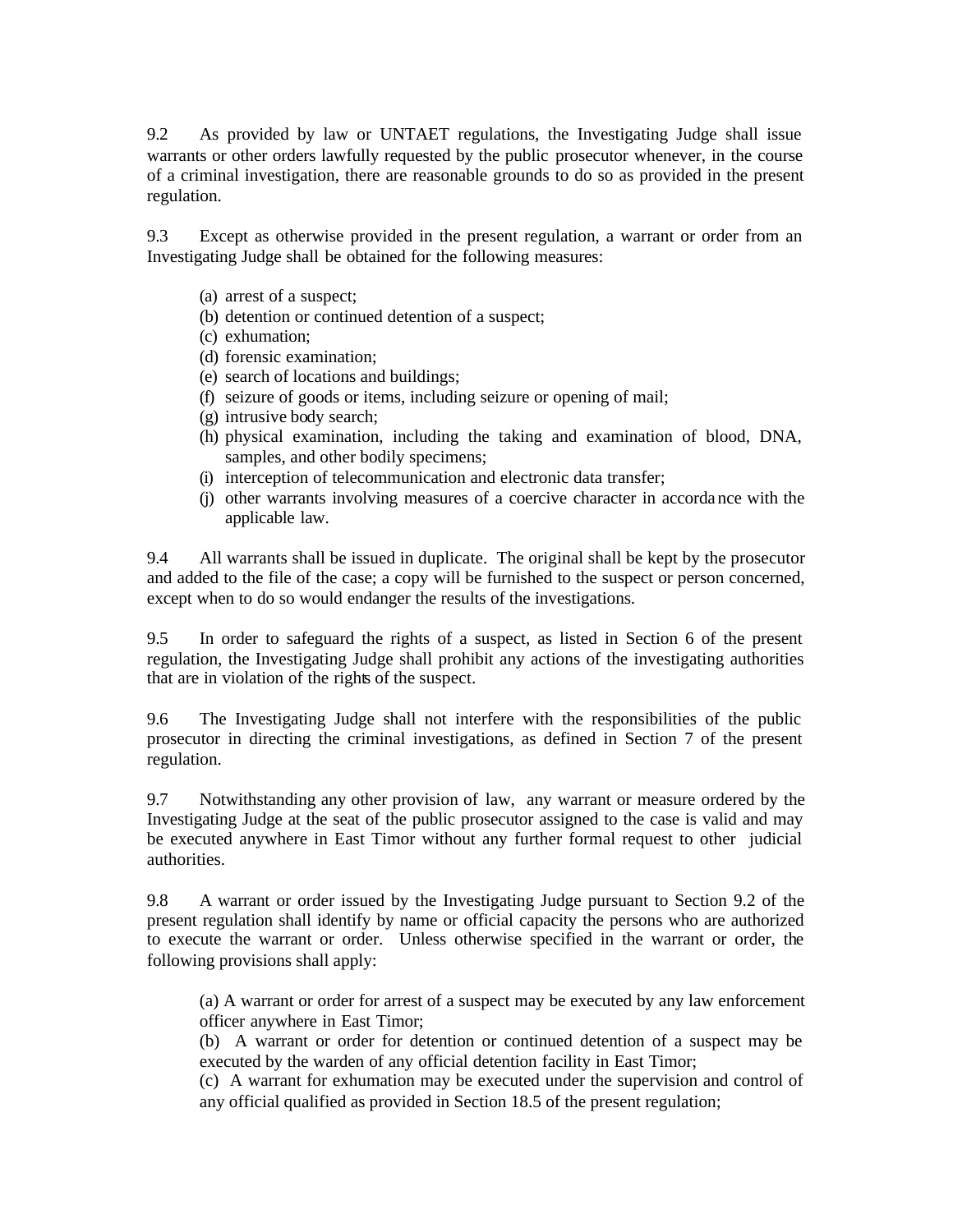(d) A warrant or order for forensic examination may be executed by any official qualified as provided in Section 18.5 of the present regulation;

(e) A warrant or order for search of locations and buildings may be executed by any law enforcement officer in East Timor who is duly authorized by UNTAET regulations;

(f) A warrant or order for seizure of goods or items may be executed by any law enforcement officer in East Timor who is duly authorized by UNTAET regulations;

(g) A warrant or order for an intrusive body search may be executed by any person with appropriate medical qualifications as provided in Section 16.3 of the present regulation;

(h) A warrant or order for physical examination, including the taking and examination of blood, DNA samples, and other bodily specimens may be executed by any person as provided in Section 16.5 of the present regulation;

(i) A warrant for interception of telecommunication and electronic data transfer may be executed by the requesting prosecutor.

#### **Section 10 Participation by Investigating Judge as Trial Judge**

Participation in a case as an Investigating Judge does not disqualify a judge from sitting as a trial judge at later stages of proceedings in the same matter. All questions of judicial disqualification shall be addressed as provided in UNTAET Regulation 2000/11.

#### **Section 11 Choice of Venue in Criminal Cases**

11.1 Except where provided otherwise in a UNTAET regulation, the venue for proceedings in cases concerning crimes other than those defined in Section 9 of UNTAET Regulation 2000/11 shall be determined according to the following rules, and in the following priority:

(a) First, the District Court which has jurisdiction in the area where the act was committed, as provided in Section 7 of UNTAET Regulation No 2000/11; (b) Second, the District Court which, at the time of the presentation of the public indictment, has jurisdiction in the area where the suspect lives or has his or her usual place of residence; and

(c)Third, the District Court which has jurisdiction in the area where the suspect was arrested.

11.2 In cases of dispute between two or more District Courts regarding the jurisdiction of a case, the jurisdiction shall be determined by the Court of Appeal, as provided in Section 7.2 of UNTAET Regulation No 2000/11

11.3 If at any stage of the proceedings a court finds that it lacks jurisdiction over a case, that court shall, without any further delay, transfer the case to the competent court. The order of transfer shall be forwarded to the court to which the case is transferred and shall direct the prosecutor to transfer the case file to the competent prosecutor.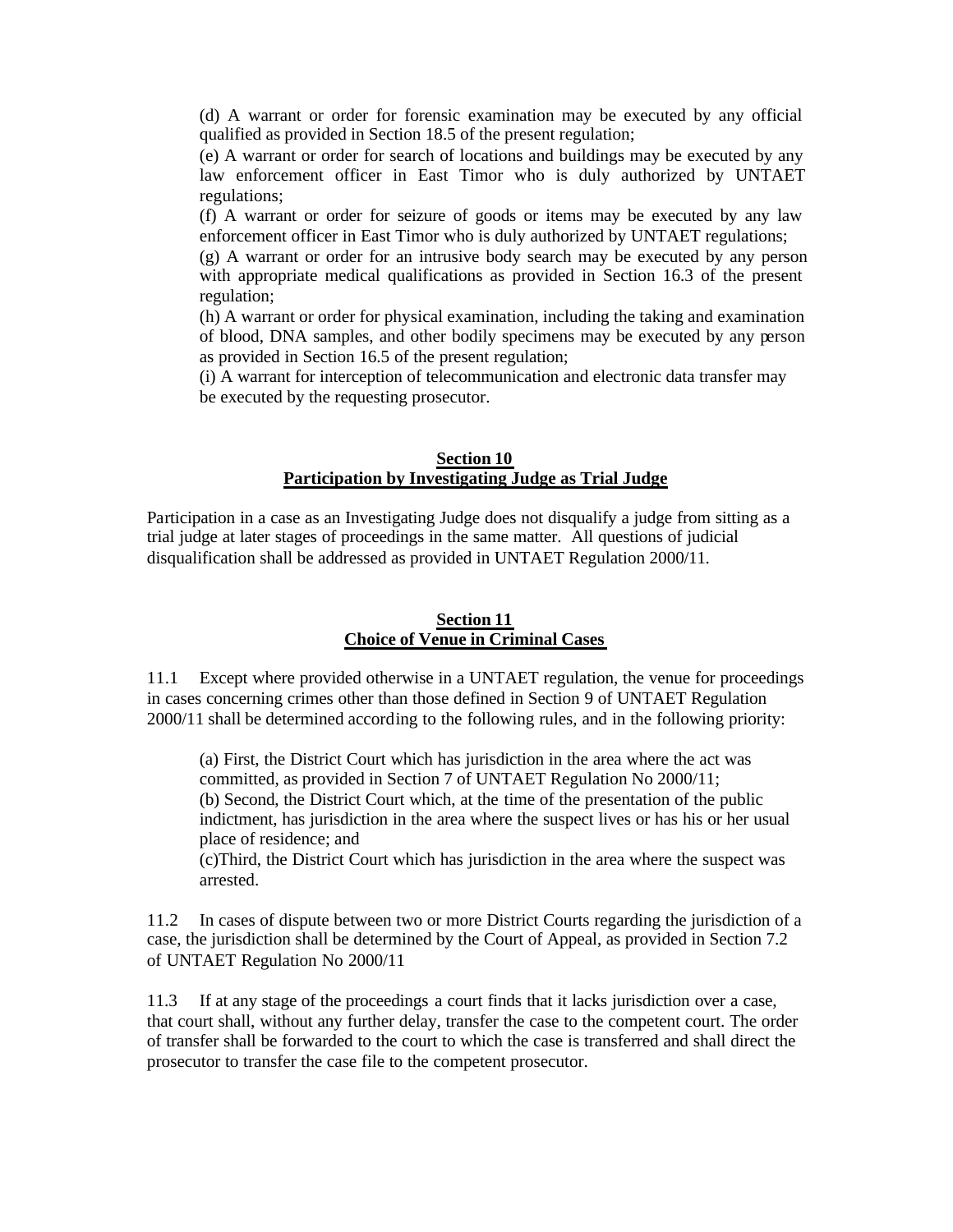11.4 If the suspected crime is believed to have been committed on a vessel or aircraft that is registered in East Timor, the Dili District Court shall have jurisdiction. If the vessel or aircraft is not registered in East Timor, jurisdiction shall be determined by the court having jurisdiction over the first port of arrival in East Timor, and according to international norms.

# **Section 12 The Victim**

12.1 A victim shall be accorded those rights provided in the present regulation, in addition to any other rights provided by law or other UNTAET regulations

12.2 The status of a person, organization or institution as a victim is not related to whether the perpetrator is identified, apprehended, prosecuted or convicted, and is independent of any familial relationship with the perpetrator.

12.3 Any victim has the right to be heard at a review hearing before the Investigating Judge, and at any hearing on an application for conditional release pursua nt to Section 43 of the present regulation. In the exercise of this right, the victim may be represented in court by a legal representative. An individual victim has the right to be notified by the prosecutor, or by the police in proceedings pursuant to Section 44 of the present regulation, in advance of the time and place of review hearings referred to in Sections 20, 29.5 and 43 of the present regulation, provided that the victim has previously indicated in a reasonable manner to the court, prosecutor or investigating officer a desire to be so notified.

12.4 It is not required that the notification of a victim be written or that it be in strict accord with Section 2.4 of the present regulation; provided, however, that the notice is of a nature which is reasonable under the circumstances and is likely to convey actual notice of the proceedings in sufficient time to permit the exercise of the victim's rights. Defects in the notification of a victim at any stage shall not deprive the Court of jurisdiction to proceed.

12.5 A victim may request to the court to be heard at stages of the criminal proceedings other than review hearings.

12.6 The victim has the right to request the Public Prosecutor to conduct specific investigations or to take specific measures in order to prove the guilt of the suspect. The Public Prosecutor may accept or reject the request.

12.7 The Investigating Judge or a court may direct that several victims will be represented in the same case through a single representative.

12.8 The Public Prosecutor shall take reasonable steps to keep the victims informed of the progress of the case.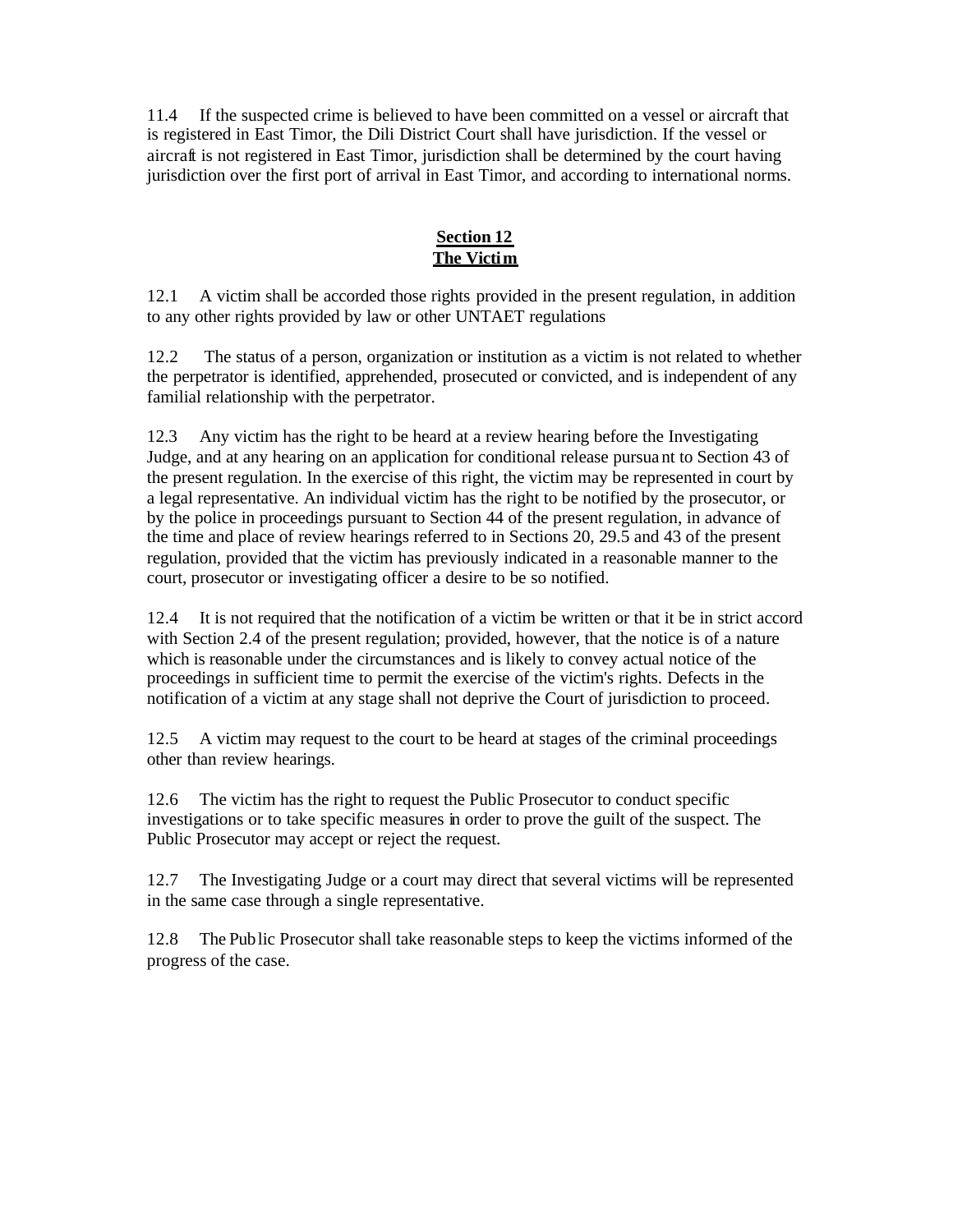### **III. Investigations**

#### **Section 13 Reporting of a Crime**

13. 1 Any person may report orally or in writing to the Public Prosecutor or the police the commission of an act of a criminal nature. The reporting of such events is mandatory for public officers, insofar as they do not belong to the categories of individuals defined in Section 35.3(b) and (c) and obtained the information in the delivery of their services.

13. 2 Whenever a crime is reported the relevant officer or Public Prosecutor shall make a record of the reported facts. After that statement is read to the reporting person, in a language that he or she understands, that person shall sign the record. If the person who reported the facts cannot read or write a thumb print shall suffice.

13.3 Following the report, the Public Prosecutor may, as appropriate, initiate an investigation and may for that purpose order the police to carry out the necessary measures.

13.4 Where the commission of a crime has been reported to the police, the relevant officer shall immediately submit a copy of the record to the competent Public Prosecutor. If the investigation is urgent in nature, the police may take immediate measures to obtain more information about the suspected crime and to ensure that evidence is not destroyed, falsified, lost or tainted prior to reporting the crime to the Public Prosecutor.

#### **Section 14 General Rules for Collection of Evidence**

14.1 The Public Prosecutor and the police shall strive to collect the most direct evidence.

14.2 The origin of any physical and documentary evidence to be presented at the trial shall be established for the record

14.3 In any interview of a victim of a crime under investigation:

(a) the relevant officer shall advise the victim of the right to be notified of proceedings at which the victim has a right to be heard pursuant to the present regulation.

(b) the relevant officer shall record the identity and contact information for any victim who indicates a desire to be so notified.

(c) the proceedings shall be conducted by a female officer in cases of a female victim of a sexual assault, unless the victim does not object to a different procedure.

#### **Section 15 Search of Premises and Seizure of Items**

15.1 A warrant from the Investigating Judge shall be required to enter and conduct a search of premises, except in cases of urgency, as described below, where permission by the Investigating Judge cannot be previously obtained.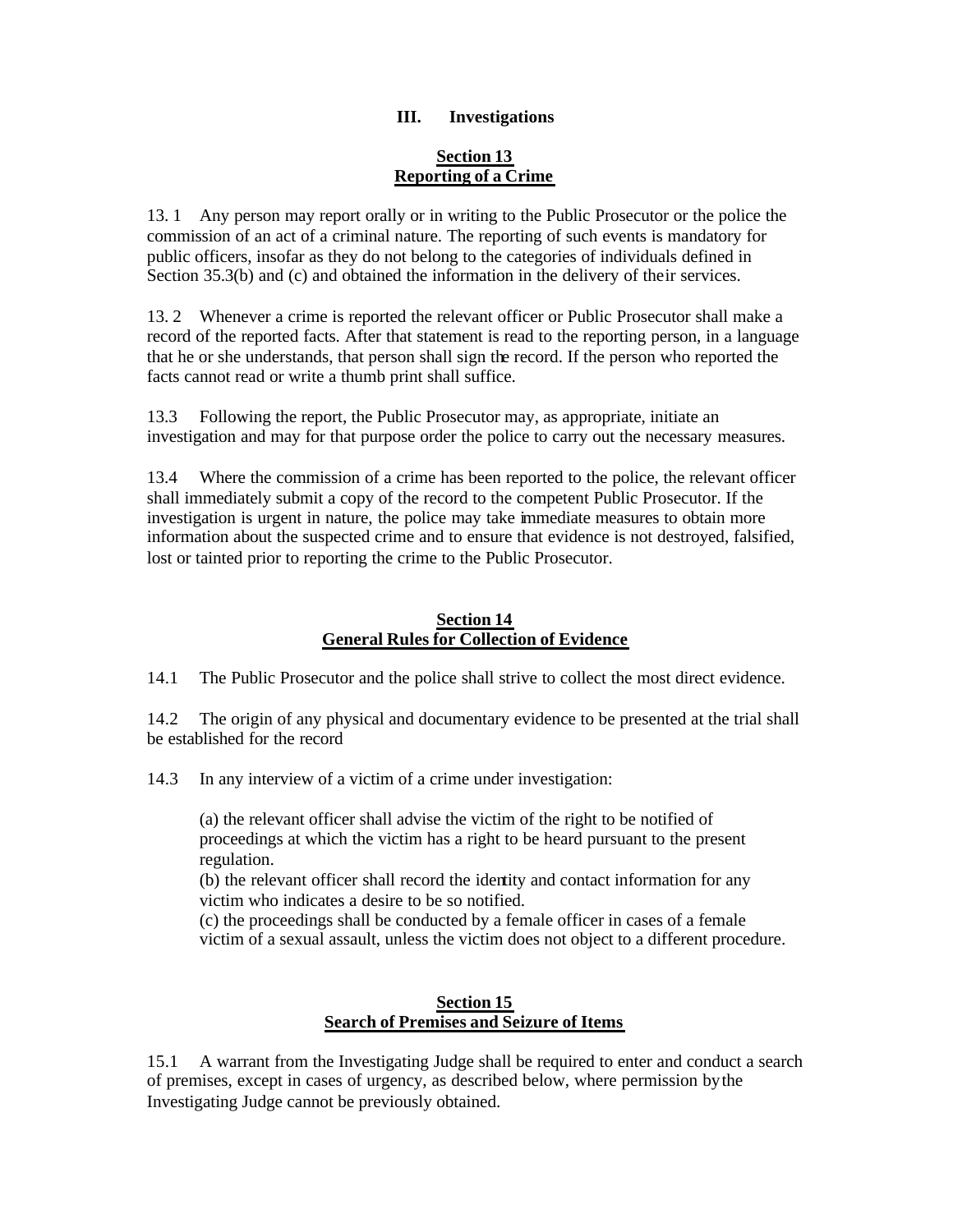15.2 The public prosecutor shall request the Investigating Judge to issue a search warrant if there are reasonable grounds to believe that such search would produce evidence necessary for the investigation or would lead to the arrest of a suspect whose arrest warrant has previously been issue

15.3 A copy of the warrant shall be furnished to any person who resides or is present at the premises at the time the warrant is executed. Service according to Section 2.4 is not required. The warrant shall contain the following:

- (a) identification of the Investigating Judge and the case
- (b) identification of the locations and items to be searched;
- (c) the reason for the search;
- (d) any restrictive measures police officers are allowed to take during the search;
- (e) the authority to search for and seize particular items; and
- (f) the hours of its execution and the duration of its validity.

15.4 Searches shall normally be made during daylight hours. The public prosecutor may, however, request the Investigating Judge to authorize a night time search when there are reasonable grounds to believe that it is necessary for the effective execution of the warrant or for the safety of the persons involved in the search. Such grounds shall be recorded in the warrant.

15.5 The police conducting the search shall make a written record of the search. Photographs, films or tape recordings may be part of the record. The written record shall contain the following:

(a) identification of the recipient of the warrant;

(b) a detailed description of the premises;

(c) a list and description of the objects, and any other items at the premises that may be relevant for the investigation;

(d) a detailed list of the physical evidence seized during the search;

(e) identification and signature of persons claiming the ownership or possession of seized evidence, if any; and

(f) identification of the persons present at the premises and their physical conditions, if relevant.

15.6 If possible, the search will be made in the presence of the residents of the premises or persons present at the time of the search. Where there are no residents or persons present at the time of the search, the police may provide for at least one independent witness. Such witness shall sign the record. In case the witness cannot read or write a thumb print shall suffice.

15.7 If necessary for the ends of the investigation, and while the search is being made, the police are empowered to prohibit any of the persons present from leaving the location and may require others to be present.

15.8 The police may make use of force to enter the location in the following situations:

(a) there is no response;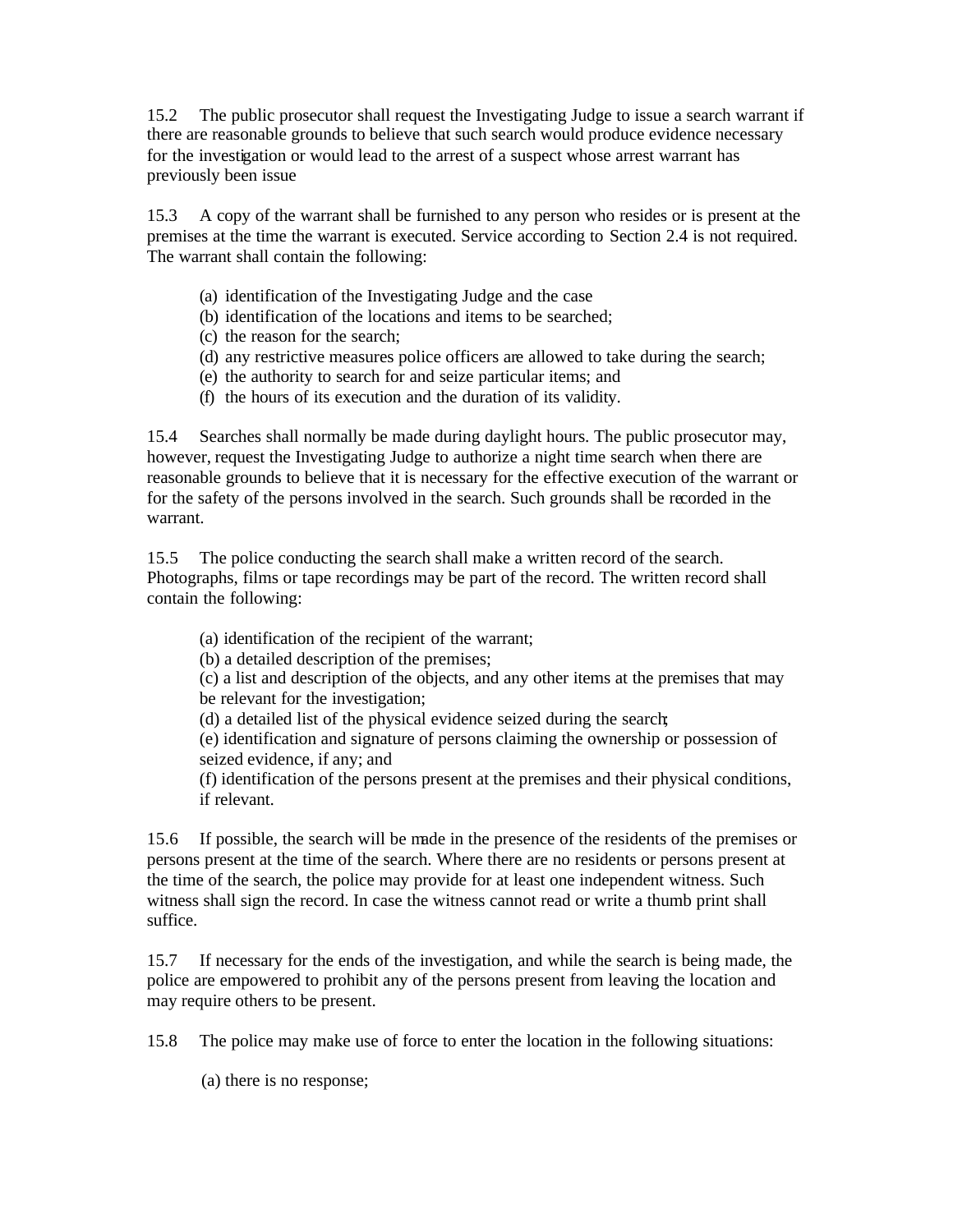(b) the inhabitants or persons present resist entry into the premises; or (c) the location is uninhabited or unoccupied.

15.9 A warrant shall not be required for the entry or search of premises or the seizure of property where the police have reasonable grounds to believe that evidence of a crime is located in or on the premises and that:

- (a) such evidence may be tampered with, removed or destroyed; or
- (b) it is necessary to safeguard or preserve the scene of a crime; or
- (c) the police are in hot pursuit of a suspect; or
- (d) there is an immediate danger to the safety or security of persons.

In any instance where a search of premises or the seizure of property is conducted without a warrant under the provisions of the present section, the report described in Section 15.5 of the present regulation shall be promptly submitted by the prosecutor to the Investigating Judge, who shall determine whether the requirements of the present section have been met.

### **Section 16 Search of Persons**

16.1 No warrant shall be required to search a person in the following circumstances: a search conducted incident to an arrest for purposes of ensuring the safety of the officials involved or other persons in the immediate area; or if a police officer has reasonable grounds to believe that there is an object, the possession of which in itself constitutes a crime or is related to a criminal act, in the clothing or personal belongings of the person, or attached to the body of the person.

16.2 The search shall be made in a respectful manner. No person shall be searched by a police officer who is not of the same sex. If there is no police officer of the same sex as the suspect at the place at which the search is to take place, the police officer may authorize and instruct any suitable person of the same sex to perform the search.

16.3 A warrant shall be required for any intrusive search of the body of a person. The Investigating Judge shall issue such warrant only when there are reasonable grounds to believe that it is necessary for the collection of evidence and there are no other lawful means to obtain such evidence. The search shall be conducted by a doctor or other person with appropriate medical qualifications, under circumstances allowing for maximum privacy.

16.4 A warrant shall be required to collect any body specimen of the suspect. The Investigating Judge shall issue such warrant where there are reasonable grounds to believe that such measure is the only available method to collect the evidence required for the ends of the investigations.

16.5 In cases where the public prosecutor or the police requires a blood sample or any other body specimen, a warrant from the Investigating Judge shall not be required in circumstances where such warrant cannot be obtained within reasonable time for the purposes of preserving evidence necessary for the investigation. The police shall report such circumstances to the public prosecutor. The collection of samples or specimens pursuant to this subsection must be conducted by persons with appropriate medical qualifications.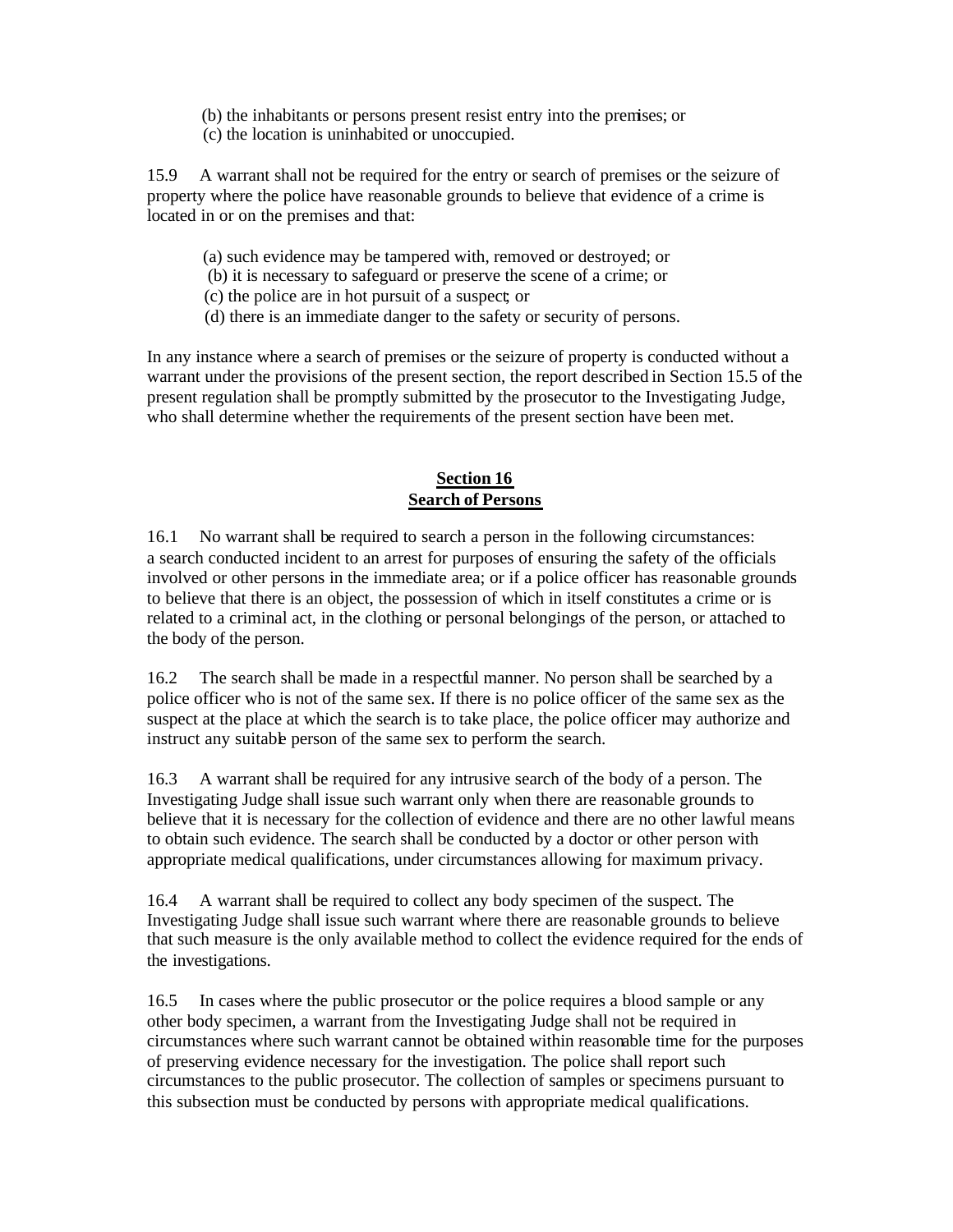16.6 A warrant from the Investigating Judge shall be required where an examination of the mental state of the suspect is necessary for the ends of the investigations.

### **Section 17 Search of Mail**

17.1 A warrant shall be required to search, intercept or seize any written or electronic mail or to intercept, monitor or record telephonic or other electronic communication. Such warrants shall be valid for no more than thirty (30) days. The public prosecutor may, however, request the Investigating Judge to extend the validity of the warrant for a similar period if necessary to the investigation.

17.2 Police may proceed without a warrant to detain any mail whenever there are reasonable grounds to believe that it contains objects the possession of which in itself constitutes a crime, are related to a criminal act or are evidence of a criminal act. A warrant must be obtained in order to seize or open such mail, unless the requirements of Section 15.9(d) of the present regulation are met.

17.3 The measure defined in Section 17.2 of the present regulation shall be reported immediately to the public prosecutor, who shall request the necessary warrants from the Investigating Judge. If the seizure of mail takes place, a receipt shall be given to the postal or other official from whose custody it is taken.

### **Section 18 Forensic Examinations and Exhumations**

18.1 Any person who believes that a death has occurred on property he or she owns or occupies, or who acquires knowledge that a member of his or her immediate family has died at any location, under circumstances described in Section 18.4 of the present regulation, shall report the death to the police, unless the person has actual knowledge that the police have already been notified.

18.2 Where the police acquire knowledge of a death which they have reasons to believe is a homicide, or whenever the death has occurred in the circumstances described in Section 18.4 of the present regulation, the police shall secure the area where the events leading to the death may have occurred and shall report the death to the public prosecutor and the forensic pathologist.

18.3 The police shall conduct a preliminary investigation of the circumstances surrounding the death and shall prepare a report summarizing all pertinent information within their knowledge pertaining the death, including any information concerning the identity of the deceased. After the police have gathered all the information necessary, they shall then remove the body and transfer it to the designated facility where an autopsy may be performed.

18.4 The Investigating Judge, at the request of the public prosecutor, shall issue a warrant for an autopsy to be performed by a forensic pathologist appointed by the court pursuant to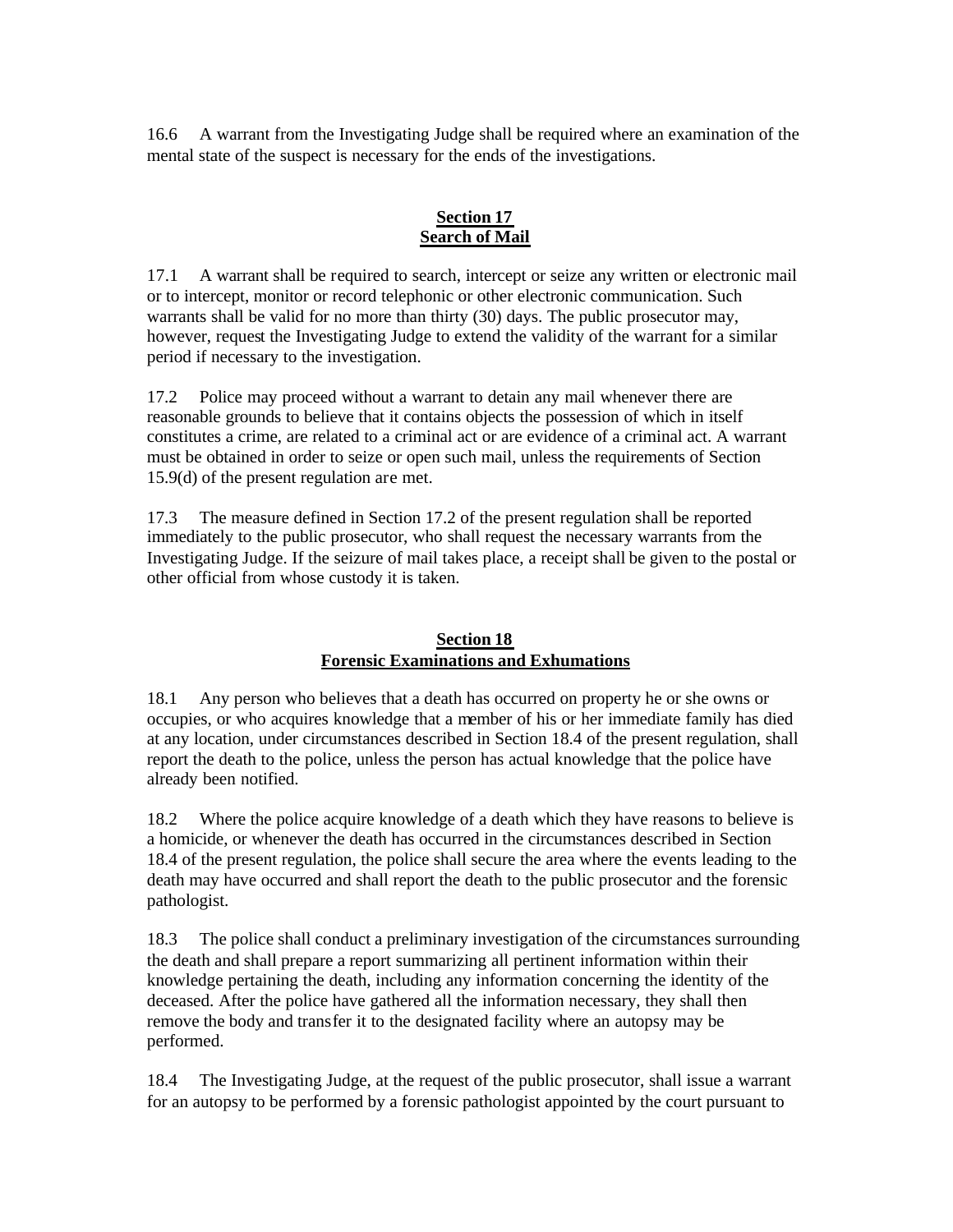Section 18.5 of the present regulation, in all cases where the Investigating Judge finds that a death has occurred in any of the following circumstances:

(a) the deceased died a violent or unnatural death;

(b) the deceased died a sudden death, the cause of which is unknown;

(c) the deceased died under suspicious or unusual circumstances;

(d) the deceased died while under, or as a result of, or within 24 hours after the administration of, an anaesthetic administered in the course of a medical, surgical, or dental operation or procedure or an operation or procedure of like nature, other than a local anaesthetic administered solely for the purpose of facilitating a procedure of resuscitation from apparent or impending death; or

(e) the deceased died in custody, in the course of police operations, while within or absent from a detention center or prison or while proceeding to such institution in the company of a police officer or other official.

18.5 The Investigating Judge shall appoint as a forensic pathologist a medical practitioner duly certified as a forensic pathologist in East Timor or any other country. The forensic pathologist shall then act as an independent expert of the court in examining deceased persons to assist in the criminal investigations of deaths.

18.6 In all cases where the Investigating Judge issues a warrant for an autopsy, the forensic pathologist shall perform the autopsy and shall make professional observations regarding:

(a) the identification of the deceased;

(b) the cause of the death of the deceased; and

(c) the circumstances under which the death occurred, including an opinion as to whether the death occurred from natural causes, accident, suicide, homicide, or in an unknown manner.

18.7 In all cases where he or she performs an autopsy, the forensic pathologist shall issue a detailed report in accordance with professional standards including all of his or her observations and opinions. The report may include photographs taken by the forensic pathologist or under his or her supervision and may include exhibits, diagrams, or any other record which he or she deems appropriate. Whenever the forensic pathologist deems it to be necessary, he or she may request the prosecutor to conduct further investigation concerning the requirements established in Section 18.6, of the present regulation.

18.8 The forensic pathologist shall not issue any conclusion relating to the legal responsibility of any suspect or any other individual. The forensic pathologist shall submit the report required in section 18.7 of the present regulation to the public prosecutor and shall testify as to the contents of the report whenever requested by the court to do so. The forensic pathologist shall be immune from criminal or civil liability based on any opinion, observation, or testimony provided in his or her professional capacity.

18.9 Where a body has been inhumed without an autopsy, and such measure is necessary for the investigation of a criminal case, the Investigating Judge, at the request of the public prosecutor, the representative of the victim, the suspect or accused, may issue a warrant to exhume the body for an autopsy to be performed. No claim on the custody of the body shall be heard until the autopsy has been performed.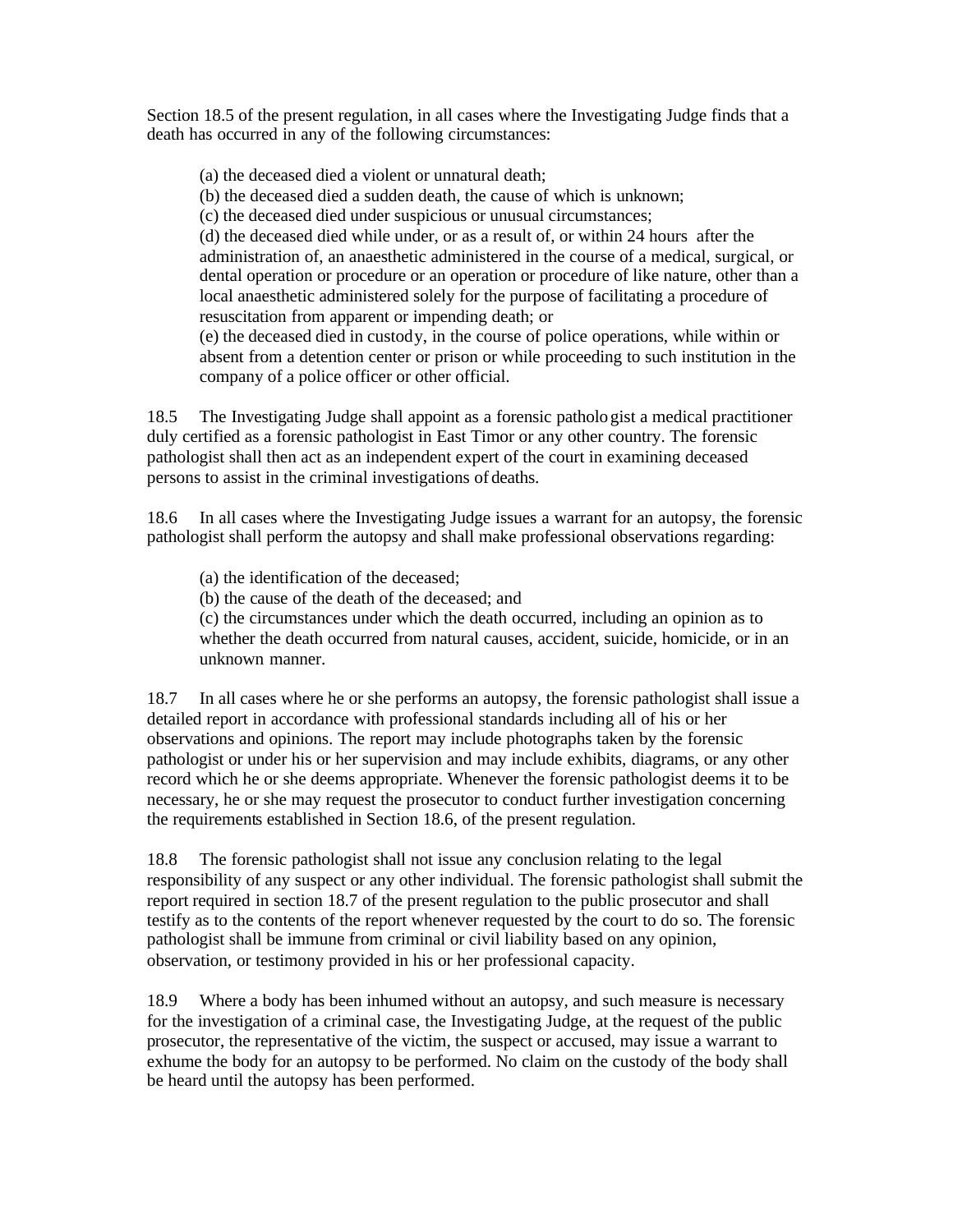#### **IV. Arrest and Detention**

#### **Section 19 Crediting pre-trial Detention**

Any period spent in pre-trial detention in relation to an alleged crime, shall be credited against service of any subsequent sentence ordered in the same case.

#### **Section 19A Arrest Warrant**

19A.1 If there are reasonable grounds to believe that a person has committed a crime, the public prosecutor may request the Investigating Judge to issue a warrant for the arrest of that person in accordance with the rules established in the present section.

19A.2 The arrest warrant shall contain the following:

- (a) the name of the suspect and any other identifying information;
- (a) identity of the alleged victims;

(b) a summary of the facts which are alleged to constitute a crime and a specific reference to the crime for which the arrest of the suspect is sought, including a reference to the relevant legal provisions at issue; and

(c) the name and signature of the Investigating Judge.

19A.3 Upon arrest, the suspect shall be informed of his or her rights, in accordance with Section 6 of the present regulation, and shall be given a copy of the warrant.

19A.4 The police may arrest a suspect without a warrant when, in the course of ordinary law enforcement activities,

(a) the suspect is found in the act of committing a crime; or

(b)there are reasonable grounds to believe that the suspect has committed a crime and that there is an immediate likelihood that before a warrant could be obtained the suspect will flee or destroy, falsify or taint evidence, or endanger public safety or the integrity of the victims or witnesses; or

(c) the police are in hot pursuit of a suspect immediately after commission of a crime and evidence of the suspect's participation in the crime is found in the suspect's possession.

19A.5 In cases defined in Section 19A.4 of the present regulation, the police shall immediately inform the public prosecutor of all circumstances and the restrictive measures applied, and shall submit the report to the public prosecutor without undue delay.

19A.6 Upon receipt of the report pursuant to Section 19A.5 of the present regulation, the public prosecutor may:

(a) request the issuance of the corresponding warrants from the Investigating Judge, in accordance with the rules provided in the present regulation; or

(b) continue the investigation, but order the suspect to be released from custody; or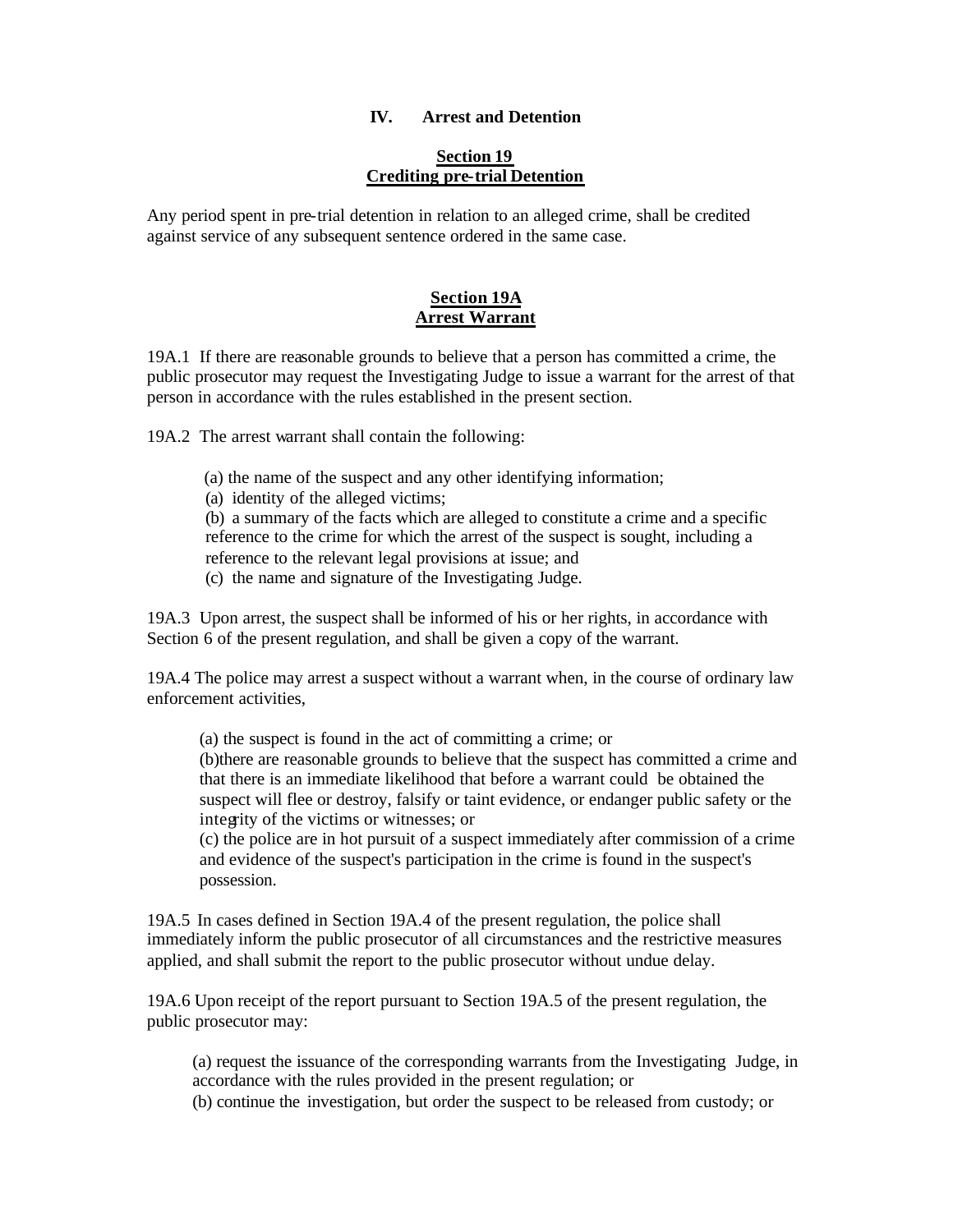(c) dismiss the case and order the suspect to be released from custody.

19A.7 Where a suspect is arrested and detained after a warrant has been issued, the public prosecutor may dismiss the case and request the Investigating Judge to order the release of the suspect in the following circumstances:

- (a) there is insufficient evidence that a crime has been committed;
- (b) the acts under investigation are found to be of non-criminal nature;
- (c) the period to investigate the crime (statute of limitation) has elapsed;
- (d) the suspect has already been tried by a court for the same offences and has been finally convicted or acquitted; or
- (d) there is sufficient evidence that a crime has been committed, but the evidence against the suspect is not sufficient and there is no reasonable possibility to bring additional evidence into the case.

19A.8 Where the case has been dismissed pursuant to Section 19A.6 or 19A.7 of the present regulation, the public prosecutor shall immediately notify the alleged victim of the dismissal of the case, in a manner meeting the requirements of Section 12.4 of the present regulation and that prevents undue danger to the safety, well-being and privacy of those who provided information to the prosecutor, so that the victim may exercise the rights defined in Section 25 of the present regulation.

19A.9 As soon as practicable after the time a suspect is placed in detention, the police shall notify the family of the suspect.

### **Section 20 Review Hearing**

20.1 Within 72 hours of arrest, the Investigating Judge shall hold a hearing to review the lawfulness of the arrest and detention of the suspect. At this hearing the suspect must be present, along with his or her legal representative, if such a legal representative has been retained or appointed.

20.2 The review hearing shall be closed to the public, unless requested otherwise by the suspect and ordered by the Investigating Judge.

20.3 Pursuant to Section 6 of the present regulation, the Investigating Judge shall inform the suspect of the rights to which he or she is entitled during the investigations, including the right to legal representation.

20.4 The suspect may raise objections before the Investigating Judge concerning any allegation of ill treatment or violations of his or her human rights by police officers or other authorities, or the unlawfulness of his or her detention.

20.5 If the suspect makes a statement, the Investigating Judge, the public prosecutor and the legal representative of the suspect may ask pertinent questions to the suspect with respect to his or her statement. If the suspect makes a statement which includes an admission of guilt, the Investigating Judge shall proceed as provided in Section 29A of the present regulation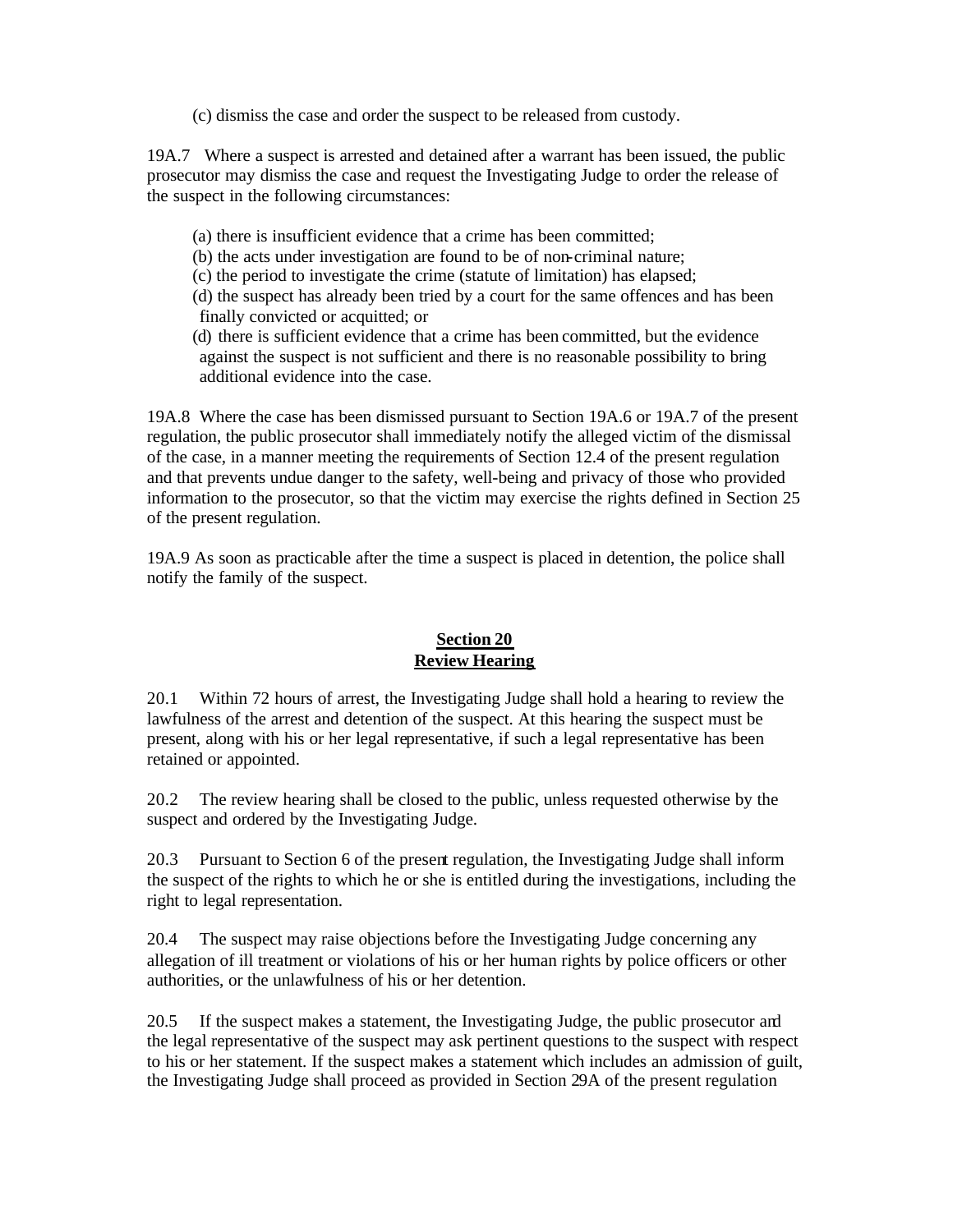20.6 At the conclusion of the hearing the Investigating Judge may:

(a) confirm the arrest and order the detention of the suspect;

(b) order substitute restrictive measures instead of detention, as provided in Section

21 of the present regulation; or

(c) order the release of the suspect.

20.7 The Investigating Judge may confirm the arrest and order the detention of the suspect when:

(a) there are reasons to believe that a crime has been committed; and

(b) there is sufficient evidence to support a reasonable belief that the suspect was the perpetrator; and

(c) there are reasonable grounds to believe that such detention is necessary.

20.8 Reasonable grounds for detention exist when:

(a) there are reasons to believe that the suspect will flee to avoid criminal proceedings; or

(b) there is the risk that evidence may be tainted, lost, destroyed or falsified; or (c) there are reasons to believe that witnesses or victims may be pressured, manipulated or their safety endangered; or

(d) there are reasons to believe that the suspect will continue to commit offences or poses a danger to public safety or security.

20.9 The Investigating Judge shall review the detention of a suspect every thirty days and issue orders for the further detention, substitute restrictive measures or for the release of the suspect.

20.10 Unless otherwise provided in UNTAET regulations, a suspect may be kept in pretrial detention for a period of no more than six months from the date of arrest

20.11 Taking into consideration the prevailing circumstances in East Timor, in the case of a crime carrying imprisonment for more than five years under the law, the Investigating Judge or the Judge to whom the matter has been referred upon the filing of the indictment may, at the request of the public prosecutor, and if the interest of justice so requires, based on compelling grounds, extend the maximum period of pretrial detention by an additional three months

20.12 On exceptional grounds, and taking into account the prevailing circumstances in East Timor, for particularly complex cases of crimes carrying imprisonment of ten years or more under the law, the Investigating Judge or the Judge to whom the matter has been referred upon the filing of the indictment may, at the request of the public prosecutor, order the continued detention of a suspect, if the interest of justice so requires, and as long as the length of pretrial detention is reasonable in the circumstances, and having due regard to international standards of fair trial

20.13 Pursuant to United Nations Security Council Resolutions 1264 (1999) and 1272 (1999), and taking into consideration the prevailing circumstances in East Timor, all warrants for detention issued by the Investigating Judge or public prosecutor prior to the coming into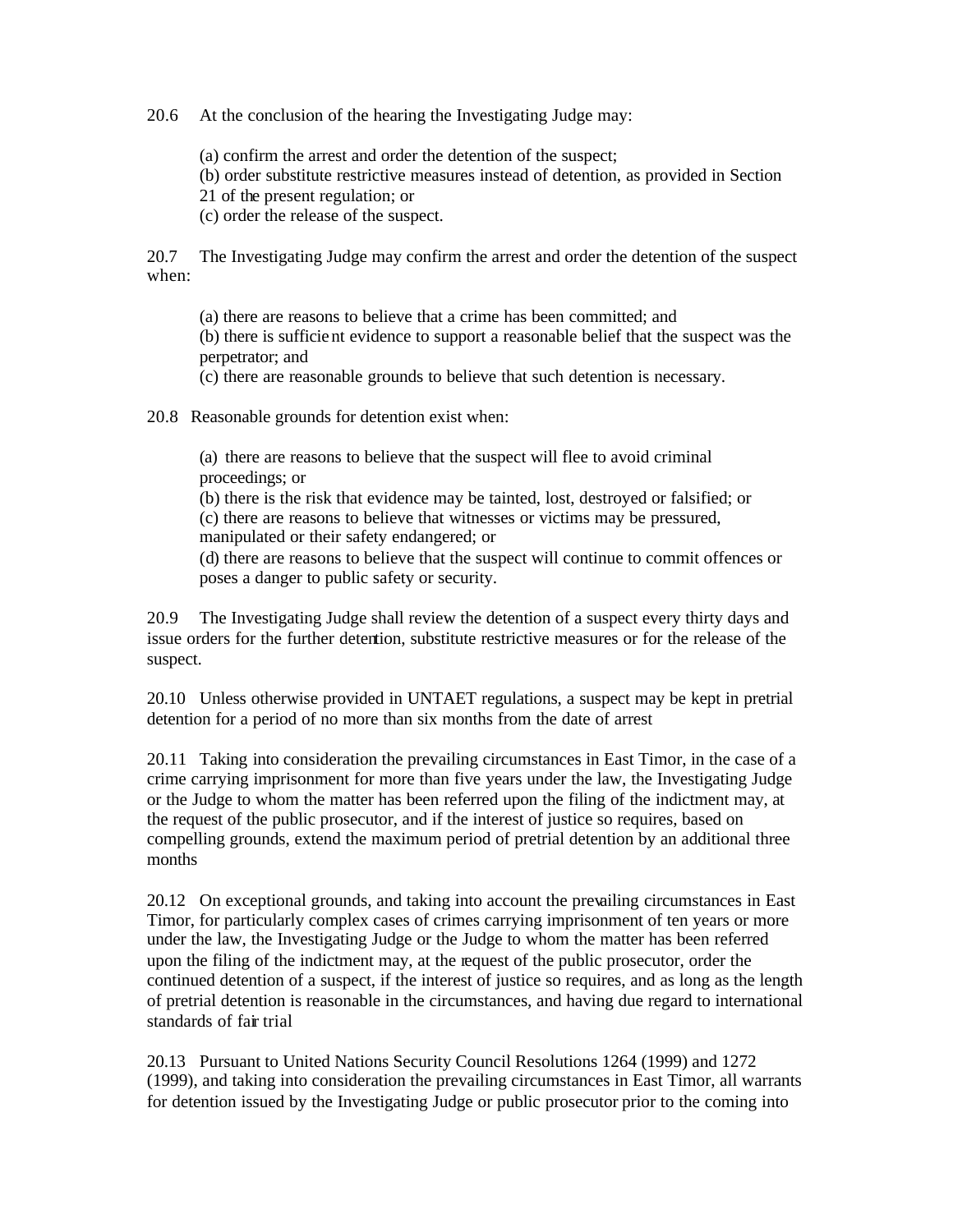force of the present regulation shall be deemed valid and in accord with the present regulation.

#### **Section 21 Substitute Restrictive Measures**

21.1 As an alternative to an order for detention, the Investigating Judge may order one or more of the following substitute restrictive measures, if he or she believes it is necessary to ensure the integrity of evidence related to the alleged crime or the safety or security of the victims, witnesses and other persons related to the proceedings:

(a) house detention of the suspect, alone or under the custody of another person; (b) the submission of the suspect to the care or supervision of a person or an institution;

(c) a regime of periodical visits of the suspect to an agency or authority designated by the Investigating Judge;

(d) the prohibition of the suspect from leaving an area designated by the Investigating Judge;

(e) the prohibition of the suspect from appearing at identified places or meeting a named individual; or

(f) the prohibition of the suspect from staying in the family home, if the alleged crime is related to domestic violence.

21.2 The Investigating Judge may order that a monetary bond or other surety be posted to guarantee the appearance of the suspect or accused at subsequent proceedings, in an amount that the Investigating Judge determines, in addition to any substitute restrictive measures listed in Section 21.1 of the present regulation.

21.3 A monetary bond or other surety posted as provided in Section 21.2 of the present regulation shall be deposited with the Court and shall be forfeited if the Court finds that the conditions of the bond or surety have been violated. Any bond or surety not forfeited shall be refunded or returned if the Court finds that all conditions of the bond or surety have been met. Any forfeited bond or surety shall accrue to the consolidated budget of East Timor.

### **Section 22 Release of the Suspect**

22.1 The Investigating Judge shall order the release of the suspect whenever the public prosecutor, in accordance with Section 19A.7 of the present regulation, dismisses the case or where as a result of the investigation the Investigating Judge finds that there are insufficient grounds to continue the detention.

22.2 Notwithstanding the release of a suspect made in accordance with Section 22.1, the public prosecutor may continue the investigation of the case until the expiration of the statute of limitation.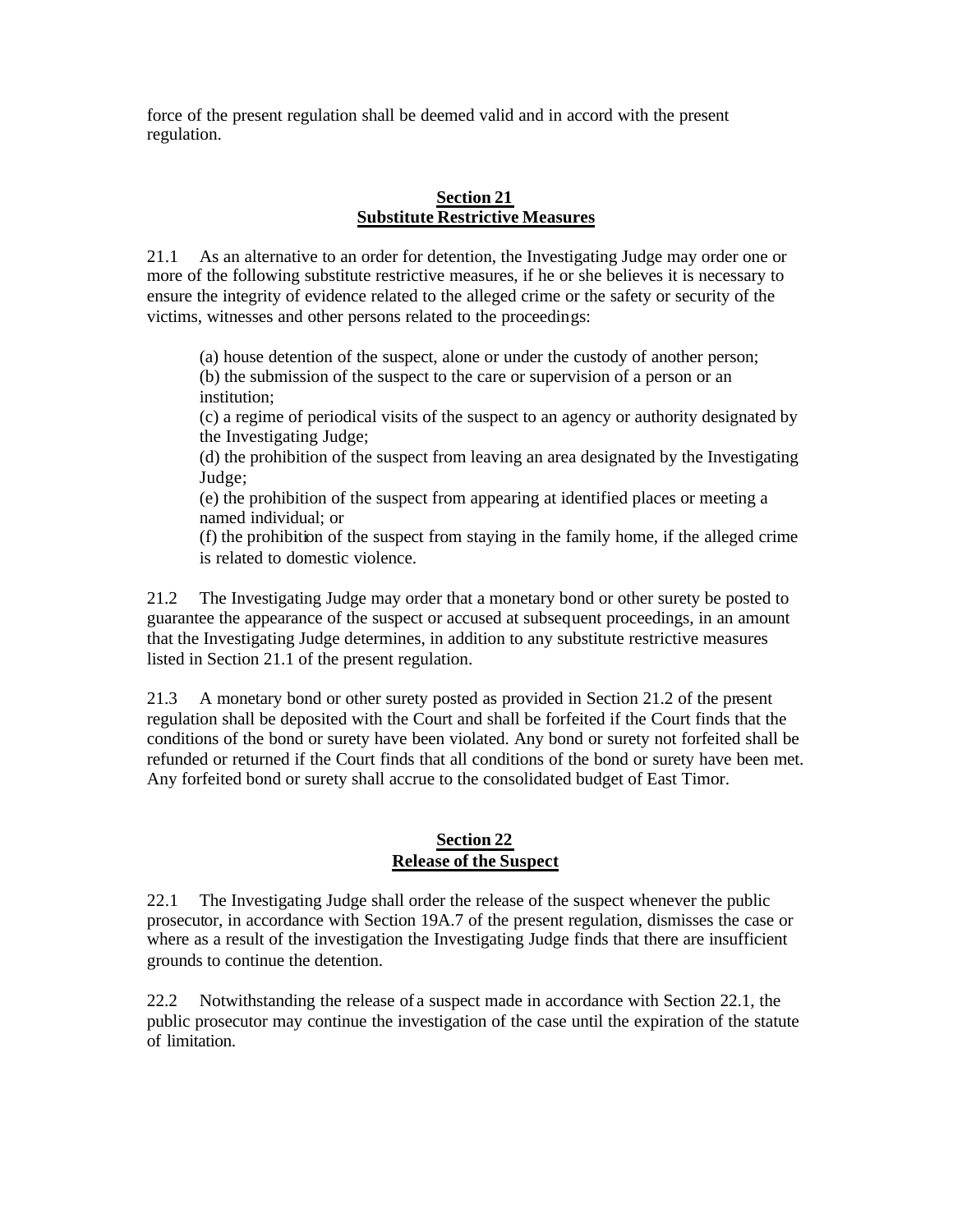#### **Section 23 Interlocutory Appeal**

23.1 A decision of the Investigating Judge pursuant to Section 20.6 of the present regulation may be appealed to the Court of Appeal by any of the parties, according to procedure set forth in this Section.

23.2 In an appeal pursuant to Section 23.1 of the present regulation, the petitioner shall present a written petition to the Court of Appeal within ten days of the decision and shall immediately serve a copy upon the respondent. The Court shall summon the parties to a hearing within ten days of the receipt of the petition. The respondent may file a written statement with the Court at any time prior to the hearing and shall immediately serve a copy upon the petitioner. Service of the respective written statements and the summons shall be as provided in Section 2.4 of the present regulation.

23.3 Any evidence relevant to an appeal pursuant to Section 23.1 of the present regulation may be proposed by the parties in their respective written statements

23.4 The hearing shall be open to the public unless otherwise decided by the Court of Appeal. The parties shall be given the opportunity to present their arguments orally. Evidence, if any, shall be presented following, where appropriate, the rules established in Section 33 of the present regulation.

23.5 At the end of the hearing, the Court of Appeal shall decide and shall issue its decision in writing to the parties. The Court may confirm, reject or modify the decision from which appeal was taken.

23.6 If the ruling of the Investigating Judge is confirmed, the proceedings shall continue in accordance with the rules of the present regulation, as though the appeal had not been taken.

23.7 If the ruling of the Investigating Judge is rejected or modified, the Court of Appeal may:

(a) order the release of the suspect unless indicted before the expiration of the term established in Section 20.10 of the present regulation, in cases pursuant to Section 20.11 of the present regulation;

(b) order the release of the suspect or establish a date by which the indictment of the suspect must be presented, in cases pursuant to Section 20.12 of the present regulation;

(c) order or modify substitute restrictive measures as provided in Section 21 of the present regulation.

23.8 Upon the decision, the Court of Appeal shall remand the case to the competent District Court. All decisions defined in Section 23.7 of the present regulation shall be executed by the District Court, except that an order for the release of the suspect or for modification of substitute restrictive measures shall be executed immediately upon its issuance by the Court of Appeal.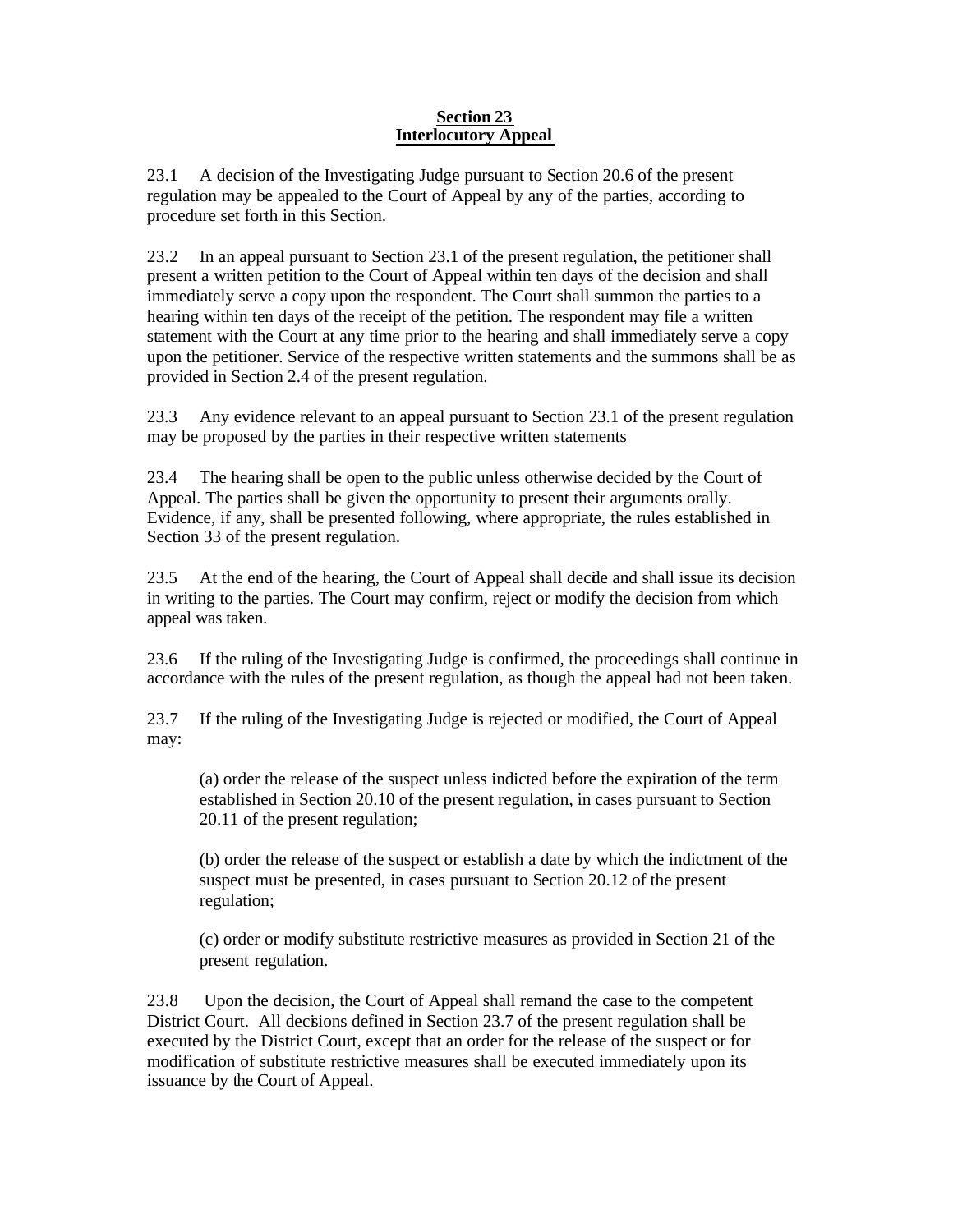23.9 Appeal proceedings under the present Section shall not interrupt the course of the investigations.

#### **V. Indictment**

### **Section 24 Presentation of Indictment**

24.1 Upon completion of the investigation, if the result so warrants, the Public Prosecutor shall present a written indictment of the suspect to the competent District Court. The indictment shall include:

(a) the name and particulars of the accused;

(b) a complete and accurate description of the crime imputed to the accused;

(c) a concise statement of the facts upon which the accusation is made;

(d) a statement identifying the provisions of law alleged to have been violated by the accused;

(e) the identification of the victims, unless measures to protect the identity of the victims are being sought; and

(f) a request for the trial of the accused.

24.2 Together with the indictment, the public prosecutor shall present to the court a list describing the evidence that supports the indictment.

24.3 When the indictment is presented to the court, the powers of the Investigating Judge terminate, except the powers of the Investigating Judge described in Section 9.3 (c) through (j) of the present regulation.

24.4 Upon presentation of the indictment to the court, the following must be made available by the prosecutor to the accused and his or her legal representative:

(a) Copies of all documentary evidence intended to be offered by the prosecution at trial;

(b) All statements in the possession of the prosecution of any witness whose testimony is intended to be offered by the prosecution at trial;

(c) All information in any form in the possession of the prosecution which tends to negate the guilt of the accused or to mitigate the gravity of the offenses charged in the indictment;

24.5 Meaningful access to physical evidence in the possession of the prosecution shall be provided to the accused, his or her legal representatives and expert witnesses. Procedures for providing such access shall be as agreed between the parties or as ordered by the court.

24.6 If the Court finds that full compliance with Section 24.4 of the present regulation will likely lead to serious endangerment of the security of a witness or his or her family, the Court may permit disclosure of redacted or summarized descriptions of the affected material.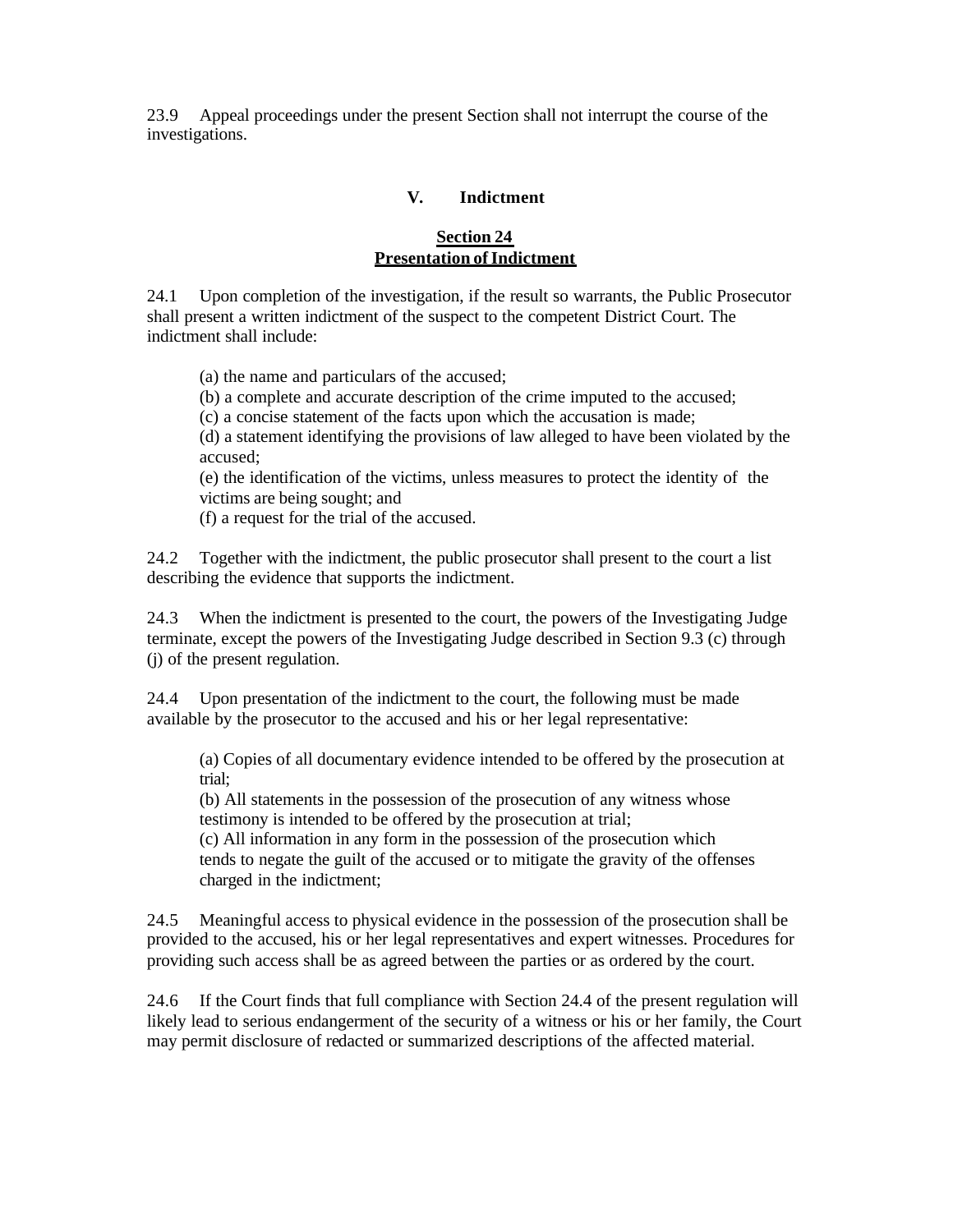24.7 The duty of the prosecutor pursuant to Section 24.4 of the present regulation is a continuing duty, so that qualifying material coming later into possession of the prosecutor must immediately be made available to the accused and his or her legal representative.

#### **Section 25 Proceedings by the Victim upon Dismissal**

25.1 Upon receipt of the notification defined in Section 19A.8 of the present regulation, the alleged victim has the right to request a copy of the file of the case and proceed as provided in the present Section.

25.2 In cases defined in Section 25.1 of the present regulation, the alleged victim may file a petition with the General Prosecutor requesting that the dismissal of the case be reviewed. The General Prosecutor may confirm the dismissal of the case or may order another public prosecutor to continue the investigation.

### **VI. Public Trial**

#### **Section 26 Receipt and Notification of the Indictment**

26.1 Upon receipt of the indictment by the Court, the case file shall be registered by the Registry of the Court. In accordance with Section 17.1 and 35 of UNTAET Regulation No 2000/11, the case file shall be forwarded by the Registry to the Panel of Judges or to an individual judge, according to UNTAET regulations and the plan of distribution of incoming cases.

26.2 The Registrar shall ensure that a notification is promptly served upon the accused and his or her legal representative. The notification shall include a copy of the indictment and the date upon which it was received by the Court, and shall inform the accused and legal representative that the defence has the right to submit a response to the indictment within forty five days of receipt of the indictment by the Court.

26.3 The response, if any, shall be filed at the Court and may include legal and factual observations of the accused with respect to the indictment, any preliminary motions the accused wishes to raise and a list of the evidence and witnesses to be presented by the defence during the trial.

#### **Section 27 Motions**

27.1 Preliminary motions may be raised prior to the commencement of the trial. Such motions are those which:

(a) allege defects in the form of the indictment;

(b) seek severance of counts joined in one indictment or separate trials in cases of coaccused; or

(c) raise objections based upon refusal of a request for assignment of counsel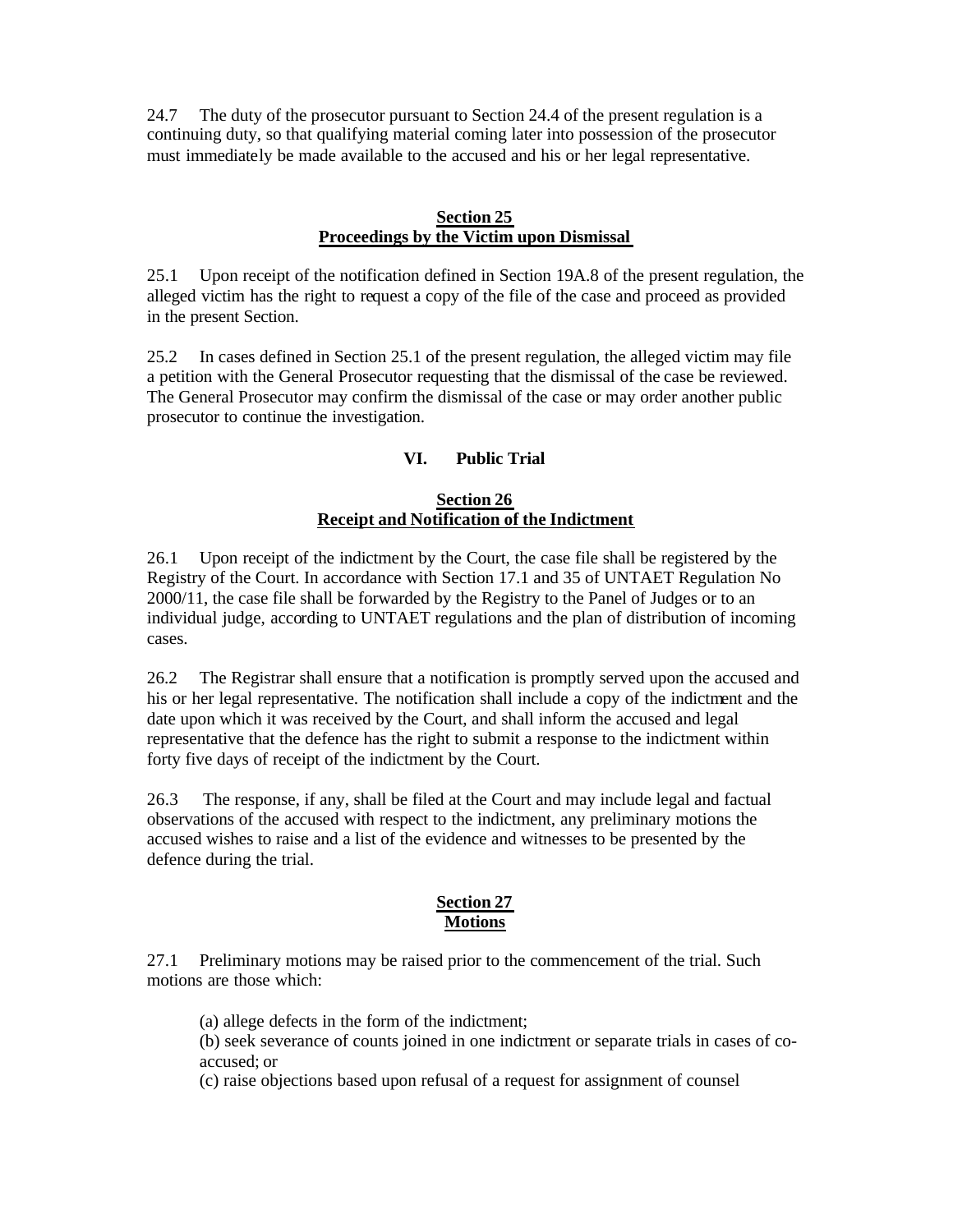27.2 After the case is assigned to a panel or judge, any party may at any time lodge a motion with the court, other than a preliminary motion as described in the preceding subsection, for appropriate relief. Motions for appropriate relief may be oral or written at the discretion of the Court

27.3 Decisions on motions, except as provided in Sections 23 and 27.4 of the present regulation, are not subject to interlocutory appeal. The granting of a motion to dismiss the case for any reason shall be deemed a final decision in the case and shall be subject to appeal as provided in Part VII of the present regulation.

27.4 The Court of Appeal may grant leave to immediately appeal from a decision on a motion where:

(a) the decision from which appeal is sought would cause such prejudice to the case of the party seeking leave to appeal as could not be cured by the final decision of the trial;

(b) the issue on which appeal is sought is of general importance to proceedings before the courts of East Timor; or,

(c) upon other good cause being shown by the party seeking leave to appeal.

### **Section 28 Public Character of Trials**

28.1 Trial hearings shall be open to the public.

28.2 The court may exclude the public from all or part of a hearing in circumstances where:

(a) qualified information of national security may be disclosed; or (b) it is necessary to protect the privacy of persons, as in cases of sexual offences or cases involving minors; or

(c) publicity would prejudice the interest of justice.

28.3 The measures described in Section 28.2 of the present regulation shall not interfere or be inconsistent with the rights of the accused and the principle of fair trial.

### **Section 29 Preliminary Hearing**

29.1 Upon receipt of the response of the defence provided in Section 26.3 of the present regulation, or upon the expiration of the term defined in Section 26.2 of the present regulation, the court shall summon the parties to a preliminary hearing to be held within twenty days thereafter.

29.2 At the hearing described in Section 29.1 or 44.5 of the present regulation, the court shall: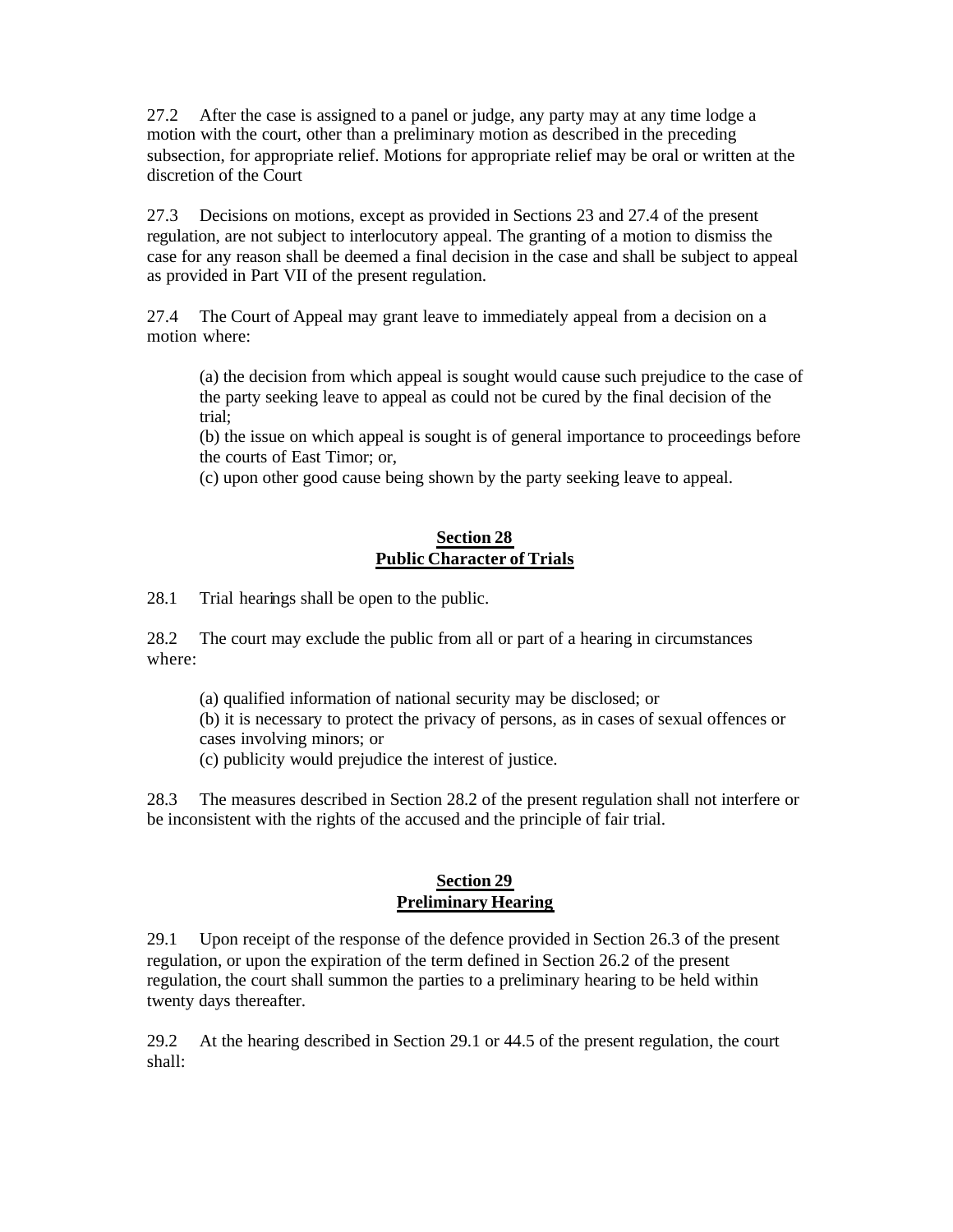(a) satisfy itself that the accused has read or has had the indictment read to him or her and understands the nature of the charges against him or her;

(b) ensure that the right of the accused to counsel has been respected;

(c) rule on any motions or requests for evidence or additional investigation, or if the accused has failed to file any motions or requests, ensure that the accused understood his or her rights in that regard;

(d) afford the accused the opportunity to make a statement concerning the charges, which may include a plea of not guilty or an admission of guilt as to all or any portion of the charges; and,

(e) determine what evidence and witnesses the defence would intend to present to the court.

29.3 Upon reviewing the requests for evidence presented by the parties, the panel of judges or the judge shall issue any necessary rulings and, after consultation with the parties, set a date for trial.

29.4 The accused or his or her legal representative may request the court for an extension of time to prepare the case and, if necessary for the defence, to present additional evidence.

29.5 At their own motion or at the request of the accused or his or her legal representative, the panel of judges or the competent judge, shall assess the necessity of the detention of the accused in accordance with Section 20 of the present regulation and may order any measure consistent with Section 20.6 of the present regulation.

#### **Section 29A Proceedings on an Admission of Guilt**

29A.1 Where the accused makes an admission of guilt in any proceedings before the Investigating Judge, or before a different judge or panel at any time before a final decision in the case, the court or judge before whom the admission is made shall determine whether:

> (a) The accused understands the nature and consequences of the admission of guilt;

(b) The admission is voluntarily made by the accused after sufficient consultation with defense counsel; and

(c) The admission of guilt is supported by the facts of the case that are contained in:

> (i) The charges as alleged in the indictment and admitted by the accused;

> (ii) Any materials presented by the prosecutor which support the indictment and which the accused

accepts; and

(iii) Any other evidence, such as the testimony of witnesses, presented by the prosecutor or the accused.

29A.2 Where the court is satisfied that the matters referred to in Section 29A.1 of the present regulation are established, it shall consider the admission of guilt, together with any additional evidence presented, as establishing all the essential facts that are required to prove the crime to which the admission of guilt relates, and may convict the accused of that crime.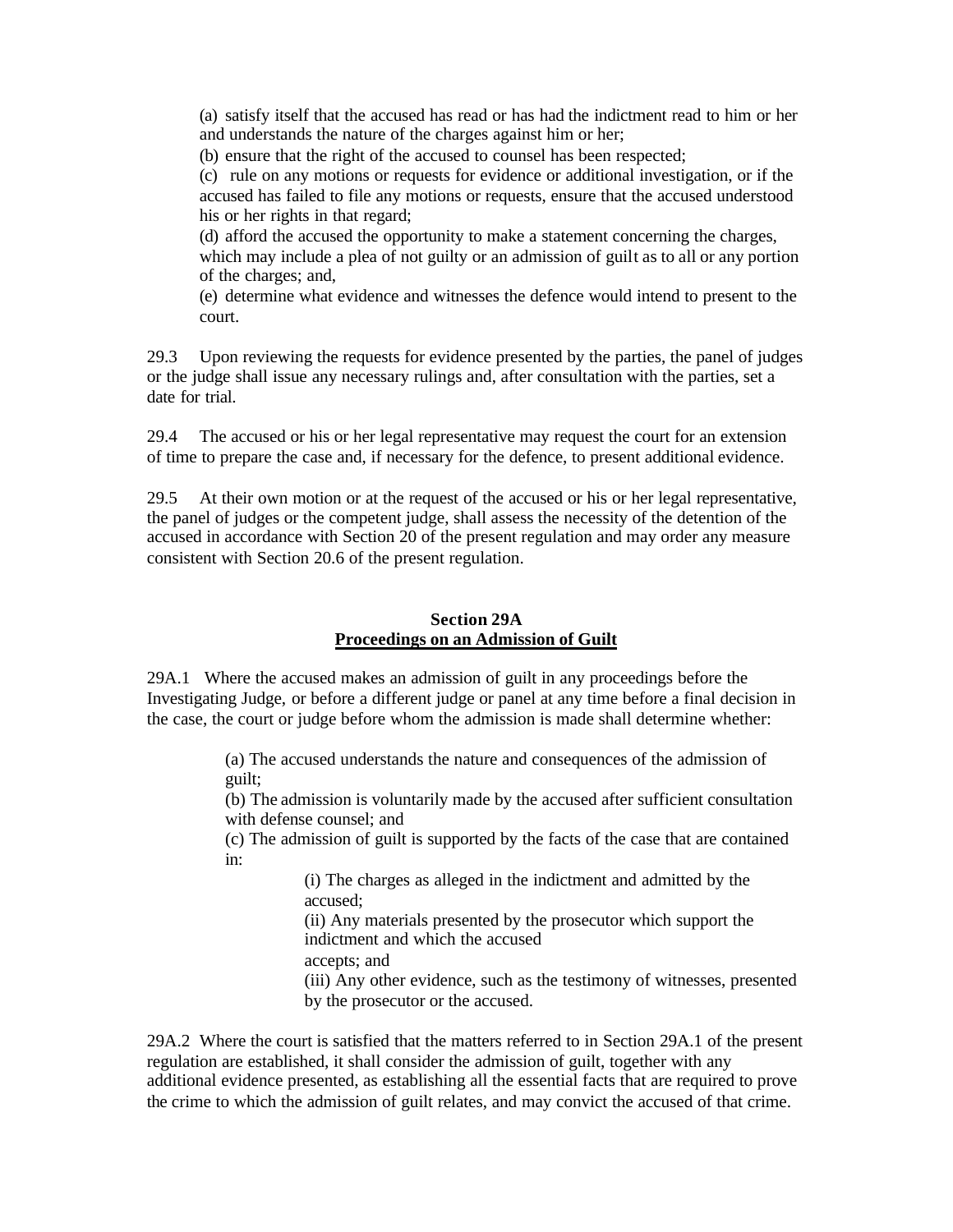29A.3 Where the court is not satisfied that the matters referred to in Section 29A.1 are established, it shall consider the admission of guilt as not having been made, in which event it shall order that the trial be continued under the ordinary trial procedures provided in this Regulation.

29A.4 Where the Court is of the opinion that a more complete presentation of the facts of the case is required in the interests of justice, taking into account the interests of the victims, the court may:

(a) Request the prosecutor to present additional evidence, including the testimony of witnesses; or

(b) Order that the trial be continued under the ordinary trial procedures provided in this Regulation, in which event it shall consider the admission of guilt as not having been made.

29A.5 Any discussions between the prosecutor and the defense regarding modification of the charges, the admission of guilt or the penalty to be imposed shall not be binding on the court.

### **Section 30 Trial Proceedings**

30.1 All judges who are required to participate in the final decision of the case must be present at all sessions of the trial.

30.2 On the date and time determined in accordance with Section 29.3 of the present regulation, the competent judge shall call upon the parties, shall verify their identities; shall enter such information into the record and shall declare the trial open.

30.3 Where the hearing is before a panel of judges, in accordance with Section 18.2 of UNTAET Regulation No. 2000/11, the Presiding judge shall identify one judge of the panel as the judge rapporteur. The judge rapporteur shall have primary responsibility for preparation of the final written decision in the case.

30.4 The Court shall confirm that the accused has read or has had the indictment read to him or her and understands the nature of the charges, that the right of the accused to counsel has been respected, shall remind the accused of his or her right to remain silent, and shall determine what statements or admissions, if any, the accused will make regarding the crimes alleged. If the accused makes an admission of guilt, the Court shall proceed as provided in Section 29A of the present regulation.

30.5 Where the accused decides to make a statement, the Court may question him or her about the statement. The Court may then invite the Public Prosecutor and legal representative of the accused for additional questions.

30.6 The Public Prosecutor and the legal representative of the accused may object to any question posed by each other on grounds of relevancy or if the question is designed to embarrass or harass the witness. The Court shall decide on such objections as they are raised.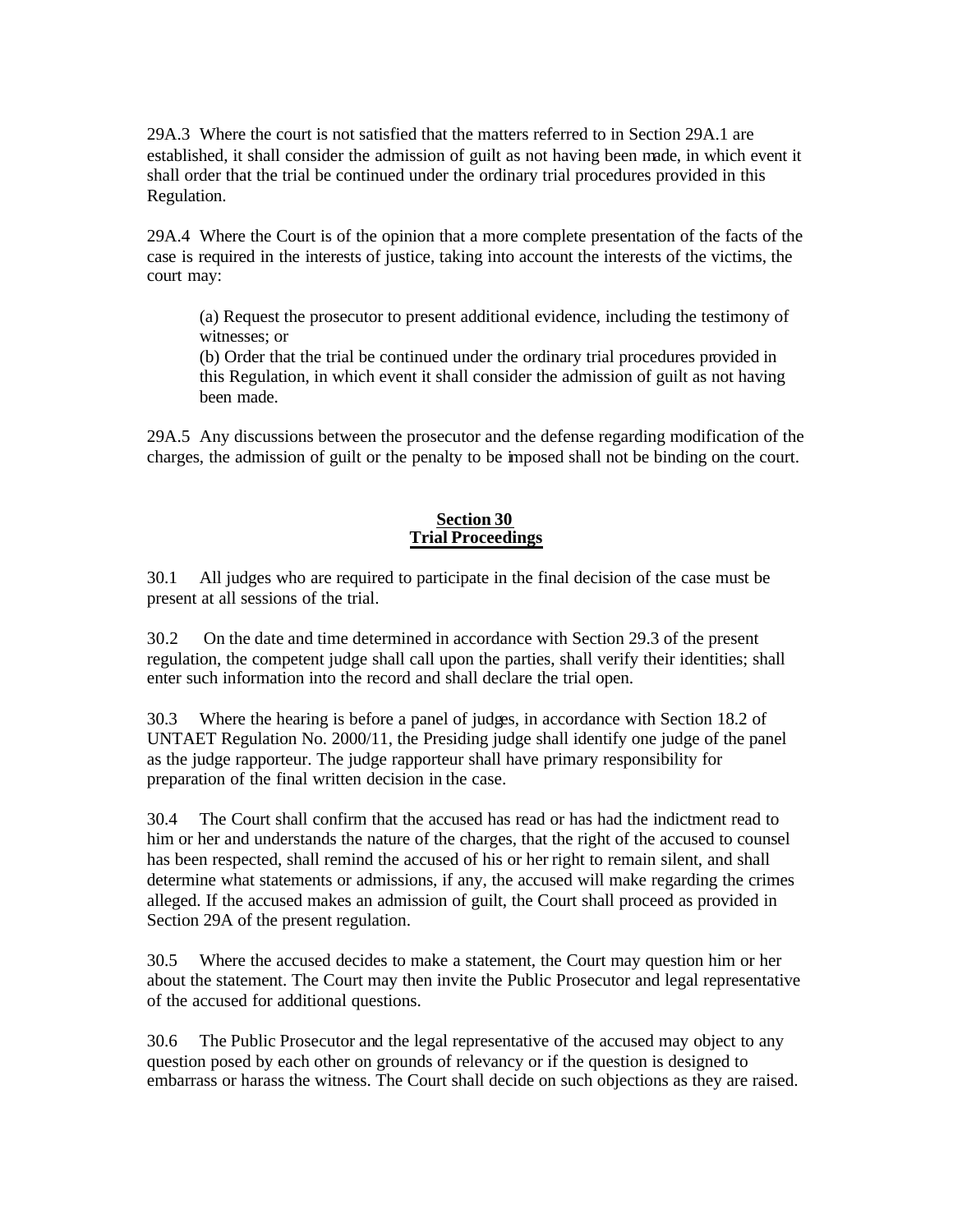30.7 The accused shall be given the opportunity to address the Court regarding any issue raised during the hearing, provided that such issue is relevant to the proceedings.

30.8 The accused shall sit beside his or her legal representative and may consult with him or her throughout the hearing without any restriction.

#### **Section 31 Record of Proceedings in Criminal Cases**

The court shall make a record of all the proceedings. In all proceedings pursuant to the present Regulation, the record shall contain:

(a) the time, date and place of the hearing;

(b) identity of judges, parties, witnesses, experts and interpreters, if any;

(c) a shorthand, stenographic or audio recording of the proceedings. Recorded media shall be used as necessary during further proceedings to produce transcripts and otherwise facilitate the functions of reviewing authorities. Recorded media shall be preserved until the later of

(i) six months following the conclusion of all appeals or expiration of the time within which an appeal may be taken; or

(ii) six months following the full release of the accused from post-trial confinement;

- (d) any matter that the court so orders or the parties request to be recorded; and
- (e) the decision of the court and, in case of conviction, the penalties.

#### **Section 32 Amendment of an Indictment**

32.1 After the indictment has been presented and prior to the commencement of the trial, the Public Prosecutor may amend the indictment only with leave of the Court.

32.2 After the trial has begun and prior to final decision in the case, the Court may, at the request of the prosecutor, allow amendment of the indictment if the Court determines that the evidence at trial establishes qualification of the crime or crimes which is different than that which appears in the indictment. The accused and his or her legal representative have the right to be immediately informed by the Court of the new qualification of the criminal offence for which he or she may be convicted.

32.3 In circumstances defined in Sections 32.1 or 32.2 of the present regulation, the accused, if he or she so requests, must be granted a delay in the proceedings to prepare his or her defence with respect to any new matters alleged, and to propose and examine new evidence.

32.4 The accused shall not be convicted of a crime that was not included in the indictment, as it may have been amended, or of which the accused was not informed by the judge. For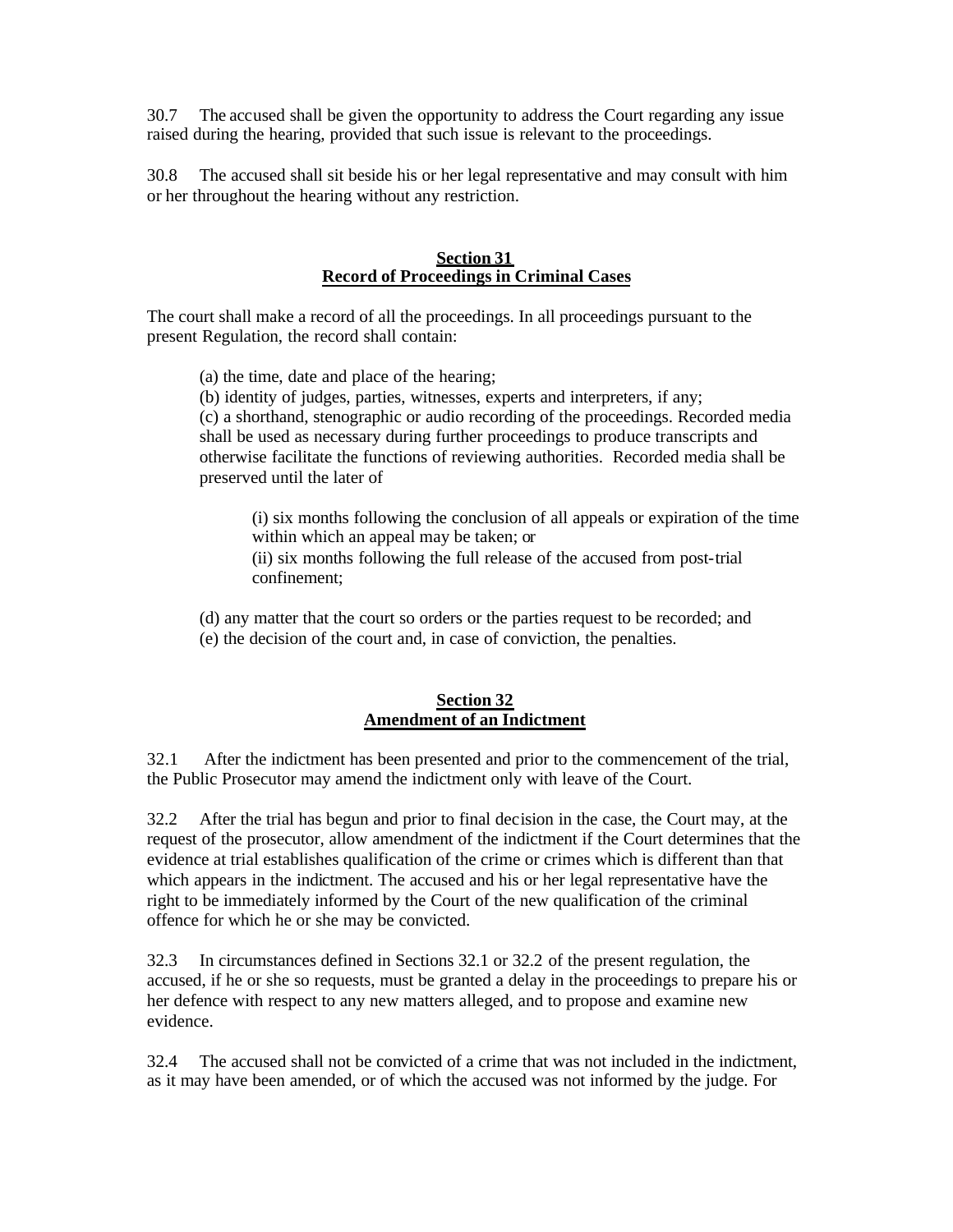purposes of the present subsection, a crime which is a lesser included offense of an offense which is stated in the indictment shall be deemed to be included in the indictment.

#### **Section 33 Presentation of Evidence**

33.1 Each party is entitled to call witnesses and present evidence. The presentation of evidence shall be directed by the Individual Judge or Presiding Judge. Unless otherwise ordered, evidence at trial shall be presented in the following sequence:

- (a) the statement of the accused, if he or she chooses to make a statement;
- (b) evidence of the prosecution;
- (c) evidence of the defence;

33.2 After the defence has presented its case the prosecution shall be given the opportunity to respond to the defence evidence. The defence will then be allowed to reply to the prosecution. The court shall call any additional witnesses it wishes to hear or evidence that it wishes to be presented after the parties have completed their submissions.

33.3 Evidence shall be presented in the most direct manner possible, subject to the other sections of the present regulation.

33.4 A statement or confession made by the accused before an Investigating Judge may be admitted as evidence, if the Court finds that any admission of guilt contained in such a statement was made in compliance with the provisions of Section 29A.

### **Section 34 Rules of Evidence**

34.1 The Court may admit and consider any evidence that it deems is relevant and has probative value with regard to issues in dispute.

34.2 The Court may exclude any evidence if its probative value is substantially outweighed by its prejudicial effect, or is unnecessarily cumulative with other evidence. No evidence shall be admitted if obtained by methods that cast substantial doubt on its reliability or if its admission is antithetical to, and would seriously damage, the integrity of the proceedings, including without limitation evidence obtained through torture, coercion or threats to moral or physical integrity.

34.3 In cases of sexual assault:

- (a) no corroboration of the victim's testimony shall be required;
- (b) consent shall not be allowed as a defence if the victim:

(1) has been subjected to or threatened with or has had reason to fear violence, duress, detention or psychological oppression, or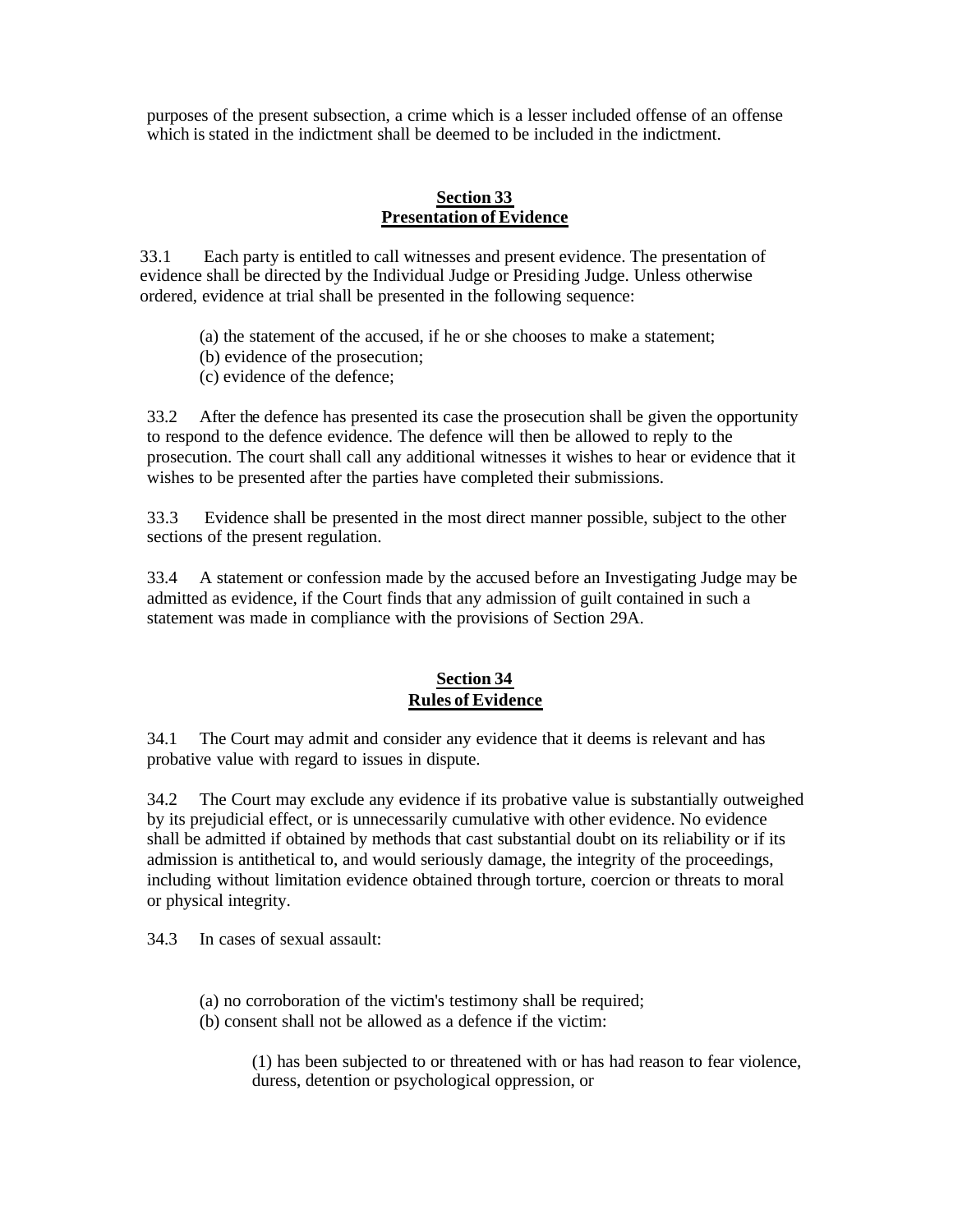(2) reasonably believed that if the victim did not submit, another person might be so subjected, threatened or put in fear;

(c) before evidence of the victim's consent is admitted, the accused shall satisfy the court, *in camera*, that the evidence is relevant and credible;

(d) prior sexual conduct of the victim shall not be admitted as evidence.

## **Section 35 Witnesses**

35.1 All persons summoned to testify in a criminal case are required to do so. Witnesses shall be notified as provided in Section 2.4 of the present regulation. The court shall consider measures for the protection of witnesses where necessary. Such measures may include, but shall not be limited to, the conduct of *in camera* proceedings and the protection of a victim's identity.

35.2 The following persons are not required to testify: The spouse or partner, the parents, children or relatives of the accused within the second degree.

35.3 The following categories of persons are able to testify only with the consent of the accused:

- (a) A duly ordained priest or monk when summoned to testify in relation to information revealed by the accused during the course of religious duties rendered by that priest or monk to the accused;
- (b) A lawyer when summoned to testify in relation to information provided by the accused as his or her client; and
- (c) A medical professional when summoned to testify in relation to information obtained from the accused in the delivery of his or her services to the accused. For purposes of the present section, the term "medical professional" includes, without limitation, medical doctors, psychiatrists, psychologists, counsellors, and their professional assistants.

35.4 No witness may be compelled to incriminate himself or herself. If it appears to the Presiding Judge that a question asked of a witness is likely to elicit a response that might incriminate the witness, the Judge shall advise the witness of his or her right not to answer the question.

35.5 No witness may be compelled to incriminate the witness' spouse or partner, parents, children, or relatives within the second degree.

35.6 A minor shall not take a formal oath or affirmation prior to testifying, provided that the court is satisfied that the minor understands his or her obligation to testify truthfully.

35.7 The provisions of subsection 35.3 of the present regulation apply at all stages of investigative, trial and post-trial proceedings, and apply also to the benefit of victims and all other persons. For purposes of the present subsection, anyone who is questioned at any stage of proceedings by any party or investigator, by the representative of any party or investigator, or by a judge shall be deemed to be a witness. No witness whose testimony pertaining to the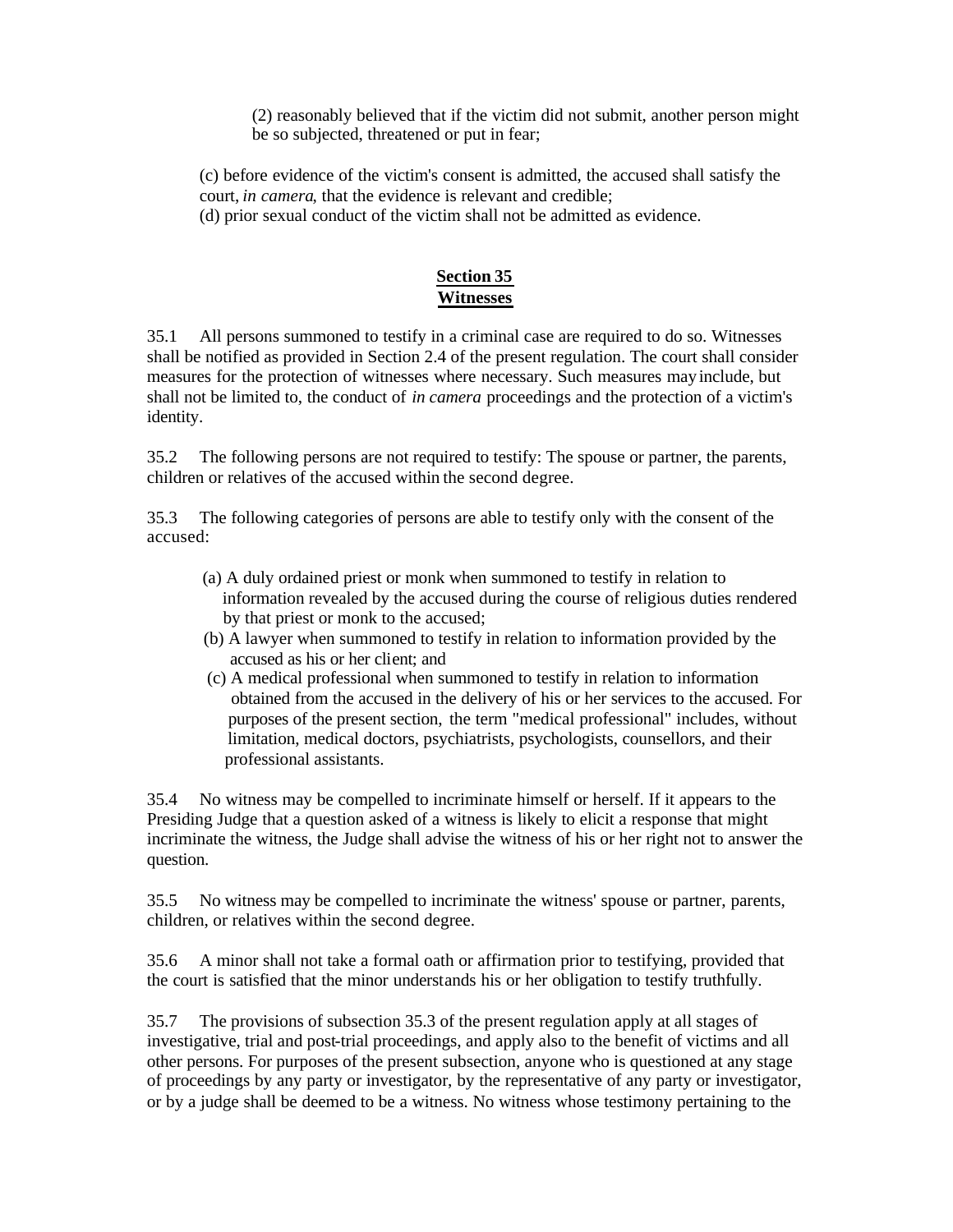accused would require the consent of the accused under subsection 35.3 of the present regulation may be questioned concerning the same categories of information pertaining to any other person except with the consent of the person to whom the information pertains. No disclosure of information protected under the present subsection or subsection 35.3 of the present regulation may be compelled in any form.

#### **Section 36 Witness Testimony**

36.1 Witnesses shall be heard directly by the Court, unless for good cause the Court determines that a different procedure may be used. Any procedure for the presentation of witness testimony must take account of the rights of all parties to a fair hearing.

36.2 Prior to testifying, a witness shall take the following oath or affirmation: "I solemnly swear or affirm that the testimony I shall give to this court in this trial, shall be the truth, the whole truth and nothing but the truth". A witness may use the sacred texts of his or her faith to take the oath.

36.3 On exceptional grounds, the Court may allow the statement of a witness or expert witness to be admitted in evidence or may allow the presentation of the evidence of a witness by deposition, video-link testimony, or any other method it deems appropriate, in the following circumstances:

- (a) the witness or expert witness has died or is otherwise permanently incapable of testifying in court due to his or her physical condition or health; or
- (b) the prosecutor and accused and legal representative agree with such proceeding; or
- (c) the direct interrogation of the witness or expert witness can not be expected due to the inaccessibility of that person or due to the distance of the domicile of that person or place of current residence from the place of the hearing and taking into consideration the importance of the statement of that person for the trial; or
- (d) it is provided in the present regulation.

36.4 Prior statements of a witness may be used to refresh the recollection of the witness who made them. If the recollection of the witness cannot be refreshed, the prior statements may be used as substantive evidence.

36.5 A witness who has not ye t testified shall not be present in the court room. A witness shall not be permitted to discuss his or her testimony with another witness or with other interested persons before testifying. A witness who has heard the testimony of another witness shall not automatically be disqualified from testifying.

36.6 Unless otherwise determined by the court, witnesses shall be examined first by the court, then by the party calling the witness, then the opposing party. The Presiding Judge shall allow other judges of the panel to pose additional questions to the witness.

36.7 The Presiding Judge shall exercise control over the mode and order of questioning witnesses, so as to make the make the presentation of evidence effective for the ascertainment of the truth, avoid needless consumption of time and to ensure that experts and witnesses are questioned without pressure and without violation of their personal dignity.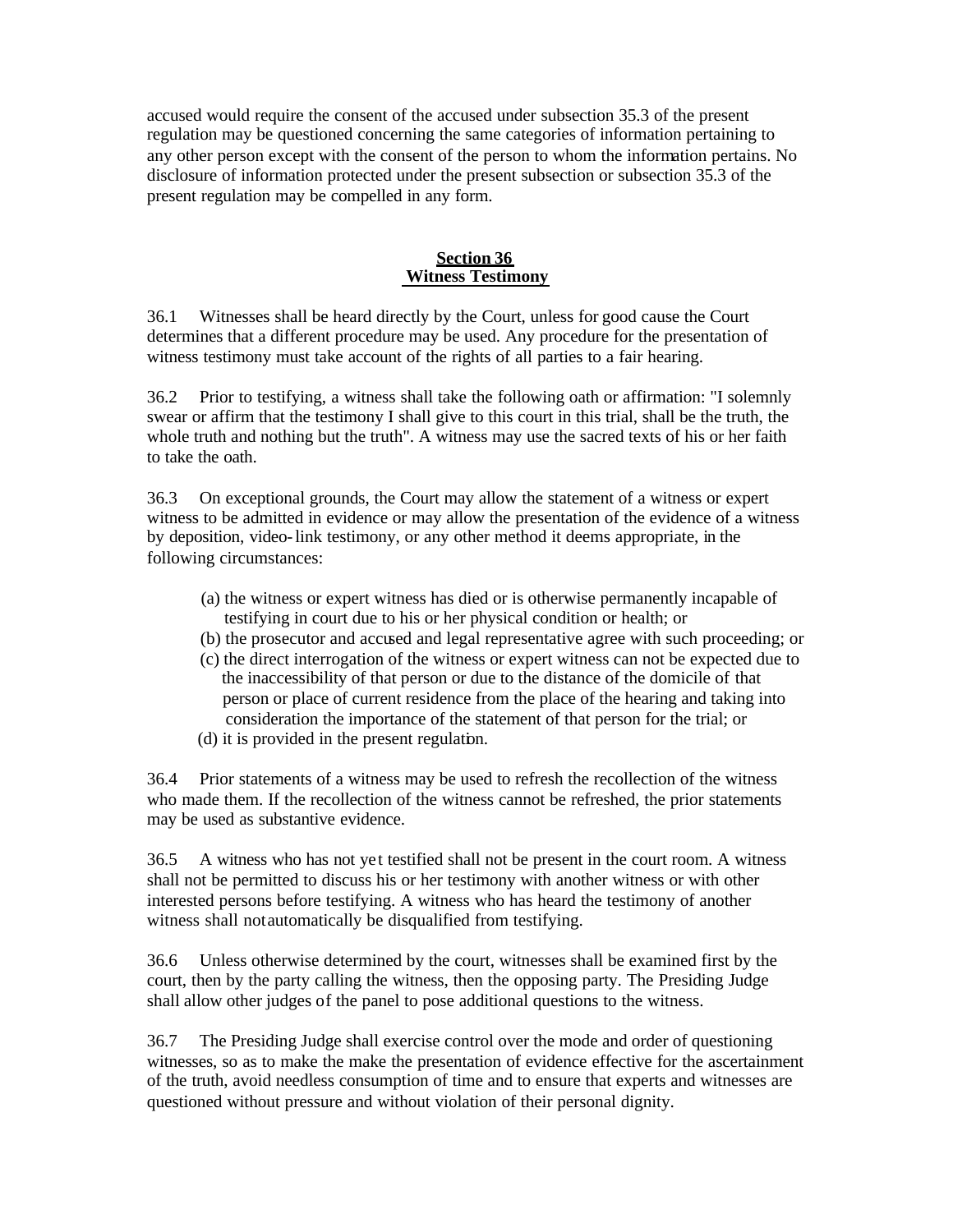36.8 The Court shall take appropriate measures to protect the safety, physical and psychological well-being, dignity and privacy of victims and witnesses. In doing so, the Court shall have regard to all relevant factors, including age, gender, health, religion, and the nature of the crime, in particular, but not limited to, whether the crime involves sexual or gender violence or violence against children.

36.9 If a witness, expert or other person summoned to a trial does not appear, the Court may issue an order that the person be produced to the Court by the Public Prosecutor. The proceedings may be suspended for such purpose.

#### **Section 37 Other Evidence**

37.1 Physical or documentary evidence collected during the investigations may be presented to a witness during his or her testimony so that the witness can identify such evidence and testify as to its relevance. The court may decide whether documentary evidence shall be read out in court either partially or entirely.

37.2 The court, on its own motion or on request by a party, may order the re-enactment of the crime scene. In that case, the court and the parties shall be present at the location of the crime.

### **Section 38 Final Statements**

38. After all evidence has been presented and considered, the Court shall close the presentation and hearing of evidence and shall request the Public Prosecutor to make his or her closing statement. Thereafter, the accused or his or her legal representative shall be allowed to make a closing statement.

### **Section 39 Decision**

39.1 After the hearing is completed, the Court shall begin deliberations in private. The Court shall decide in accordance with Section 6.2 of UNTAET Regulation No 2000/11. The Court shall pronounce on the guilt or innocence of the accused. If the accused is found guilty, the Court shall state the qualification of the crime and its penalty.

39.2 If the accused is found guilty, the Court in its discretion may receive additional evidence from the parties before determining the appropriate penalty.

39.3 The Court shall prepare a final written decision. The final written decision shall be registered by the Registrar as an official entry into the court file. The written decision shall contain the following elements:

(a) the identification of the Court, the identity of the judges and the identification of the parties;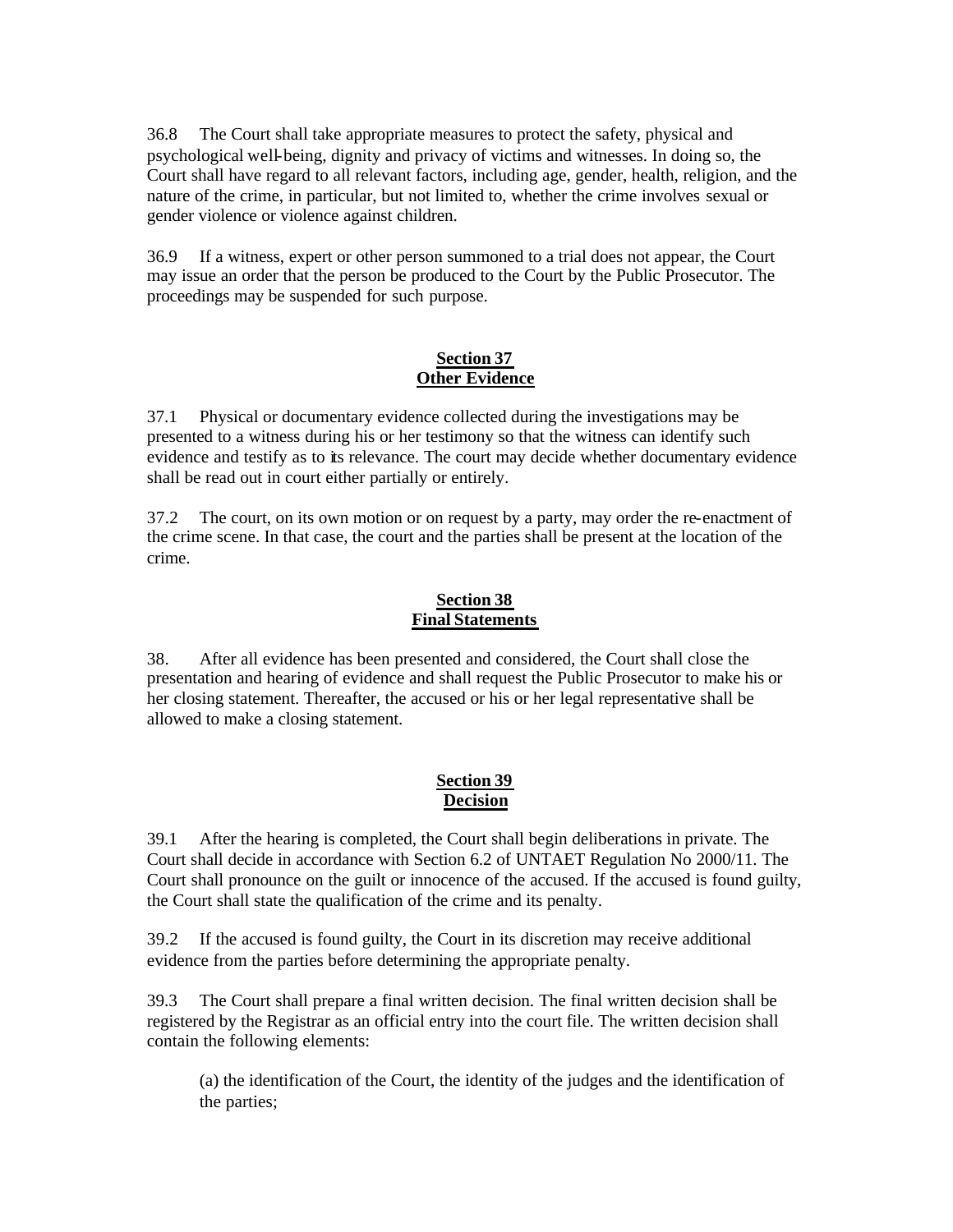(b) an account of the events and circumstances of the case tried by the Court; (c) an account of the facts that the court considered proved and facts that were not proved;

(d) an account of the factual and legal grounds of those considerations;

(e) a finding in relation to the innocence or guilt of the accused identifying the section applied of the penal legislation;

(f) an order relating to the penalty if the accused is found guilty;

(g) an order relating to the costs of the trial;

(h) an order relating to the disposal of physical evidence seized during the investigations;

(i) an order pursuant to Section 50.2, if applicable;

(j) an order pursuant to Section 52.2, if applicable; and

(k) the signatures of all judges.

39.4 The court may release its written decision upon the end of deliberations in the same session or schedule a separate session for the release of its written decision, within a maximum of 20 days. Each party shall be given a copy of the written decision.

#### **VII. Appeals**

#### **Section 40 Appeal from Final Decisions**

40.1 A party may appeal to the Court of Appeal a final decision of a District Court rendered pursuant to Section 39.4 of the present regulation, or any other order of an inferior court which constitutes the final disposition of a case to which the present regulation applies, or any order whose appeal under this Section is provided by any UNTAET regulation, on one or more of the following grounds:

- (a) a violation of the rules of the criminal procedure;
- (b) a violation of the procedural or substantive rights of the accused;
- (c) inconsistency within grounds of the decision;
- (d) material error of law or fact.

40.2 A party shall commence an appeal by filing a Notice of Appeal with the court of first instance. The Notice of Appeal shall be filed no more than ten (10) days after the appealed decision is released. If no Notice of Appeal is filed within this period, the party is deemed to have waived his or her right to appeal and the decision of first instance shall be final. The assertion of a cross-appeal pursuant to Section 40.4 of the present regulation does not require filing of a Notice of Appeal.

40.3 A party who has filed a Notice of Appeal shall file a written appeal statement with the court of first instance within thirty days after the filing of its Notice of Appeal. If no written appeal is filed within this period, the party concerned is deemed to have withdrawn the appeal, and the decision of first instance shall be final.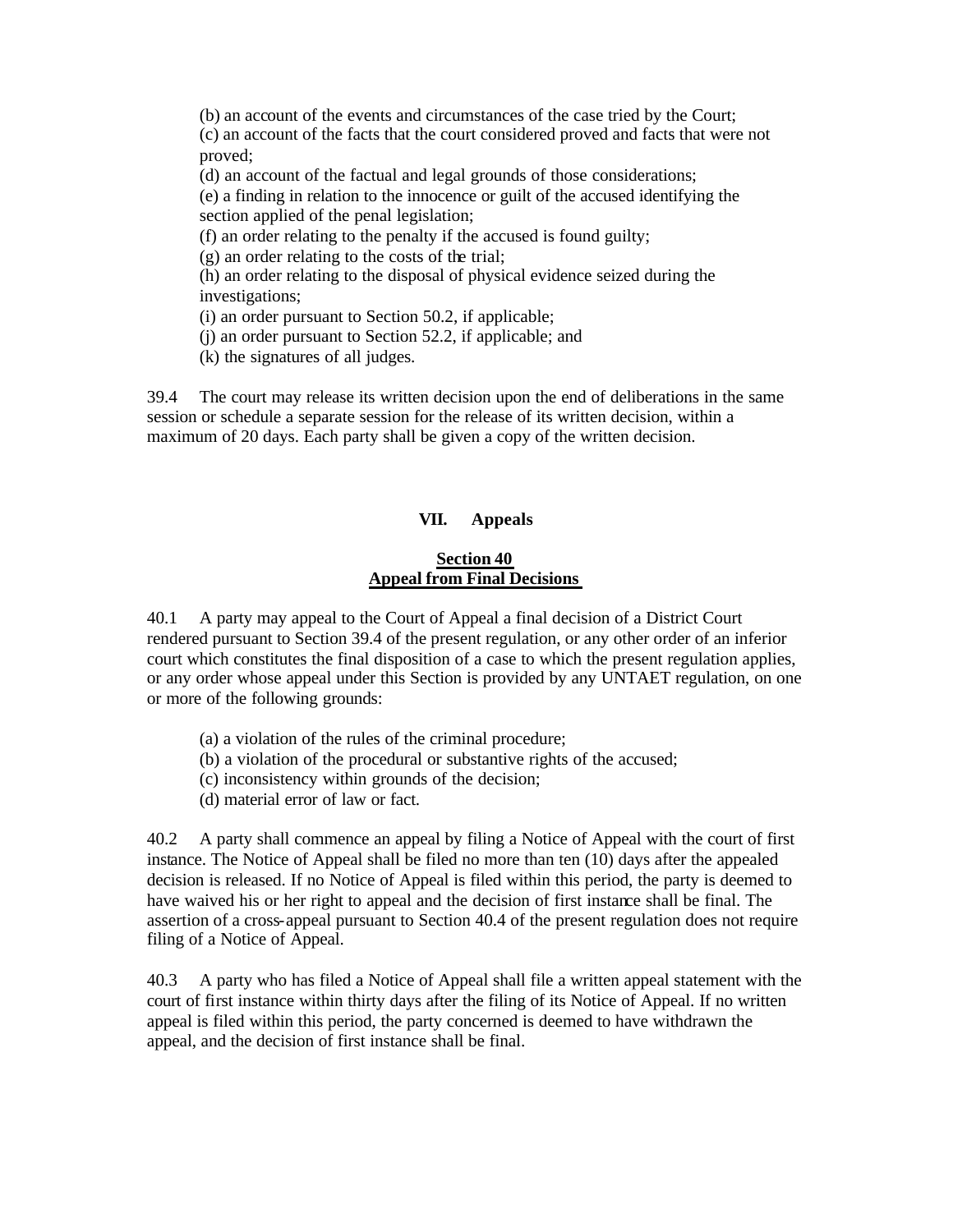40.4 After a written appeal is filed, the Registrar of the court of first instance shall establish an appeal file and shall notify the respondent. The respondent has thirty (30) days from the receipt of the notification to file a response to the appeal. The response may include a crossappeal and shall be filed in the same manner as the written appeal statement. If the response includes a cross-appeal, the Registrar shall notify the appellant, who shall have fifteen (15) days to file a response to the cross-appeal.

40.5 The appeal or cross-appeal statement shall include the following, any or all of which may also be included in a response:

(a) the identities of the parties;

(b) a summary of the case, including a copy of the order from which appeal is taken;

(c) the grounds for the appeal;

(d) the evidence to be presented, if any;

(e) the remedy sought; and

(f) a designation of those portions of the record which are suggested by the submitting party for review by the Court of Appeal.

40.6 The notifications provided in Section 40.4 of the present regulation shall follow the procedure established in Section 2.4 of the present regulation.

40.7 After receipt of the response to the appeal and cross-appeal, if any, or after the periods allowed for such responses have expired, the Registrar of the court of first instance shall prepare the designated portions of the record and shall forward the case file and designated portions of the record to the Court of Appeal.

40.8 The cost of preparation of the designated portions of the record shall be deemed a cost of the appeal.

40.9 Upon receipt of the case file by the Court of Appeal, the Court of Appeal is competent with regard to all matters concerning the detention of the accused, until final disposition of the appeal. Upon final disposition of the appeal, the case may be remanded to the court of first instance for such further proceedings as may be ordered. After remand, if the accused continues under detention, the court of first instance is competent with regard to such matters.

### **Section 41 Proceedings in the Court of Appeal**

41.1 The Court of Appeal shall set a date for a hearing of the appeal and shall notify the parties following the procedure established in Section 2.4 of the present regulation.

41. 2 If there is no complaint in relation to evidence, the appeal may proceed on the record of evidence produced in the District Court. If new evidence has arisen that was not known to the moving party at the time of the prior proceedings and could not have been discovered through the exercise of due diligence, the Court of Appeal may, upon motion of the party, allow the presentation of such evidence or examination of witnesses at the appeal hearing. The costs of evidentiary proceedings shall be deemed costs of appeal and shall be calculated in the same manner as in first instance proceedings.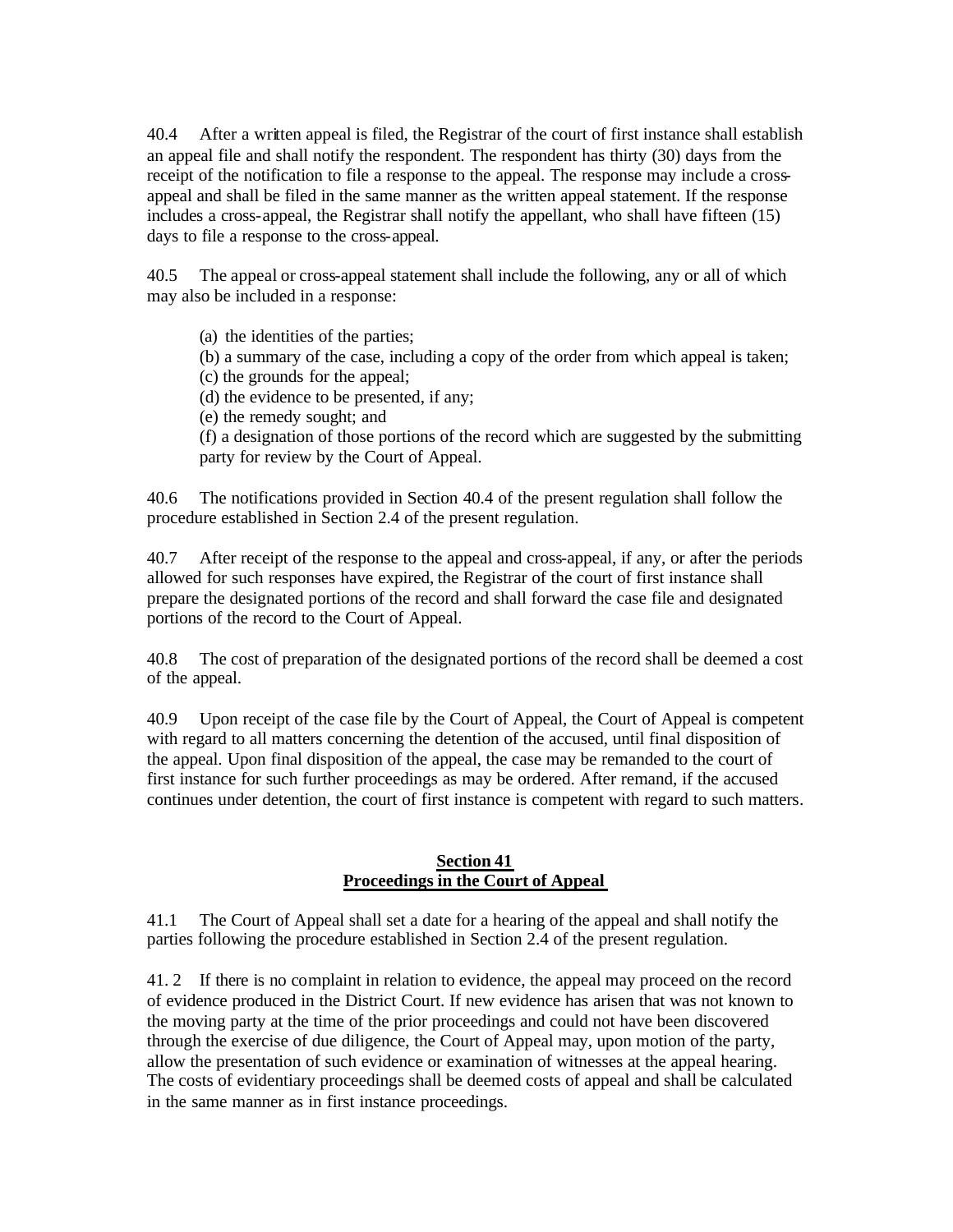41.3 If witness testimony is ordered by the Court of Appeal, witnesses offered by the appellant shall be examined first, followed by the examination of witnesses offered by the respondent. A witness shall be questioned first by the Court, then by the party calling the witness, followed by the other party and then any further questions by the Court.

41.4 The decision of the Court of Appeal shall confirm, overrule or modify the decision of the District Court, giving regard to the provisions of Section 55 of the present regulation, and shall determine responsibility for the costs of appeal. If the decision of the court of first instance is not confirmed, the Court of Appeal may alter or amend the decision of the court of first instance or, in appropriate cases, order the initiation of new proceedings by the court of first instance.

41.5 A decision of the Court of Appeal shall contain the same elements as defined in Section 39.3 of the present regulation and shall address each issue raised by the appellant; provided, however, that the Court of Appeal may summarily dismiss any appeal, issue or claim for relief it finds to be patently frivolous or without merit. The Court of Appeal shall also assign responsibility for the costs of appeal; provided, however, that no portion of the costs may be assessed against an accused unless the Court finds that the assessed portion relates only to issues raised by the accused which are patently frivolous.

41.6 Where the appeal of the accused is dismissed, the Court of Appeal shall not modify the decision of the court of first instance such as to impose a greater penalty upon the accused.

41.7 The public prosecutor may withdraw an appeal by presenting a written statement to the Court of Appeal. The legal representative of the accused shall not withdraw an appeal without the written consent of the accused. In cases of joint accused, the withdrawal of one appellant does not affect other appellants.

### **VIII. Execution of Orders and Decisions**

### **Section 42 Court Orders and Sentences**

42.1 Any order or decision of a court shall be executed by the competent authorities immediately upon the release of the written decision of the court. It is the responsibility of the public prosecutor to notify other competent authorities of their duties pursuant to this Section.

42.2 A decision declaring the acquittal of an accused shall result in his or her immediate release or in the cancellation of any restrictive measure.

42.3 Upon final disposition of the case, including any appeal, the competent court shall determine whether any objects seized during the proceeding will be returned to the person who owns or possessed the objects, or whether they will be confiscated. If confiscation is ordered, the Court shall determine whether the objects will be destroyed or auctioned. Revenues from auction shall accrue to the consolidated budget of East Timor.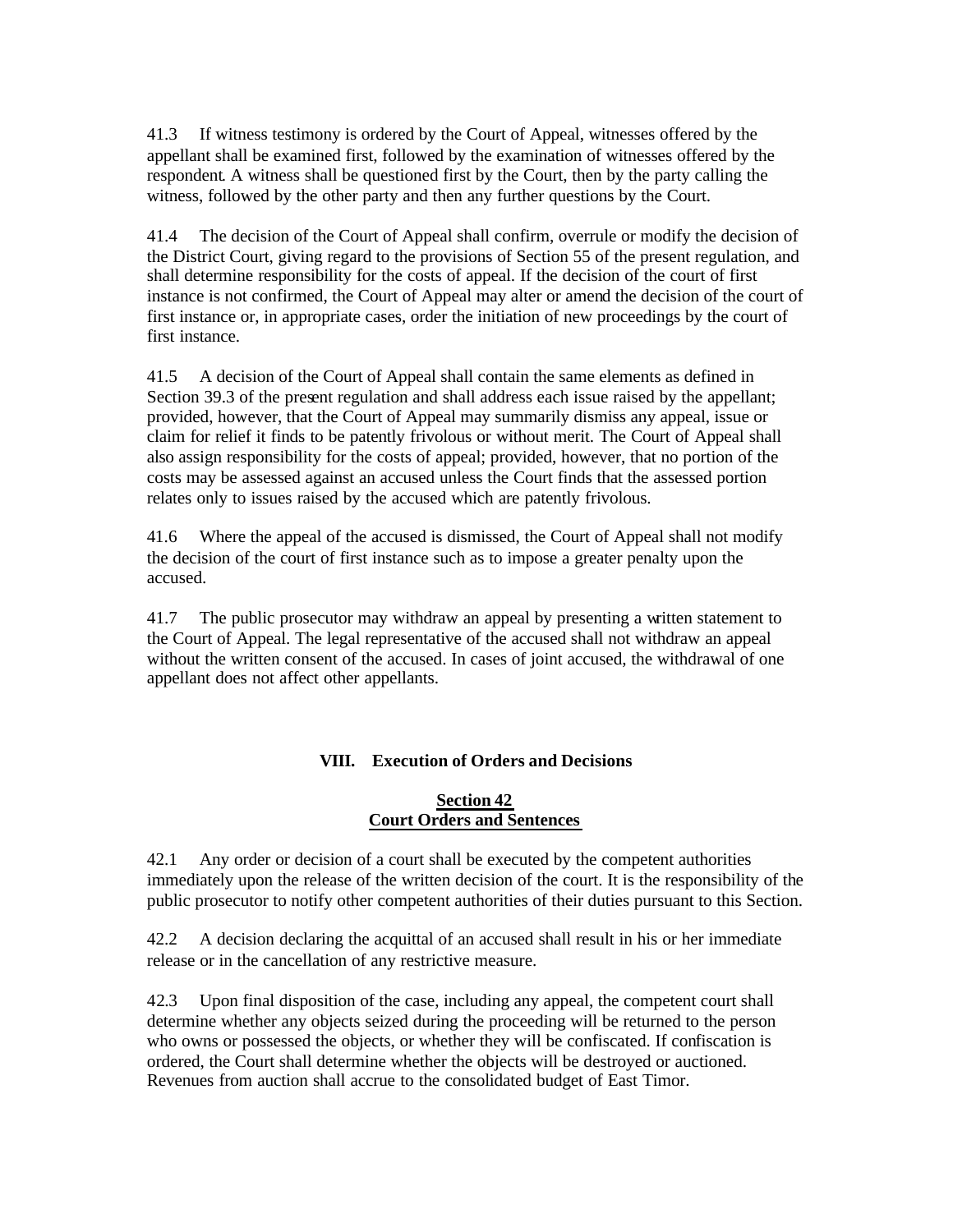42.4 Where an accused is convicted and the penalty established is a term of imprisonment, the Court shall inform the convict the content of the penalty, its duration and the place where the convict will be imprisoned. The convict shall also be informed of the rights and legal benefits to which he or she is entitled according to law.

42.5 The Court shall discount from the term in prison the time the convict spent under pretrial detention in respect of the crime for which the convict has been convicted. Prison sentences shall be supervised and executed by a District Court in accordance with Section 48 of the present Regulation. The convict may present any claim to the Court in relation to the violation of his or her rights.

42.6 Where the penalty established is a term of imprisonment, the convict shall be imprisoned immediately, unless otherwise ordered. The court shall remand the convict to the custody of competent authorities for transfer to the place where the convict shall be imprisoned. A file including the sentence shall be forwarded to the correctional authorities.

42.7 Correctional authorities shall administer the rules and conditions of confinement in accordance with international human rights standards and UNTAET Regulations.

42.8 Where an accused is convicted and the penalty established is a fine, such fine shall be payable to the Court at a date to be pronounced by the Court. The court shall take into account the financial condition of the accused and shall establish an appropriate term and method for the payment of the fine. Revenues from the payment of fines or the forfeiture of property shall accrue to the consolidated budget of East Timor.

42.9 Penalties in the form of fines and imprisonment are mutually independent. A fine shall not be converted into a penalty of imprisonment, and a penalty of imprisonment shall not be converted into a fine. A penalty in the form of fine may be executed on any property of the convict wherever situated.

42.10 Any party may, within five days of the date of release of the written decision, claim miscalculations or typographical errors in the period of imprisonment or in the amount of a fine, or in other provisions of the decision. Where the Court finds that there has been such an error, it shall order immediate corrections.

#### **Section 43 Conditional Release After Trial**

43.1 Upon request by the convict or his or her legal representative, and after a hearing, a court may order the conditional release of a convict who has been sentenced to a term of imprisonment where:

- (a) two thirds of the term of imprisonment has been completed;
- (b) a favorable report on the conduct of the convict has been presented to the court by correctional authorities; and
- (c) the convict poses no danger to public security or safety.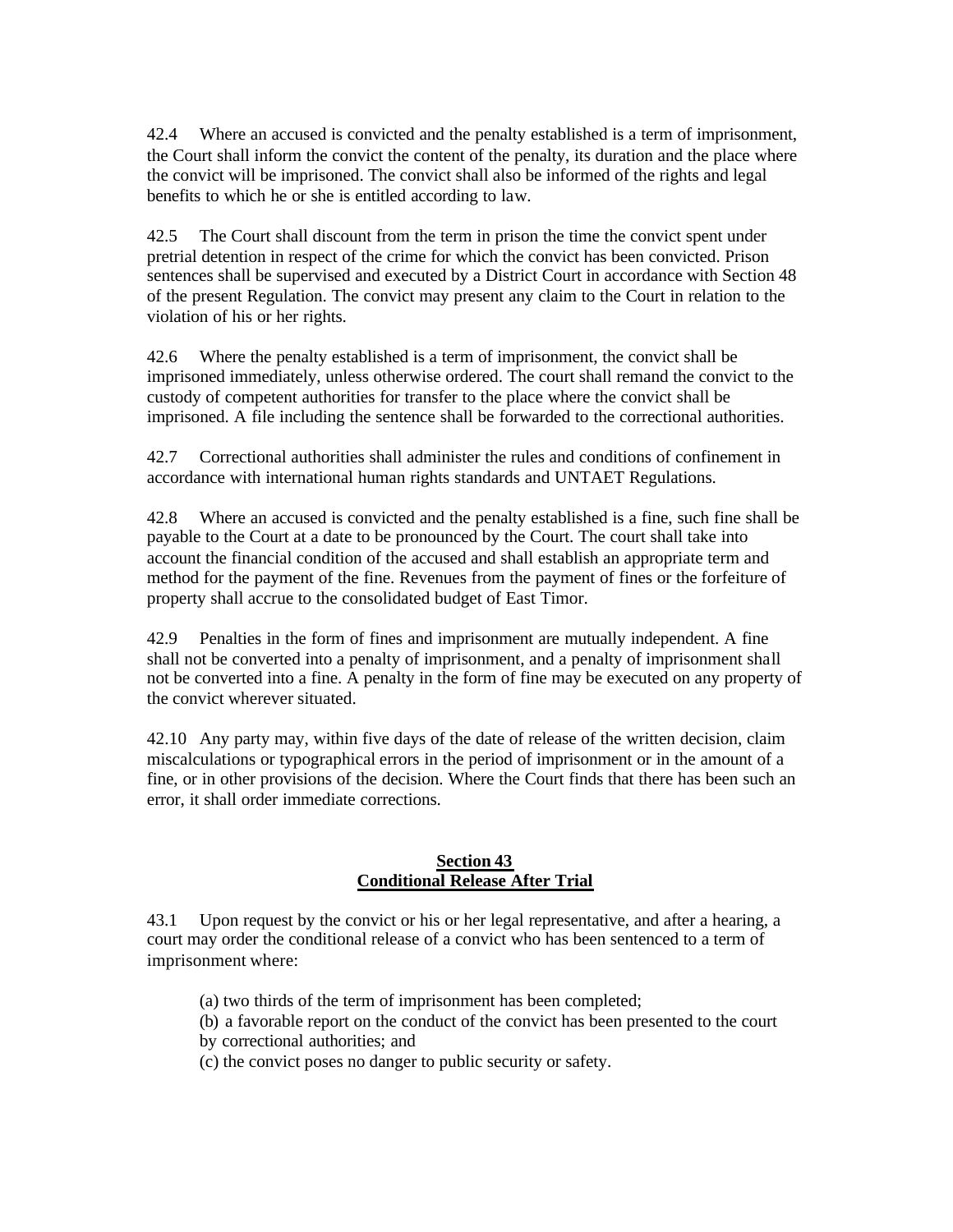43.2 An order for conditional release under the present Section may include any measure that may promote the peaceful integration of the convict into society, including one or more of the following:

(a) a prohibition on the convict to appear in specified places;

(c) a prohibition on the convict from associating with persons identified in the order;

(c) a prohibition on the convict from leaving the jurisdiction of the court without previous authorization from the court; or

(d) a requirement that the convict appear regularly before the court or other designated authorities for a certain period of time.

43.3 Conditional release shall terminate if the convict commits a crime or violates any of the conditions established in the order for conditional release. Upon termination of conditional release under the present subsection, the convict shall immediately continue his or her original term of imprisonment.

43.4 Where a court finds that a convict is determined by medical authorities to be in the terminal phase of an illness, the court may order that the convict be conditionally released on humanitarian grounds.

43.5 Conditional release under the present Section may not be continued beyond the date on which the convict would have been eligible for unconditional release had the entire term of imprisonment been completed.

### **IX. Expedited Trial**

### **Section 44 Procedure in Specified Cases**

44.1 Where the crime is one for which the maximum penalty does not include a period of imprisonment in excess of five years, the Public Prosecutor shall request an expedited trial to the competent District Court. In such cases, the Public Prosecutor shall indict the suspect and submit the case to the court within 21 days of the suspect's arrest. Where the suspect is under detention, the request for an expedited trial shall be made within forty eight hours of the detention.

44.2 Where the crime is one for which the maximum penalty does not include a period of imprisonment in excess of one year the police may bring the case directly before a Judge, and shall request an expedite trial. Where the suspect is under detention, the request for an expedited trial shall be made within forty eight hours of the detention.

44.3 In cases defined in Sections 44.1 and 44.2, the case shall be assigned to an Individual Judge as provided in the plan for distribution of incoming cases.

44.4 The public prosecutor or the police shall submit to the Individual Judge, together with the request for an expedited trial, a report indicating the suspected crime and its legal qualification, a summary of the facts and the available evidence to be presented at the hearing.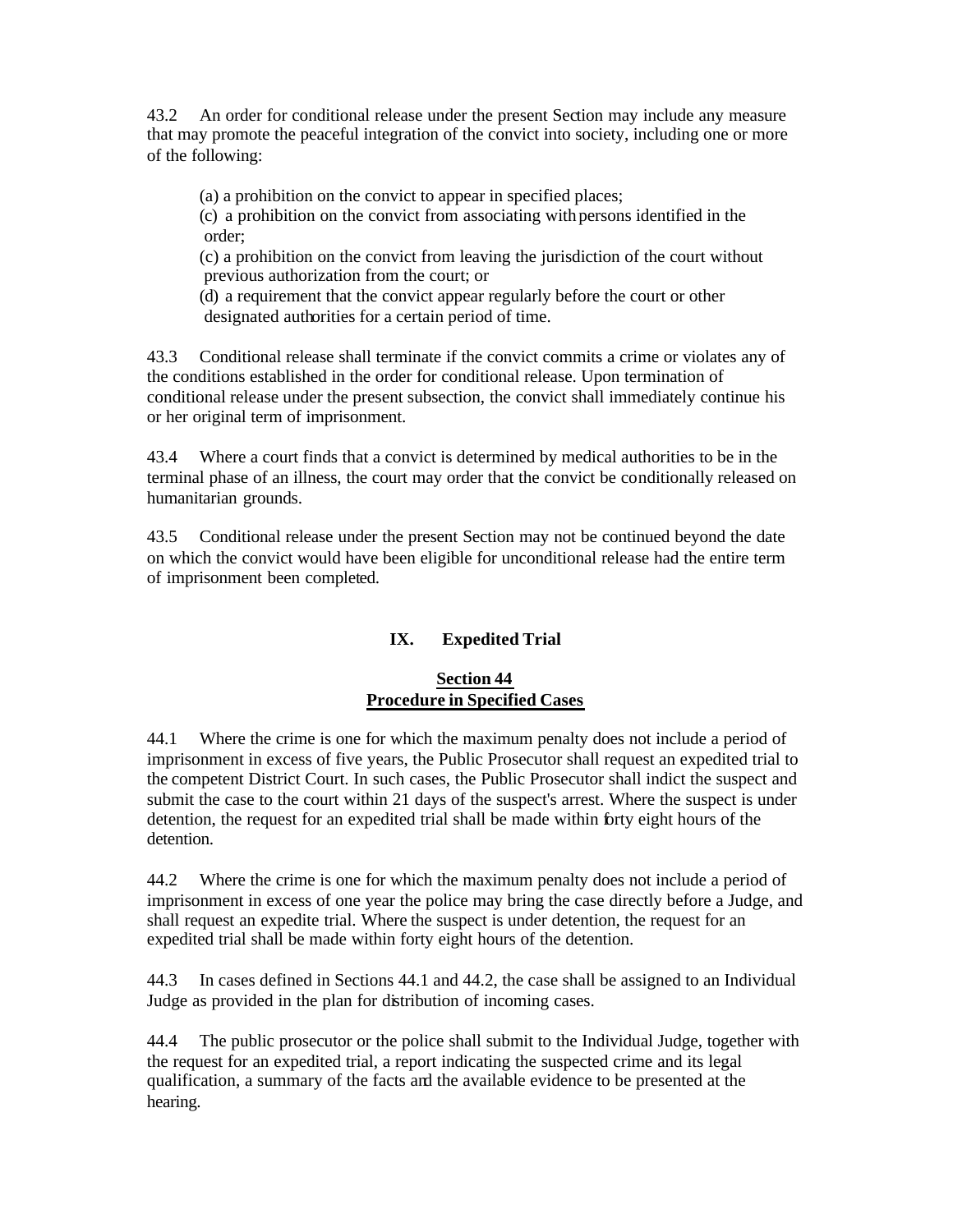44.5 Where the Individual Judge decides that the maximum penalty for the suspected crime at issue does not include a penalty exceeding five years of imprisonment, the Individual Judge shall order an expedited trial according to the following rules:

(a) The Individual Judge shall summon the suspect to a hearing within twenty-one days of his or her notification by the public prosecutor or the police. The notification, as appropriate, shall follow the procedure established in Section 2.4 of the present regulation.

(b) A copy of the report of the public prosecutor or the police shall be attached to the notification.

(c) Immediately after the notification of the suspect, the Individual Judge shall notify the alleged victim of the day and time of the hearing, following the procedure described in Section 12.4 of the present regulation. The alleged victim has the right to request to be heard at the hearing.

(d) The suspect or his or her legal representative may propose relevant evidence to the Individual Judge before the hearing.

(e) At the hearing, the suspect shall be assisted by a legal representative of his or her own choosing or by a legal representative appointed by the court where the suspect does not have sufficient means to pay for a legal representative of his or her own choosing. The Investigating Judge shall comply with the requirements of Section 29.2 of the present regulation.

(f) The public prosecutor or the police shall present orally the charges. The accused may exercise his or her right to remain silent. The accused or his or her legal representative may also present the arguments of the defence. Any admission of guilt made by the accused in the hearing shall be subject to the requirements of Section 29A of the present regulation.

(g) Evidence shall be presented following the rules established in Sections 33 through 37 of the present regulation.

(h) The Individual Judge may issue a final decision in the case at the end of the hearing or may schedule a separate session within two days after the end of the hearing to announce a final decision. The final decision shall conform to the requirements of Section 39.3 of the present regulation. A copy shall be given to the accused and his or her legal representative.

(i) Appeals from final decisions may be taken as provided in Part VII of the present regulation.

(j) With respect to procedural matters not provided in the present Section, the ordinary procedure prescribed elsewhere in the present regulation shall be followed.

44.6 Under no circumstances shall an Individual Judge order an expedited trial for a crime carrying a penalty exceeding five years of imprisonment.

44.7 Nothing in this Section shall be applied in a manner to prejudice the right of the accused to prepare and present a defence, or to obtain and present the testimony of witnesses and other evidence as provided for other cases in the present Regulation.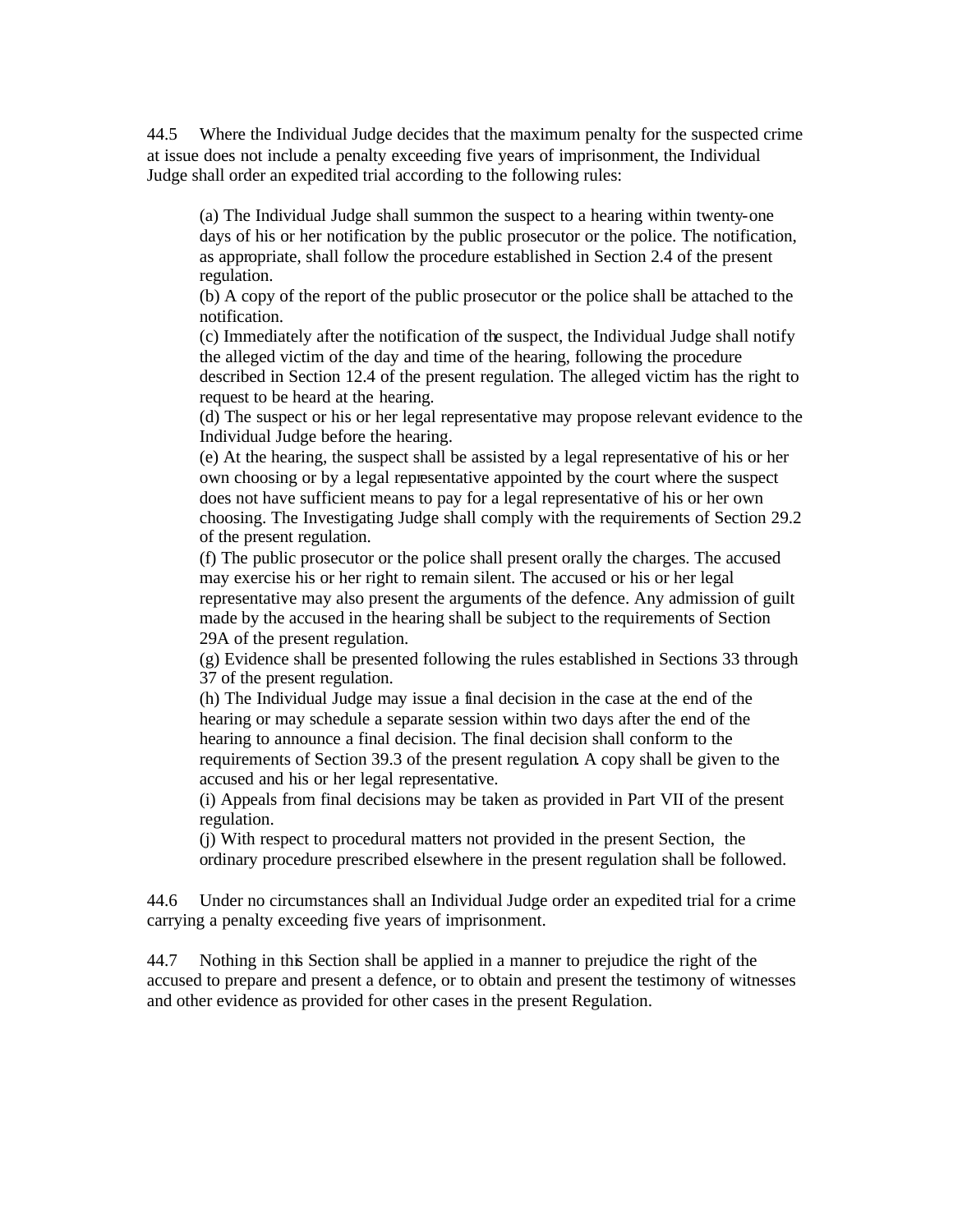### **X. Juvenile Jurisdiction**

## **Section 45 Minors**

45.1 For the purposes of the present regulation, any person under 18 years of age shall be deemed a minor. A minor under 12 years of age shall be deemed incapable of committing a crime and shall not be subjected to criminal proceedings. A minor between 12 and 16 years of age may be prosecuted for criminal offences only in accordance with such rules as may be established in subsequent UNTAET regulations on juvenile justice; provided, however, that minors between 12 and 16 years of age may be prosecuted under the provisions of the present regulation for any offence which under applicable law constitutes murder, rape, or a crime of violence in which serious injury is inflicted upon a victim.

45.2 For the purposes of the present regulation, the relevant time for determining the age of a person is the time at which the suspected crime was committed.

45.3 A minor shall not be detained or imprisoned unless as a measure of last resort and for the shortest appropriate period of time.

45.4 A minor over 16 years of age may be prosecuted following ordinary rules of criminal procedure; provided, however, that the court in which any minor is tried shall safeguard the rights of the minor, in accord with the United Nations Convention on the Rights of the Child, and shall consider his or her juvenile condition in every decision made in the case.

45.5 A hearing in which the accused is a minor shall not be open to the public. No information that may lead to the identification of the minor shall be published.

45.6 Where a minor is detained, physical restraint may be used only in exceptional cases and only when it is manifestly apparent that physical restraint is necessary for the security of the minor or of another person. Physical restraint measures shall be in proportion to the circumstances. Such restraint measures should not cause humiliation or degradation, and shall be used restrictively and only for the shortest possible period of time.

45.7 A minor under 16 years of age shall not be detained by the police where the minor is arrested on suspicion of a crime involving public order and where the arrest was made as part of the ordinary law enforcement activities of the police. Where a minor is arrested the police shall take the minor to the home address of the minor and shall inform the parents, guardian or closest relative about the suspected crime.

45.8 The parents, guardian or closest relative of a minor who has been arrested are entitled to participate in any criminal proceedings and may, if necessary, be required by the court to attend any criminal proceedings in the interest of the minor.

45.9 The court may prohibit the participation of the parents, the guardian or the closest relative in any criminal proceedings if there are reasonable grounds to believe that such exclusion is necessary in the interest of the minor.

45.10 A restriction on the personal liberty of a minor shall be imposed by a court only after careful consideration of the age and special needs of the minor, the gravity of the offence, and the needs of the society. A restriction on the personal liberty of a minor shall not be imposed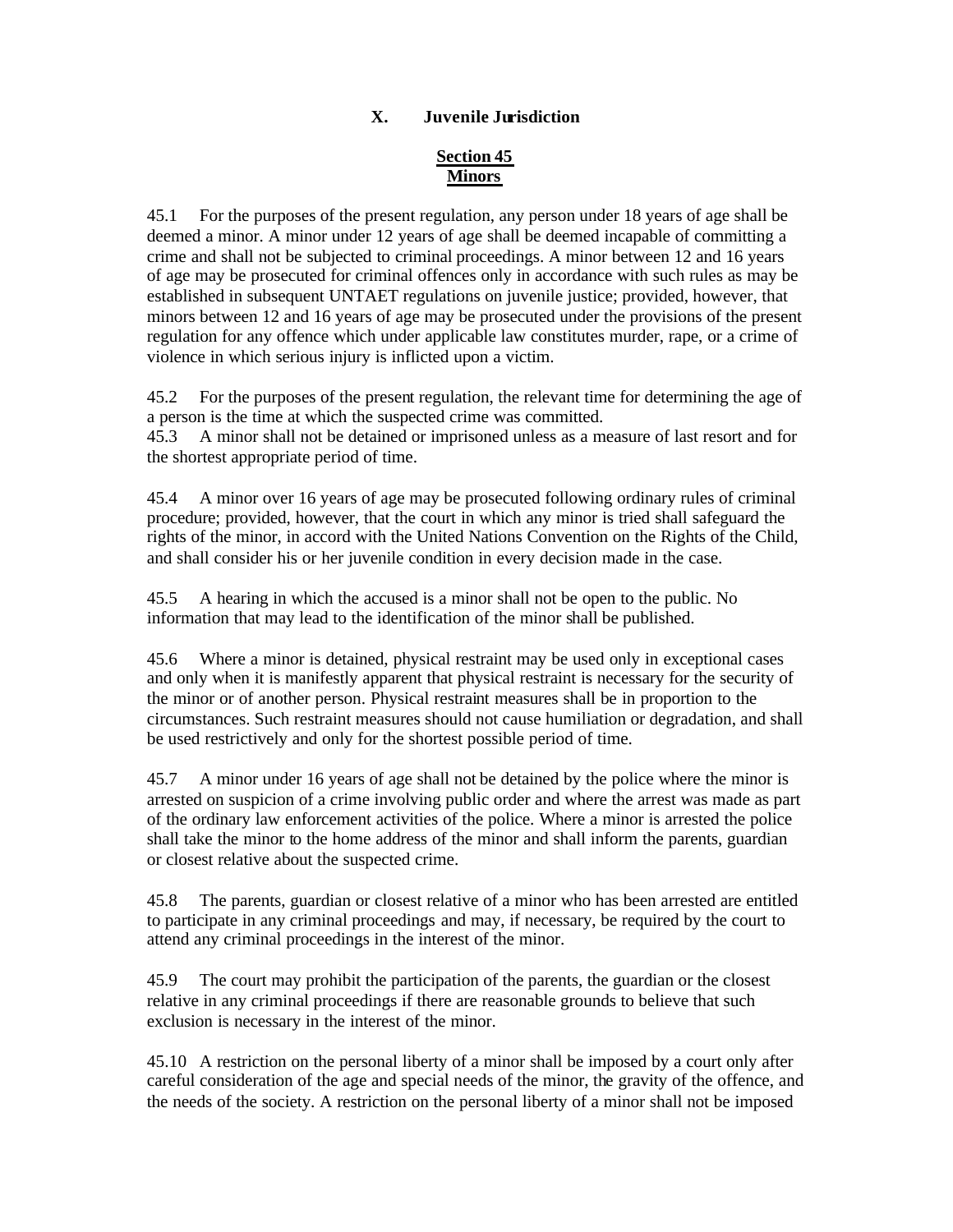by a court if there is another appropriate measure.

45.11 Minors who are detained shall be accorded the following special considerations:

(a) A minor who is detained or imprisoned shall be kept separated from adults who are detained or imprisoned, and shall, if possible, be detained or imprisoned in different facilities.

(b) All minor offenders placed in detention shall be given special attention as to their personal needs, taking into account that the personal needs of young female offenders require special accommodation. Under no circumstances shall minor female offenders receive less care, protection, assistance, treatment and training than males.

45.12 A minor who is convicted of an offense for which a sentence to a term of imprisonment is allowed by law shall be considered for a variety of lesser sentencing dispositions, such as care, guidance and supervision orders; counselling; probation; foster care; education and vocational training programs and other alternatives to institutional care.

45.13 Where a crime was committed by a minor and an adult together, the minor may be tried separately from the adult, by the same court. The decision of the court shall be issued in a session which shall not be open to the public.

45.14 A warrant for an intrusive search of the body, as defined in Section 16.3 of the present regulation, may be issued in relation to a minor only where it is necessary, and shall require the presence of the parents, guardian or closest relative of the minor and shall be executed in a manner that fully respects the rights of the minor.

45.15 Until a separate minors panel is created by law, the President of the Court of Appeal and the head of the respective prosecutorial office, whenever possible, shall ensure the appointment of the same group of judges and prosecutors to conduct proceedings in cases where minors are suspects.

#### **Section 46 Investigative Procedure**

46.1 Where, the police have information that the suspect of a crime that does not carry a sentence of imprisonment exceeding five years is a minor, they shall report the case immediately to the public prosecutor and, at the same time, to the parents, guardian or closest relatives of the minor. Where the alleged crime carries a sentence of imprisonment of more than five years the police shall inform only the public prosecutor. The police shall inform both the Public Prosecutor and the parents, guardian or closest relatives of any coercive measure taken in respect of the minor.

46.2 The Public Prosecutor shall question a minor only when the parents, guardian or relatives of a minor and the legal representative of the minor are present, unless otherwise ordered by the Court or Investigating Judge.

46.3 A minor is entitled to all of the rights of an accused as set forth in Section 6 of the present regulation.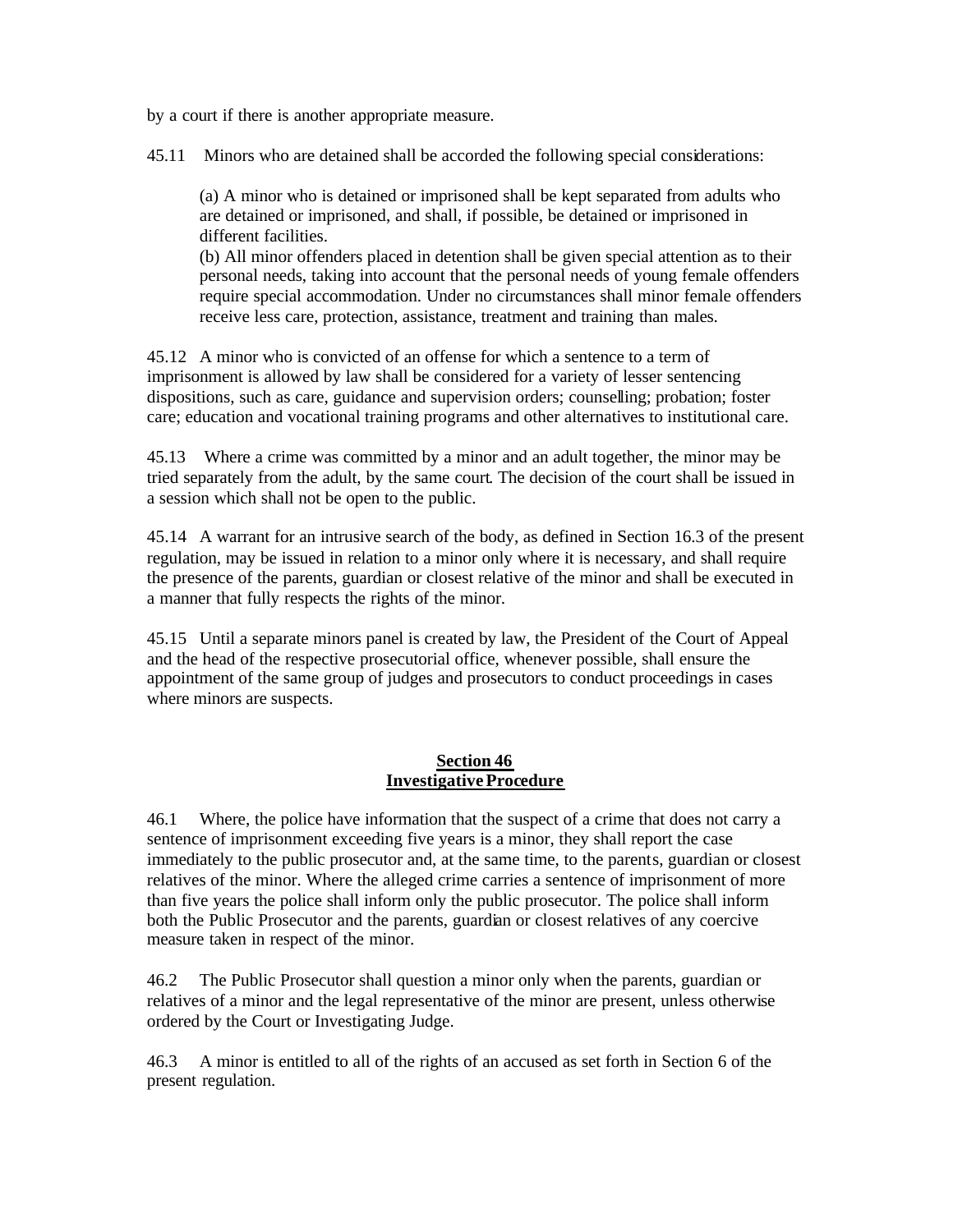46.4 At the review hearing the minor and the legal representative of the minor shall be accompanied by the parents, guardian or closest relatives of the minor. The Investigating Judge shall safeguard the rights of the minor.

### **XI. Habeas Corpus**

# **Section 47 Procedure**

47.1 A person is entitled to be immediately released from any unlawful arrest or detention by means of the *habeas corpus* proceeding defined in the present Section. The proceeding defined in the present Section is available to a petitioner at any time, independent of any criminal proceeding.

47.2 In the present regulation, 'unla wful arrest or detention' means any arrest or detention made in violation of this or other UNTAET Regulations.

47.3 The Dili District Court has jurisdiction to decide any petition filed pursuant to the present Section. Any person acting on behalf of the arrested person or detainee and, if necessary, assisted by a legal representative, may file a petition for *habeas corpus* before any court in East Timor. If the petition is filed in any court other than the Dili District Court, the petition shall be immediately transferred to the Dili District Court from the court in which it was filed. The petition shall contain the following information; provided, however, that a petition submitted without the assistance of a legally trained representative shall not be rejected because of formal defects:

- (a) an identification of the arrested person or detainee;
- (b) a summary of the case;
- (c) a statement of the grounds for the request;
- (e)a statement of the specific rules violated; and
- (f) a statement of the authority under whic h the arrest or detention was made.

47.4 Upon receipt of the petition, the Registry of the court shall forward the petition to the Registry of the court for assignment of the matter to an individual Judge as provided in the plan for distribution of incoming cases, and to the public prosecutor. The Judge shall conduct a hearing of the case within 24 hours of assignment of the case, after notice to the petitioner and to the person whose release is being sought. The case shall be assigned to a judge who has had no prior participation in regard to the matter.

47.5 After hearing the petitioner and the public prosecutor, the court shall decide the matter in the same session.

47.6 The decision of the court shall contain the following information:

(a) an identification of the arrested person or detainee;

(b) a summary of case;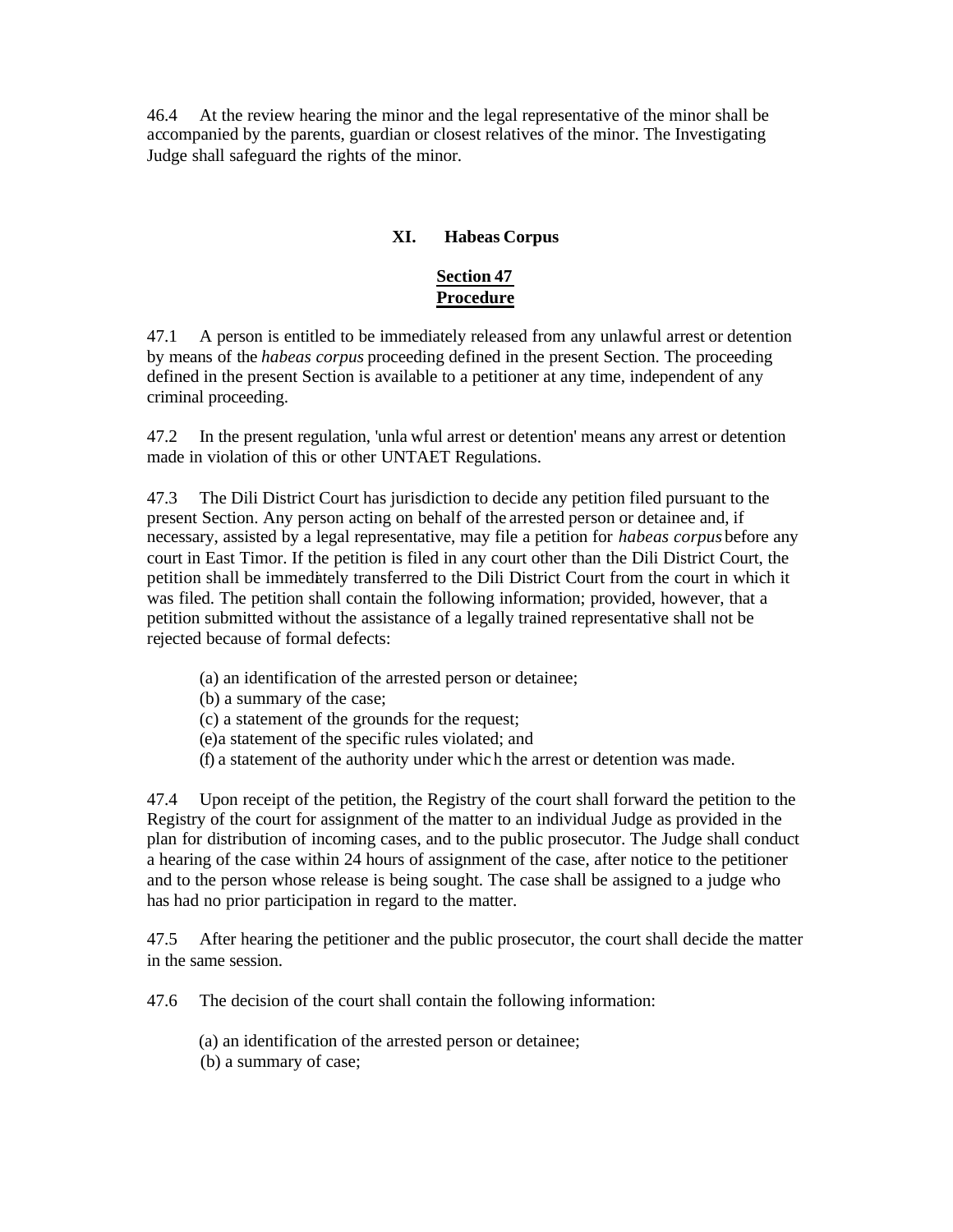(c) a statement of the legal grounds for the admission or rejection of the petition; and

(d) the appropriate orders.

47.7 If the court orders the release of the arrested person or detainee, the order shall be executed immediately, and the public prosecutor shall order an investigation of the matter.

#### **XII. Final Provisions**

#### **Section 48 Supervision of the Execution of Prison Sentences**

48.1 All matters relating to the supervision and execution of a prison sentence shall be decided by the presiding judge of the panel or the individual judge who pronounced the sentence. In the event that such judge is no longer available or otherwise unable to exercise his or her functions, the Judge Administrator will designate a judge to deal with such matters.

48.2 Prisoners may file complaints or requests relating to the execution of their prison sentence, in writing, with the judge who pronounced the sentence or, in the event that such judge is no longer available or otherwise unable to exercise his or her functions, with such other judge as may be designated by the President of the Court to deal with such matters.

### **Section 49 Control of Proceedings**

49.1 Any court in East Timor may exclude any person from the courtroom in order to protect the right of the accused to a fair trial or to maintain the dignity and decorum of the proceedings.

49.2 A court may order the removal of an accused from the courtroom and continue the proceedings in the absence of the accused if the accused has persisted in disruptive conduct following a warning that such conduct may result in the removal of the accused from the courtroom.

49.3 Any person who:

 (a) being a witness before the court, willfully refuses or fails to answer a question after being ordered by the court to do so;

(b) discloses information relating to proceedings in knowing violation of an order of the court;

(c) without excuse fails to comply with a summons or order to appear or produce documents or other evidence before the court;

(d) threatens, intimidates, coerces, injures, offers a bribe to, or in any other way interferes with a witness in proceedings before a court, an official of the court, or any other person with the intention of preventing that other person from complying with an obligation under an order of the court; or,

(e) in any manner knowingly and willfully interferes with the administration of justice by the court,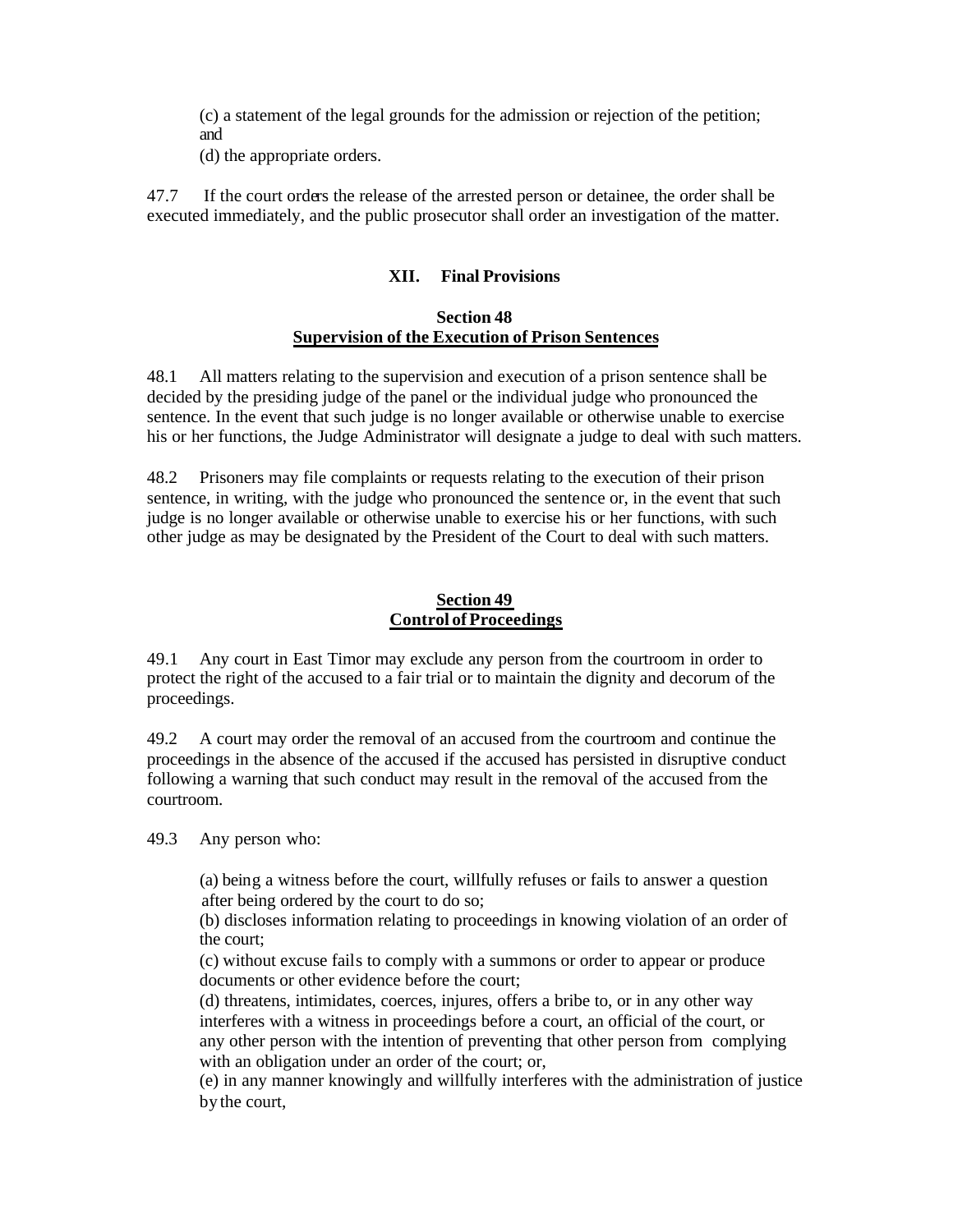is guilty of contempt and shall be punished as hereinafter provided, according to the principles of due process.

49.4 The penalty that may be imposed on a person found in contempt under the present Section is imprisonment not to exceed 1 year, a fine not to exceed U.S.\$1,000, or both.

49.5 If it appears to the Court that proceedings pursuant to the present Section are warranted, the Court shall notify the person against whom the proceedings may be taken of the nature and facts of the occurrence, and shall order such person to show cause why such proceedings should not be taken and a penalty imposed. The Court shall promptly receive any submission offered by the person before determining the disposition of the matter. If the court imposes a penalty, the person may take an appeal under the procedures of Part VII of the present Regulation. In such an appeal, the judge who imposed the penalty shall be deemed to be the respondent.

#### **Section 50 Claim for Compensation by the Alleged Victim**

50.1 Independent from the commencement or completion of a criminal proceeding, an alleged victim may claim compensation for damages or losses suffered or inflicted by a suspected crime by filing a civil action before a competent court.

50.2 As a part of its disposition of a criminal case in which the accused is convicted of an offense as to which there are victims, and notwithstanding any separate civil action which goes forward pursuant to Section 50.1 of the present regulation, the Court may include in its disposition an order that requires the accused to pay compensation or reparations to the victim in an amount determined by the Court. Any payment made by an accused to a victim in compliance with such an order shall be credited toward satisfaction of any civil judgment also rendered in the matter.

50.3 The procedure to be followed and the evidence to be heard in making the Court's determination concerning compensation or reparations to victims pursuant to section 50.2 of the present regulation may be regulated in a separate UNTAET directive.

#### **Section 51 Variation of Time Limits**

51.1 Any of the time limits referred to in this regulation, may, upon good cause being shown, be enlarged or reduced by the competent court.

51.2 For good cause shown, the competent court may recognize as validly done any act done after the expiration of a time prescribed by this regulation or prescribed by an order of the same or an inferior court, on such terms as are just.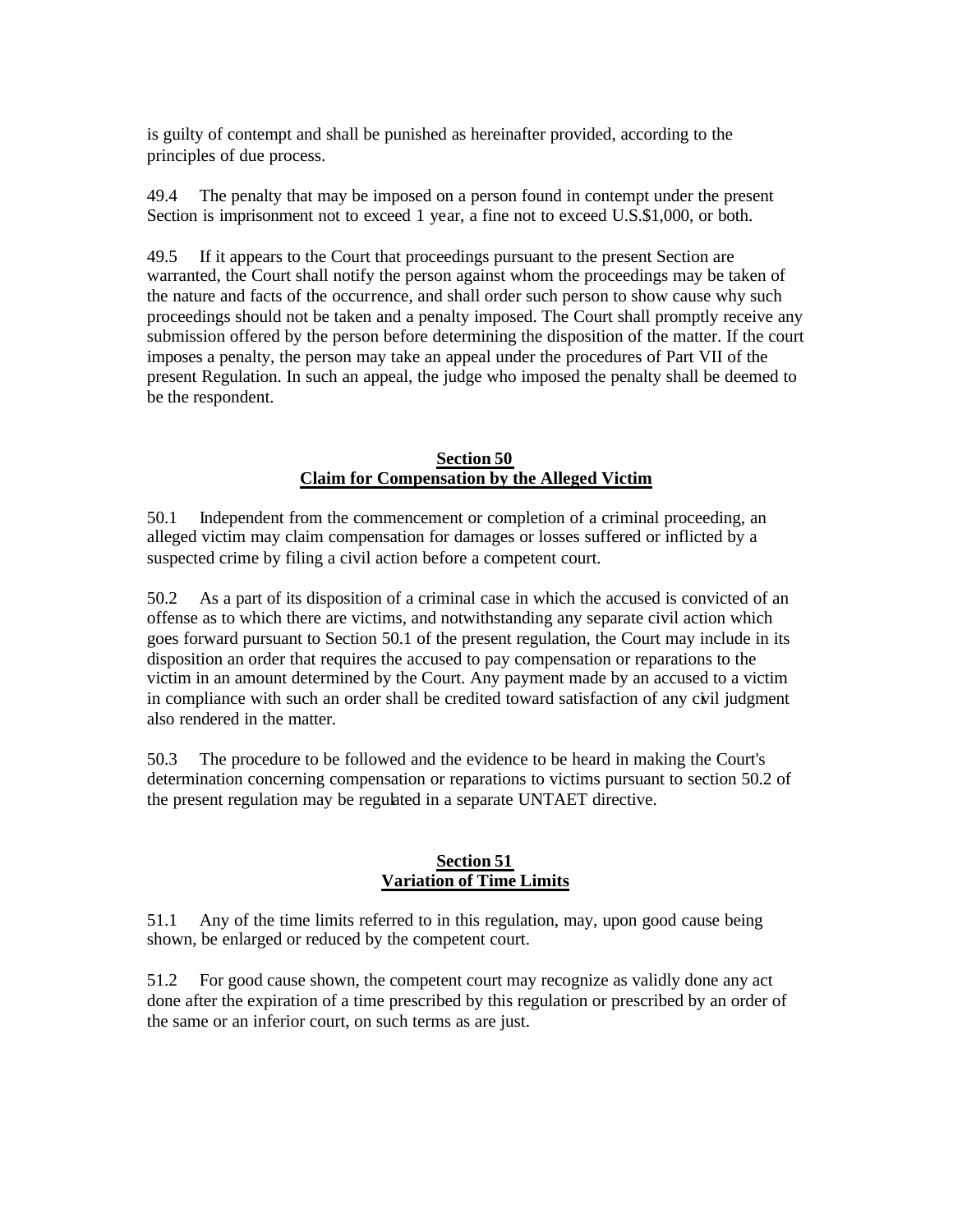#### **Section 52 Compensation for Miscarriage of Justice**

52.1 Where a conviction is reversed on the basis of newly discovered evidence, which shows a miscarriage of justice, and where the evidence was not concealed by the convict, the convict may be compensated in accordance with a separate UNTAET directive.

52.2 Any person who is subjected to unlawful arrest or detention shall be entitled to compensation in an amount and from a source of public funds which are allocated to the administration of justice, to be determined by the competent court. An award of compensation pursuant to the present section may be made as a part of the final disposition of a criminal case involving the claimant, or by means of a separate civil action.

### **Section 53 Costs of Proceedings**

53.1 The costs of a criminal proceeding shall be accounted and registered by the Court.

53.2 In a case in which the accused is found guilty, the Court shall consider the circumstances of the convict and the crime of which the convict was found guilty, and may order the convict to pay all or part of the costs of the criminal procedure. Revenues collected pursuant to this Section shall accrue to the consolidated budget of East Timor.

53.3 A witness whose attendance is ordered by the Court shall be compensated for his or her reasonable expenses. Expenses reimbursed pursuant to the present section shall be included in the costs of the criminal proceedings. The entitlement of a witness for reimbursement is independent of the court's decision under Section 53.2.

### **Section 54 Construction with Other Authorities**

54.1 The present regulation supersedes sections 3, 4 and 5 of UNTAET Regulation No. 2000/14 and Section 11 of UNTAET Regulation No. 2000/15.

54.2 The present regulation takes precedence over Indonesian laws on criminal procedure; provided, however, that any point of criminal procedure which is not specified in the present regulation shall be governed by applicable law as provided in Section 3 of UNTAET Regulation 1999/1.

54.3 In cases whose investigations commence on or after the entry into force of the present Regulation, this Regulation shall apply at all stages of the proceedings.

54.4 In cases whose investigations have already commenced prior to the entry into force of the present regulation, the provisions of the present regulation sha ll apply to all proceedings taken after entry into force of the present regulation. Acts incident to prior proceedings, so long as they complied with the law then in effect as defined in UNTAET Regulation 1999/1, shall be deemed valid, unless the Court finds that the prior proceedings were in violation of fundamental standards of fairness and due process with respect to the rights of the accused.